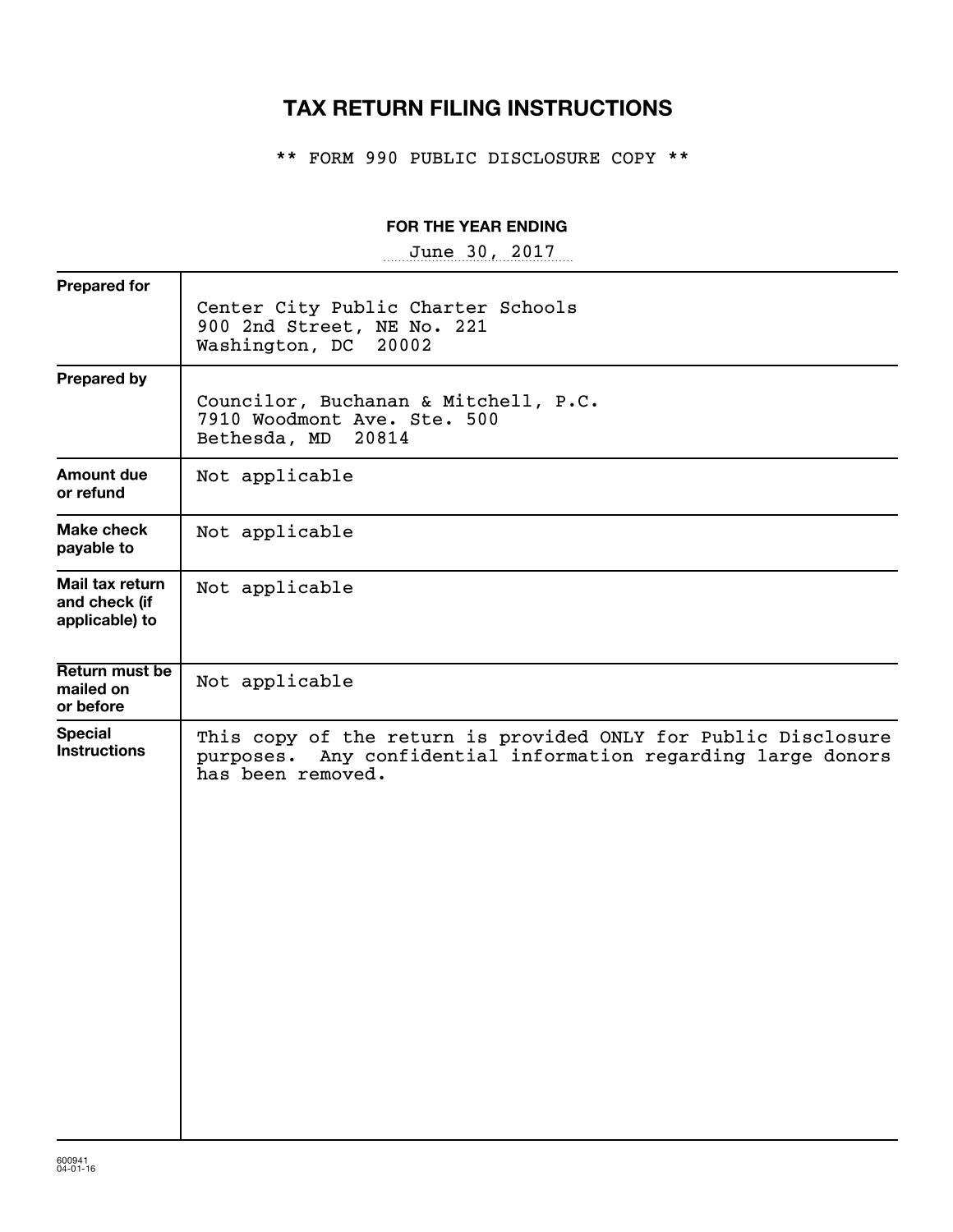|                                |                                  |                                                                 | PUBLIC DISCLOSURE COPY **                                                                                                                                                  |            |                                                     |                                                           |
|--------------------------------|----------------------------------|-----------------------------------------------------------------|----------------------------------------------------------------------------------------------------------------------------------------------------------------------------|------------|-----------------------------------------------------|-----------------------------------------------------------|
|                                |                                  |                                                                 | <b>Return of Organization Exempt From Income Tax</b>                                                                                                                       |            |                                                     | OMB No. 1545-0047                                         |
| Form                           |                                  | 990                                                             | Under section 501(c), 527, or 4947(a)(1) of the Internal Revenue Code (except private foundations)                                                                         |            |                                                     |                                                           |
| Department of the Treasury     | <b>Open to Public</b>            |                                                                 |                                                                                                                                                                            |            |                                                     |                                                           |
|                                |                                  | Internal Revenue Service                                        | Information about Form 990 and its instructions is at www.irs.gov/form990.                                                                                                 |            |                                                     | Inspection                                                |
|                                |                                  |                                                                 | A For the 2016 calendar year, or tax year beginning $JUL$ 1, $2016$                                                                                                        |            | and ending JUN 30, 2017                             |                                                           |
|                                | <b>B</b> Check if<br>applicable: |                                                                 | <b>C</b> Name of organization                                                                                                                                              |            | D Employer identification number                    |                                                           |
|                                |                                  |                                                                 |                                                                                                                                                                            |            |                                                     |                                                           |
|                                | Address<br> change<br>Name       |                                                                 | CENTER CITY PUBLIC CHARTER SCHOOLS                                                                                                                                         |            |                                                     |                                                           |
|                                | change<br>Initial                |                                                                 | Doing business as                                                                                                                                                          |            |                                                     | 26-1255738                                                |
|                                | return<br>Final                  |                                                                 | Number and street (or P.O. box if mail is not delivered to street address)<br>221                                                                                          | Room/suite | E Telephone number<br>(202)                         | $589 - 0202$                                              |
|                                | return/<br>termin-               |                                                                 | 900 2ND STREET, NE                                                                                                                                                         |            |                                                     | 27,933,413.                                               |
|                                | ated<br>Amended                  |                                                                 | City or town, state or province, country, and ZIP or foreign postal code<br>WASHINGTON, DC<br>20002                                                                        |            | G Gross receipts \$                                 |                                                           |
|                                | return<br>Applica-               |                                                                 | F Name and address of principal officer: RUSS E. WILLIAMS                                                                                                                  |            | H(a) Is this a group return<br>for subordinates?    | $\overline{\ }$ Yes $\overline{\rm X}$ No                 |
|                                | tion<br>pending                  |                                                                 | SAME AS C ABOVE                                                                                                                                                            |            | $H(b)$ Are all subordinates included? $\Box$ Yes    | l No                                                      |
|                                |                                  | <b>I</b> Tax-exempt status: $X \ 501(c)(3)$                     | $501(c)$ (<br>$4947(a)(1)$ or<br>$\sqrt{\frac{1}{1}}$ (insert no.)                                                                                                         | 527        |                                                     | If "No," attach a list. (see instructions)                |
|                                |                                  |                                                                 | J Website: FITTP://WWW.CENTERCITYPCS.ORG                                                                                                                                   |            | $H(c)$ Group exemption number $\blacktriangleright$ |                                                           |
|                                |                                  | <b>K</b> Form of organization: $\boxed{\textbf{X}}$ Corporation | Trust<br>Other $\blacktriangleright$<br>Association                                                                                                                        |            |                                                     | L Year of formation: $2007$ M State of legal domicile: DC |
|                                | Part I                           | Summary                                                         |                                                                                                                                                                            |            |                                                     |                                                           |
|                                | 1.                               |                                                                 | Briefly describe the organization's mission or most significant activities: CENTER CITY PUBLIC CHARTER                                                                     |            |                                                     |                                                           |
| Governance                     |                                  |                                                                 | SCHOOLS (CENTER CITY PCS) EMPOWERS OUR STUDENTS FOR LIFELONG SUCCESS                                                                                                       |            |                                                     |                                                           |
|                                | 2                                |                                                                 | Check this box $\blacktriangleright$ $\Box$ if the organization discontinued its operations or disposed of more than 25% of its net assets.                                |            |                                                     |                                                           |
|                                | З                                |                                                                 | Number of voting members of the governing body (Part VI, line 1a)                                                                                                          |            | 3                                                   | 12                                                        |
|                                | 4                                |                                                                 |                                                                                                                                                                            |            | $\overline{\mathbf{4}}$                             | $\overline{12}$                                           |
|                                | 5                                |                                                                 |                                                                                                                                                                            |            | 5                                                   | 344                                                       |
| <b>Activities &amp;</b>        | 6                                |                                                                 |                                                                                                                                                                            |            | 6                                                   | $\overline{12}$                                           |
|                                |                                  |                                                                 |                                                                                                                                                                            |            | 7a                                                  | $\overline{\mathfrak{o}}$ .<br>σ.                         |
|                                |                                  |                                                                 |                                                                                                                                                                            |            | 7b                                                  |                                                           |
|                                |                                  |                                                                 |                                                                                                                                                                            |            | <b>Prior Year</b><br>3, 291, 415.                   | <b>Current Year</b><br>3,301,097.                         |
| Revenue                        | 8<br>9                           |                                                                 | Program service revenue (Part VIII, line 2g)                                                                                                                               |            | 23,532,119.                                         | 24,607,421.                                               |
|                                | 10                               |                                                                 |                                                                                                                                                                            |            | $\mathbf 0$ .                                       | 21,302.                                                   |
|                                | 11                               |                                                                 | Other revenue (Part VIII, column (A), lines 5, 6d, 8c, 9c, 10c, and 11e)                                                                                                   |            | 37,132.                                             | 3,593.                                                    |
|                                | 12                               |                                                                 | Total revenue - add lines 8 through 11 (must equal Part VIII, column (A), line 12)                                                                                         |            | 26,860,666.                                         | 27,933,413.                                               |
|                                | 13                               |                                                                 | Grants and similar amounts paid (Part IX, column (A), lines 1-3)                                                                                                           |            | 0.                                                  | υ.                                                        |
|                                | 14                               |                                                                 | Benefits paid to or for members (Part IX, column (A), line 4)                                                                                                              |            | $\overline{0}$ .                                    | σ.                                                        |
|                                |                                  |                                                                 | 15 Salaries, other compensation, employee benefits (Part IX, column (A), lines 5-10)                                                                                       |            | 15,744,891.                                         | 17,560,668.                                               |
|                                |                                  |                                                                 |                                                                                                                                                                            |            | 0.                                                  | 0.                                                        |
| Expenses                       |                                  |                                                                 |                                                                                                                                                                            |            |                                                     |                                                           |
|                                |                                  |                                                                 |                                                                                                                                                                            |            | 8,413,681.                                          | 9,148,651.                                                |
|                                | 18                               |                                                                 | Total expenses. Add lines 13-17 (must equal Part IX, column (A), line 25)                                                                                                  |            | 24, 158, 572.                                       | 26,709,319.                                               |
|                                | 19                               |                                                                 |                                                                                                                                                                            |            | 2,702,094.                                          | 1,224,094.                                                |
| Net Assets or<br>Fund Balances |                                  |                                                                 |                                                                                                                                                                            |            | <b>Beginning of Current Year</b>                    | <b>End of Year</b>                                        |
|                                | 20                               | Total assets (Part X, line 16)                                  |                                                                                                                                                                            |            | 10,539,188.                                         | 11,988,190.                                               |
|                                | 21                               | Total liabilities (Part X, line 26)                             |                                                                                                                                                                            |            | 1,942,641.<br>8,596,547.                            | 2,167,549.<br>9,820,641.                                  |
|                                | 22<br>Part II                    | <b>Signature Block</b>                                          |                                                                                                                                                                            |            |                                                     |                                                           |
|                                |                                  |                                                                 | Under penalties of perjury, I declare that I have examined this return, including accompanying schedules and statements, and to the best of my knowledge and belief, it is |            |                                                     |                                                           |
|                                |                                  |                                                                 | true, correct, and complete. Declaration of preparer (other than officer) is based on all information of which preparer has any knowledge.                                 |            |                                                     |                                                           |
|                                |                                  |                                                                 |                                                                                                                                                                            |            |                                                     |                                                           |
|                                |                                  |                                                                 |                                                                                                                                                                            |            |                                                     |                                                           |

| Sign<br>Here                                                                                                                                                                                                                | Signature of officer<br>RUSS E. WILLIAMS,<br>CEO<br>Type or print name and title |                                                                     | Date                                                                                                 |  |  |  |  |
|-----------------------------------------------------------------------------------------------------------------------------------------------------------------------------------------------------------------------------|----------------------------------------------------------------------------------|---------------------------------------------------------------------|------------------------------------------------------------------------------------------------------|--|--|--|--|
| Paid<br>Preparer                                                                                                                                                                                                            | Print/Type preparer's name<br>MARK THOMAS<br>COUNCILOR,<br>Firm's name           | Preparer's signature<br>THOMAS<br>MARK<br>BUCHANAN & MITCHELL, P.C. | PTIN<br><b>Date</b><br>Check<br>P00362982<br>11/13/17<br>self-employed<br>52-1711839<br>Firm's $EIN$ |  |  |  |  |
| Use Only                                                                                                                                                                                                                    | 7910 WOODMONT AVE. STE. 500<br>Firm's address<br>BETHESDA, MD 20814              |                                                                     | Phone no. $(301)$ 986-0600                                                                           |  |  |  |  |
| X.<br>Yes<br><b>No</b><br>May the IRS discuss this return with the preparer shown above? (see instructions)<br>Form 990 (2016)<br>LHA For Paperwork Reduction Act Notice, see the separate instructions.<br>632001 11-11-16 |                                                                                  |                                                                     |                                                                                                      |  |  |  |  |

SEE SCHEDULE O FOR ORGANIZATION MISSION STATEMENT CONTINUATION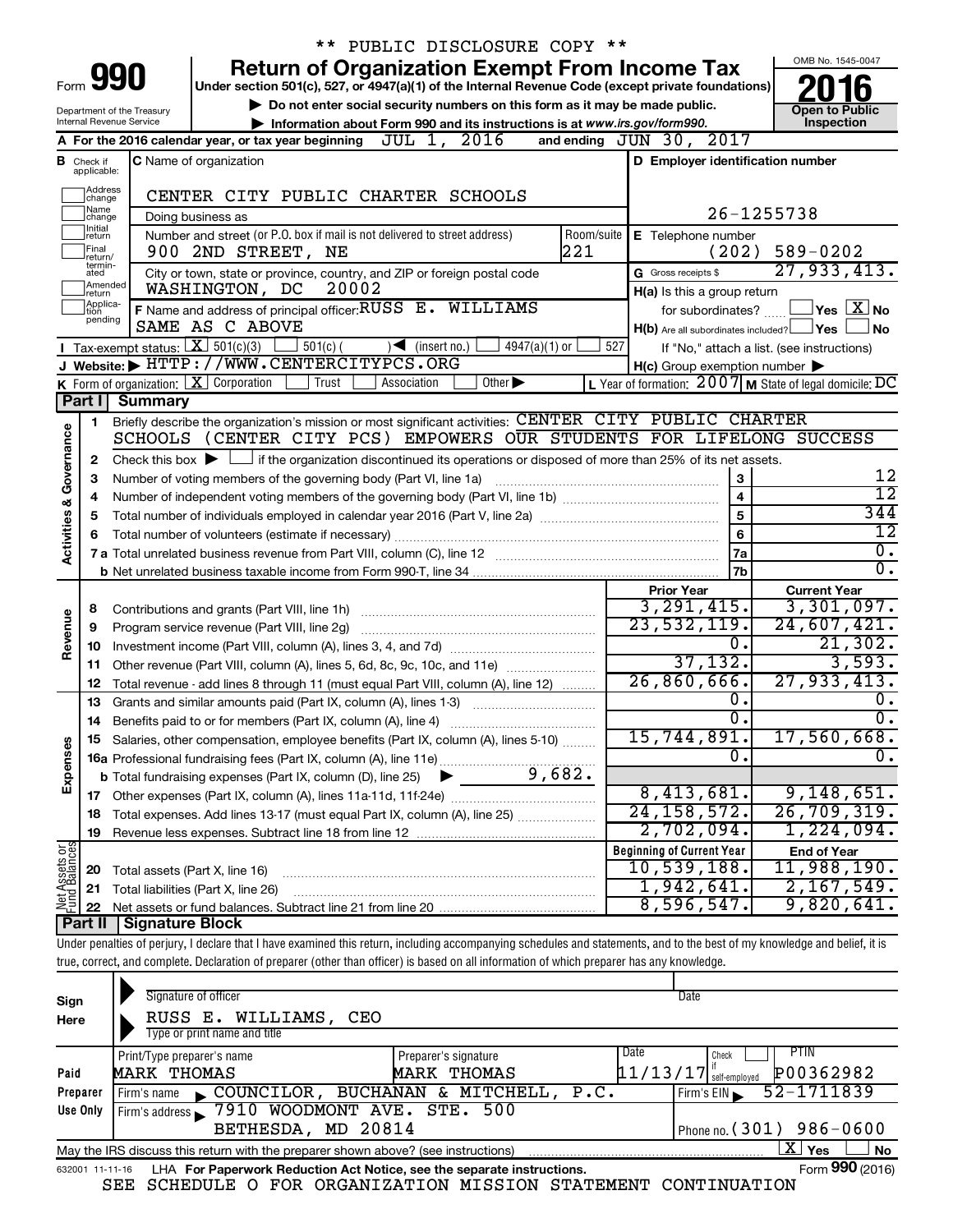|              | 26-1255738<br>CENTER CITY PUBLIC CHARTER SCHOOLS<br>Page 2<br>Form 990 (2016)                                                                                   |
|--------------|-----------------------------------------------------------------------------------------------------------------------------------------------------------------|
|              | Part III   Statement of Program Service Accomplishments                                                                                                         |
| 1            | Briefly describe the organization's mission:                                                                                                                    |
|              | CENTER CITY PUBLIC CHARTER SCHOOLS (CENTER CITY PCS) EMPOWERS OUR                                                                                               |
|              | STUDENTS FOR LIFELONG SUCCESS BY BUILDING STRONG CHARACTER, PROMOTING                                                                                           |
|              | ACADEMIC EXCELLENCE, AND GENERATING PUBLIC SERVICE THROUGHOUT                                                                                                   |
|              | WASHINGTON, D.C.                                                                                                                                                |
| $\mathbf{2}$ | Did the organization undertake any significant program services during the year which were not listed on the                                                    |
|              | $\exists$ Yes $\boxed{\text{X}}$ No<br>prior Form 990 or 990-EZ?                                                                                                |
|              | If "Yes," describe these new services on Schedule O.<br>$Yes$ $X$ No                                                                                            |
| 3            | Did the organization cease conducting, or make significant changes in how it conducts, any program services?<br>If "Yes," describe these changes on Schedule O. |
| 4            | Describe the organization's program service accomplishments for each of its three largest program services, as measured by expenses.                            |
|              | Section 501(c)(3) and 501(c)(4) organizations are required to report the amount of grants and allocations to others, the total expenses, and                    |
|              | revenue, if any, for each program service reported.                                                                                                             |
|              | 23,847,128.<br>24, 611, 014.<br>including grants of \$<br>(Expenses \$<br>) (Revenue \$<br>4a (Code:                                                            |
|              | FOR FAMILIES SEEKING SMALL LEARNING ENVIRONMENTS, CENTER CITY PCS'S                                                                                             |
|              | NETWORK OF PRE-K THROUGH 8TH GRADE NEIGHBORHOOD-BASED SCHOOLS PROVIDE A                                                                                         |
|              | HIGH QUALITY, WELL-ROUNDED EDUCATION. BY INFUSING ACADEMICS WITH                                                                                                |
|              | CHARACTER, EXCELLENCE, AND SERVICE, CENTER CITY PCS PREPARES STUDENTS<br>TO EXCEL IN COMPETITIVE HIGH SCHOOLS.                                                  |
|              |                                                                                                                                                                 |
|              |                                                                                                                                                                 |
|              |                                                                                                                                                                 |
|              |                                                                                                                                                                 |
|              |                                                                                                                                                                 |
|              |                                                                                                                                                                 |
|              |                                                                                                                                                                 |
| 4b           | (Revenue \$<br>(Expenses \$<br>including grants of \$<br>(Code:                                                                                                 |
|              |                                                                                                                                                                 |
|              |                                                                                                                                                                 |
|              |                                                                                                                                                                 |
|              |                                                                                                                                                                 |
|              |                                                                                                                                                                 |
|              |                                                                                                                                                                 |
|              |                                                                                                                                                                 |
|              |                                                                                                                                                                 |
|              |                                                                                                                                                                 |
|              |                                                                                                                                                                 |
| 4с           | (Expenses \$<br>including grants of \$<br>(Code:<br>(Revenue \$                                                                                                 |
|              |                                                                                                                                                                 |
|              |                                                                                                                                                                 |
|              |                                                                                                                                                                 |
|              |                                                                                                                                                                 |
|              |                                                                                                                                                                 |
|              |                                                                                                                                                                 |
|              |                                                                                                                                                                 |
|              |                                                                                                                                                                 |
|              |                                                                                                                                                                 |
|              |                                                                                                                                                                 |
|              |                                                                                                                                                                 |
|              |                                                                                                                                                                 |
| 4d           | Other program services (Describe in Schedule O.)                                                                                                                |
|              | (Expenses \$<br>including grants of \$<br>(Revenue \$                                                                                                           |
| 4е           | 23,847,128.<br>Total program service expenses                                                                                                                   |
|              | Form 990 (2016)                                                                                                                                                 |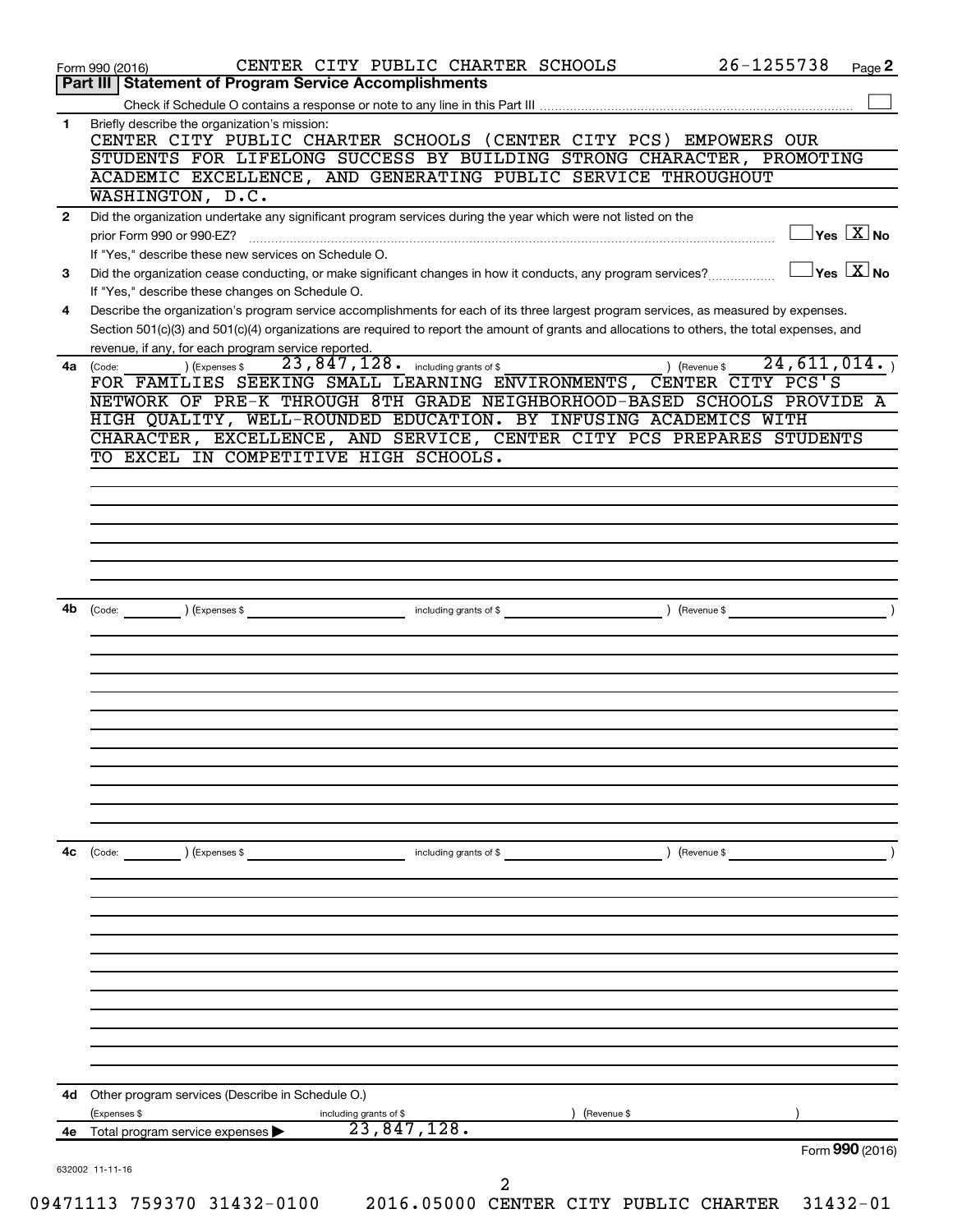|  | Form 990 (2016) |
|--|-----------------|
|  |                 |

|     | <b>Part IV   Checklist of Required Schedules</b>                                                                                                                                                                                    |                 |                         |                         |
|-----|-------------------------------------------------------------------------------------------------------------------------------------------------------------------------------------------------------------------------------------|-----------------|-------------------------|-------------------------|
|     |                                                                                                                                                                                                                                     |                 | Yes                     | No                      |
| 1.  | Is the organization described in section 501(c)(3) or 4947(a)(1) (other than a private foundation)?                                                                                                                                 |                 |                         |                         |
|     |                                                                                                                                                                                                                                     | 1               | X                       |                         |
| 2   | Is the organization required to complete Schedule B, Schedule of Contributors? [11] the organization required to complete Schedule B, Schedule of Contributors?                                                                     | $\mathbf{2}$    | $\overline{\mathbf{X}}$ |                         |
| З   | Did the organization engage in direct or indirect political campaign activities on behalf of or in opposition to candidates for                                                                                                     |                 |                         |                         |
|     |                                                                                                                                                                                                                                     | 3               |                         | x                       |
| 4   | Section 501(c)(3) organizations. Did the organization engage in lobbying activities, or have a section 501(h) election in effect                                                                                                    |                 |                         |                         |
|     |                                                                                                                                                                                                                                     | 4               |                         | X                       |
| 5   | Is the organization a section 501(c)(4), 501(c)(5), or 501(c)(6) organization that receives membership dues, assessments, or                                                                                                        |                 |                         |                         |
|     |                                                                                                                                                                                                                                     | 5               |                         | х                       |
| 6   | Did the organization maintain any donor advised funds or any similar funds or accounts for which donors have the right to                                                                                                           |                 |                         |                         |
|     | provide advice on the distribution or investment of amounts in such funds or accounts? If "Yes," complete Schedule D, Part I                                                                                                        | 6               |                         | х                       |
|     |                                                                                                                                                                                                                                     |                 |                         |                         |
| 7   | Did the organization receive or hold a conservation easement, including easements to preserve open space,                                                                                                                           |                 |                         | х                       |
|     |                                                                                                                                                                                                                                     | $\overline{7}$  |                         |                         |
| 8   | Did the organization maintain collections of works of art, historical treasures, or other similar assets? If "Yes," complete                                                                                                        |                 |                         | X                       |
|     | Schedule D, Part III <b>Marting Community</b> Construction of the Construction of the Construction of the Construction of the Construction of the Construction of the Construction of the Construction of the Construction of the C | 8               |                         |                         |
| 9   | Did the organization report an amount in Part X, line 21, for escrow or custodial account liability, serve as a custodian for                                                                                                       |                 |                         |                         |
|     | amounts not listed in Part X; or provide credit counseling, debt management, credit repair, or debt negotiation services?                                                                                                           |                 |                         |                         |
|     | If "Yes," complete Schedule D, Part IV                                                                                                                                                                                              | 9               |                         | х                       |
| 10  | Did the organization, directly or through a related organization, hold assets in temporarily restricted endowments, permanent                                                                                                       |                 |                         |                         |
|     |                                                                                                                                                                                                                                     | 10              |                         | х                       |
| 11  | If the organization's answer to any of the following questions is "Yes," then complete Schedule D, Parts VI, VII, VIII, IX, or X                                                                                                    |                 |                         |                         |
|     | as applicable.                                                                                                                                                                                                                      |                 |                         |                         |
|     | a Did the organization report an amount for land, buildings, and equipment in Part X, line 10? If "Yes," complete Schedule D,                                                                                                       |                 |                         |                         |
|     | Part VI                                                                                                                                                                                                                             | 11a             | х                       |                         |
|     | <b>b</b> Did the organization report an amount for investments - other securities in Part X, line 12 that is 5% or more of its total                                                                                                |                 |                         |                         |
|     | assets reported in Part X, line 16? If "Yes," complete Schedule D, Part VII [11] [11] [12] [12] [12] [12] [12] [                                                                                                                    | 11b             |                         | х                       |
|     | c Did the organization report an amount for investments - program related in Part X, line 13 that is 5% or more of its total                                                                                                        |                 |                         |                         |
|     |                                                                                                                                                                                                                                     | 11c             |                         | X                       |
|     | d Did the organization report an amount for other assets in Part X, line 15 that is 5% or more of its total assets reported in                                                                                                      |                 |                         |                         |
|     |                                                                                                                                                                                                                                     | 11d             |                         | х                       |
|     |                                                                                                                                                                                                                                     | 11e             | Х                       |                         |
|     | f Did the organization's separate or consolidated financial statements for the tax year include a footnote that addresses                                                                                                           |                 |                         |                         |
|     | the organization's liability for uncertain tax positions under FIN 48 (ASC 740)? If "Yes," complete Schedule D, Part X                                                                                                              | 11f             | х                       |                         |
|     | 12a Did the organization obtain separate, independent audited financial statements for the tax year? If "Yes," complete                                                                                                             |                 |                         |                         |
|     | Schedule D, Parts XI and XII                                                                                                                                                                                                        | 12a             | х                       |                         |
|     | <b>b</b> Was the organization included in consolidated, independent audited financial statements for the tax year?                                                                                                                  |                 |                         |                         |
|     | If "Yes," and if the organization answered "No" to line 12a, then completing Schedule D, Parts XI and XII is optional <i>manum</i>                                                                                                  | 12 <sub>b</sub> |                         | х                       |
| 13  |                                                                                                                                                                                                                                     | 13              | X                       |                         |
| 14a |                                                                                                                                                                                                                                     | 14a             |                         | $\overline{\mathbf{x}}$ |
|     | <b>b</b> Did the organization have aggregate revenues or expenses of more than \$10,000 from grantmaking, fundraising, business,                                                                                                    |                 |                         |                         |
|     | investment, and program service activities outside the United States, or aggregate foreign investments valued at \$100,000                                                                                                          |                 |                         |                         |
|     |                                                                                                                                                                                                                                     | 14b             |                         | х                       |
| 15  | Did the organization report on Part IX, column (A), line 3, more than \$5,000 of grants or other assistance to or for any                                                                                                           |                 |                         |                         |
|     |                                                                                                                                                                                                                                     | 15              |                         | х                       |
| 16  | Did the organization report on Part IX, column (A), line 3, more than \$5,000 of aggregate grants or other assistance to                                                                                                            |                 |                         |                         |
|     |                                                                                                                                                                                                                                     | 16              |                         | х                       |
| 17  | Did the organization report a total of more than \$15,000 of expenses for professional fundraising services on Part IX,                                                                                                             |                 |                         |                         |
|     |                                                                                                                                                                                                                                     | 17              |                         | х                       |
| 18  | Did the organization report more than \$15,000 total of fundraising event gross income and contributions on Part VIII, lines                                                                                                        |                 |                         |                         |
|     |                                                                                                                                                                                                                                     | 18              |                         | х                       |
| 19  | Did the organization report more than \$15,000 of gross income from gaming activities on Part VIII, line 9a? If "Yes,"                                                                                                              |                 |                         |                         |
|     |                                                                                                                                                                                                                                     | 19              |                         | х                       |
|     |                                                                                                                                                                                                                                     |                 |                         |                         |

Form (2016) **990**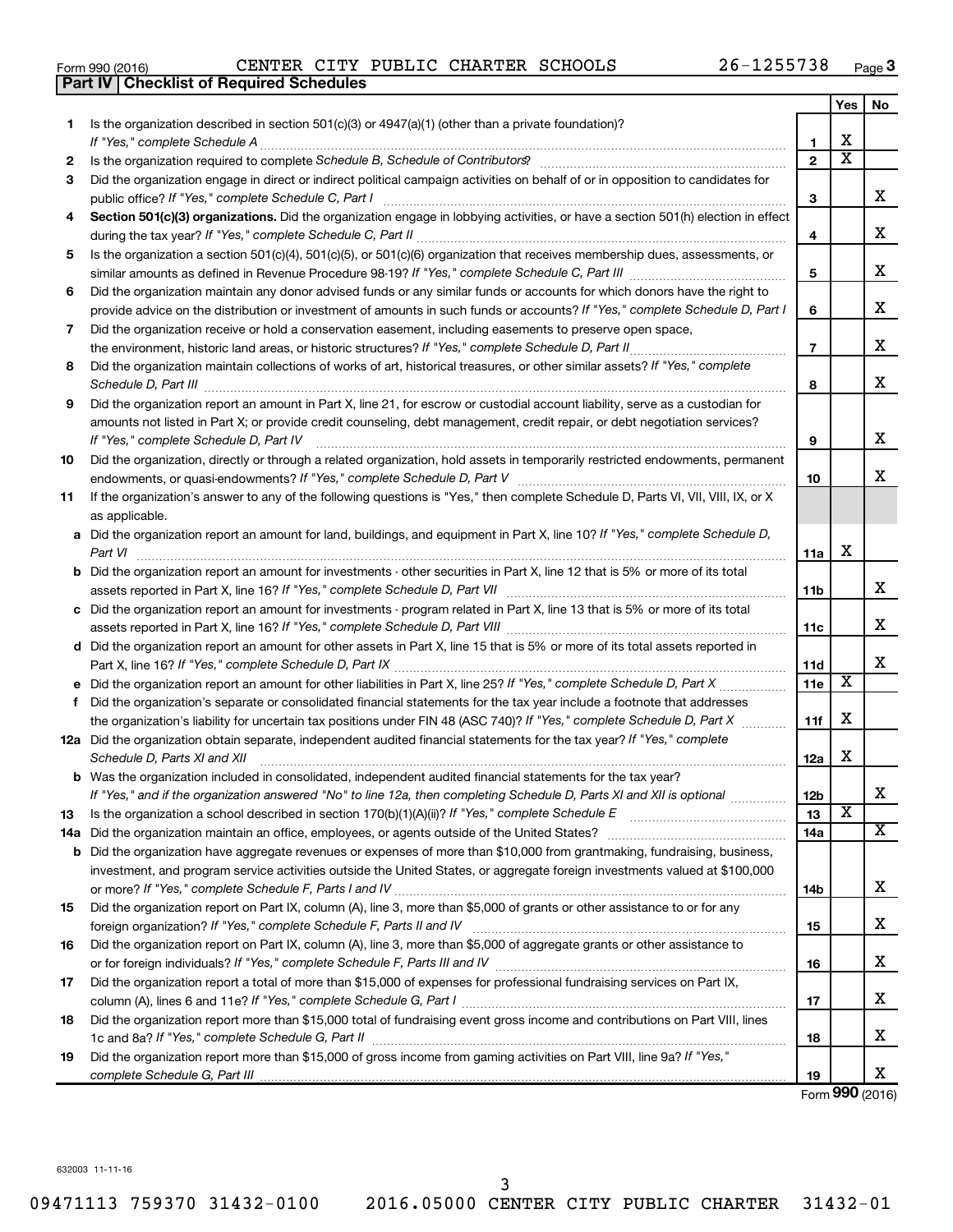| Form 990 (2016) |  |  |  |  | CENTER CITY PUBLIC CHARTER SCHOOLS | 26-1255738 | Page |  |
|-----------------|--|--|--|--|------------------------------------|------------|------|--|
|-----------------|--|--|--|--|------------------------------------|------------|------|--|

|    | <b>Part IV   Checklist of Required Schedules (continued)</b>                                                                                           |                 |     |                         |
|----|--------------------------------------------------------------------------------------------------------------------------------------------------------|-----------------|-----|-------------------------|
|    |                                                                                                                                                        |                 | Yes | No                      |
|    | 20a Did the organization operate one or more hospital facilities? If "Yes," complete Schedule H                                                        | 20a             |     | $\overline{\mathbf{X}}$ |
|    |                                                                                                                                                        | 20 <sub>b</sub> |     |                         |
| 21 | Did the organization report more than \$5,000 of grants or other assistance to any domestic organization or                                            |                 |     |                         |
|    |                                                                                                                                                        | 21              |     | X                       |
| 22 | Did the organization report more than \$5,000 of grants or other assistance to or for domestic individuals on                                          |                 |     |                         |
|    |                                                                                                                                                        | 22              |     | x                       |
| 23 | Did the organization answer "Yes" to Part VII, Section A, line 3, 4, or 5 about compensation of the organization's current                             |                 |     |                         |
|    | and former officers, directors, trustees, key employees, and highest compensated employees? If "Yes," complete                                         |                 |     |                         |
|    | Schedule J <b>Exercise Construction Construction Construction Construction Construction</b>                                                            | 23              | х   |                         |
|    | 24a Did the organization have a tax-exempt bond issue with an outstanding principal amount of more than \$100,000 as of the                            |                 |     |                         |
|    | last day of the year, that was issued after December 31, 2002? If "Yes," answer lines 24b through 24d and complete                                     |                 |     |                         |
|    | Schedule K. If "No", go to line 25a                                                                                                                    | 24a             |     | x                       |
| b  |                                                                                                                                                        | 24 <sub>b</sub> |     |                         |
|    | Did the organization maintain an escrow account other than a refunding escrow at any time during the year to defease                                   |                 |     |                         |
|    |                                                                                                                                                        | 24c             |     |                         |
|    |                                                                                                                                                        | 24d             |     |                         |
|    | 25a Section 501(c)(3), 501(c)(4), and 501(c)(29) organizations. Did the organization engage in an excess benefit                                       |                 |     |                         |
|    |                                                                                                                                                        | 25a             |     | x                       |
|    | <b>b</b> Is the organization aware that it engaged in an excess benefit transaction with a disqualified person in a prior year, and                    |                 |     |                         |
|    | that the transaction has not been reported on any of the organization's prior Forms 990 or 990-EZ? If "Yes," complete                                  |                 |     | х                       |
|    | Schedule L, Part I                                                                                                                                     | 25b             |     |                         |
| 26 | Did the organization report any amount on Part X, line 5, 6, or 22 for receivables from or payables to any current or                                  |                 |     |                         |
|    | former officers, directors, trustees, key employees, highest compensated employees, or disqualified persons? If "Yes,"<br>complete Schedule L, Part II |                 |     | X                       |
|    | Did the organization provide a grant or other assistance to an officer, director, trustee, key employee, substantial                                   | 26              |     |                         |
| 27 | contributor or employee thereof, a grant selection committee member, or to a 35% controlled entity or family member                                    |                 |     |                         |
|    |                                                                                                                                                        | 27              |     | X                       |
| 28 | Was the organization a party to a business transaction with one of the following parties (see Schedule L, Part IV                                      |                 |     |                         |
|    | instructions for applicable filing thresholds, conditions, and exceptions):                                                                            |                 |     |                         |
| а  | A current or former officer, director, trustee, or key employee? If "Yes," complete Schedule L, Part IV                                                | 28a             |     | х                       |
| b  | A family member of a current or former officer, director, trustee, or key employee? If "Yes," complete Schedule L, Part IV                             | 28 <sub>b</sub> |     | $\overline{\textbf{x}}$ |
|    | c An entity of which a current or former officer, director, trustee, or key employee (or a family member thereof) was an officer,                      |                 |     |                         |
|    | director, trustee, or direct or indirect owner? If "Yes," complete Schedule L, Part IV                                                                 | 28c             |     | x                       |
| 29 |                                                                                                                                                        | 29              |     | $\overline{\mathtt{x}}$ |
| 30 | Did the organization receive contributions of art, historical treasures, or other similar assets, or qualified conservation                            |                 |     |                         |
|    |                                                                                                                                                        | 30              |     | Χ                       |
| 31 | Did the organization liquidate, terminate, or dissolve and cease operations?                                                                           |                 |     |                         |
|    |                                                                                                                                                        | 31              |     | x                       |
| 32 | Did the organization sell, exchange, dispose of, or transfer more than 25% of its net assets? If "Yes," complete                                       |                 |     |                         |
|    | Schedule N, Part II                                                                                                                                    | 32              |     | x                       |
| 33 | Did the organization own 100% of an entity disregarded as separate from the organization under Regulations                                             |                 |     |                         |
|    |                                                                                                                                                        | 33              |     | x                       |
| 34 | Was the organization related to any tax-exempt or taxable entity? If "Yes," complete Schedule R, Part II, III, or IV, and                              |                 |     |                         |
|    | Part V, line 1                                                                                                                                         | 34              |     | х                       |
|    |                                                                                                                                                        | 35a             |     | $\overline{\mathtt{x}}$ |
|    | b If "Yes" to line 35a, did the organization receive any payment from or engage in any transaction with a controlled entity                            |                 |     |                         |
|    |                                                                                                                                                        | 35 <sub>b</sub> |     |                         |
| 36 | Section 501(c)(3) organizations. Did the organization make any transfers to an exempt non-charitable related organization?                             |                 |     | x                       |
| 37 | Did the organization conduct more than 5% of its activities through an entity that is not a related organization                                       | 36              |     |                         |
|    |                                                                                                                                                        | 37              |     | X                       |
| 38 | Did the organization complete Schedule O and provide explanations in Schedule O for Part VI, lines 11b and 19?                                         |                 |     |                         |
|    |                                                                                                                                                        | 38              | X   |                         |

Form (2016) **990**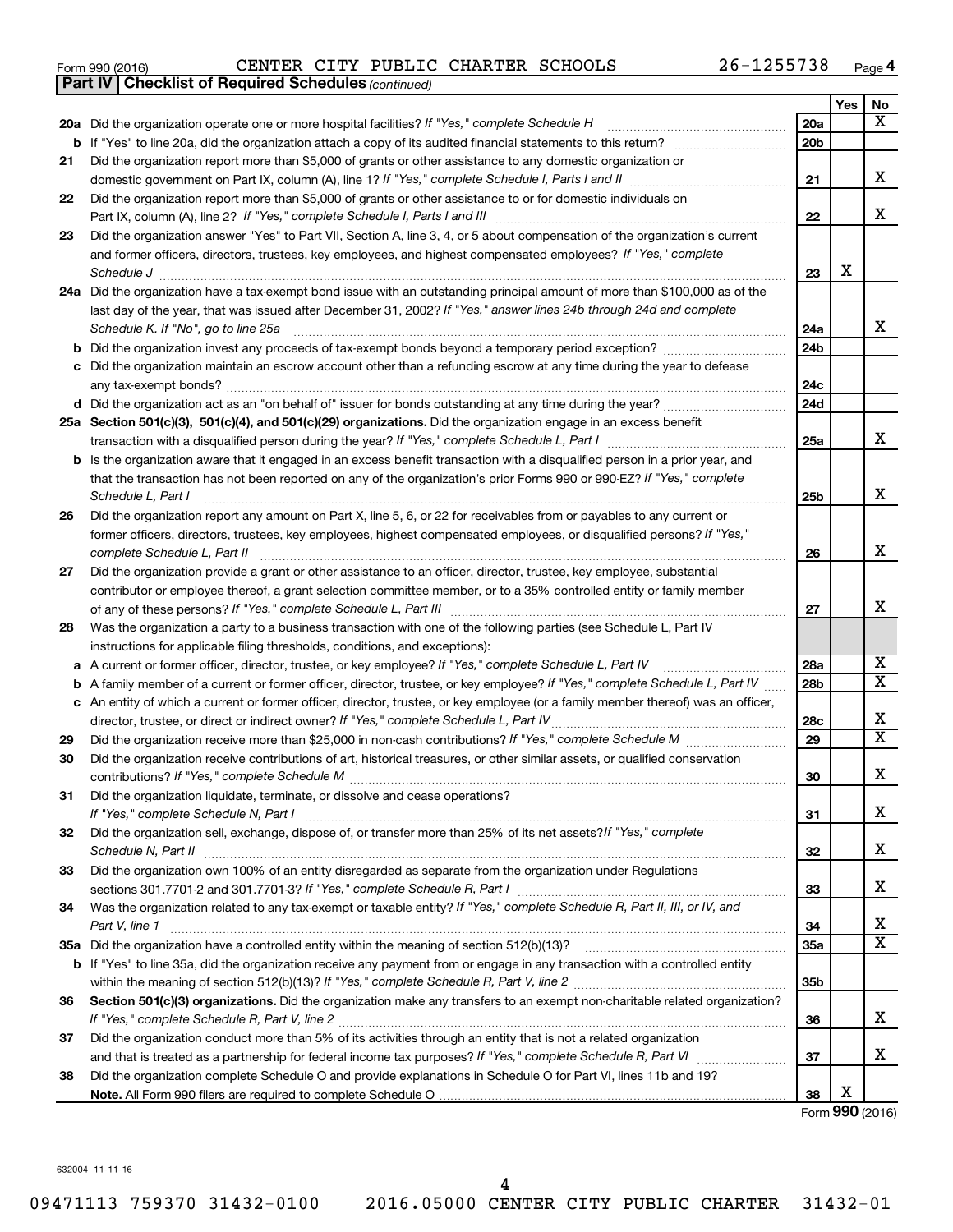|    | Part V<br><b>Statements Regarding Other IRS Filings and Tax Compliance</b><br>Check if Schedule O contains a response or note to any line in this Part V                           |                |     |                 |     |                         |
|----|------------------------------------------------------------------------------------------------------------------------------------------------------------------------------------|----------------|-----|-----------------|-----|-------------------------|
|    |                                                                                                                                                                                    |                |     |                 | Yes | No                      |
|    |                                                                                                                                                                                    | 1a             | 41  |                 |     |                         |
|    | Enter the number of Forms W-2G included in line 1a. Enter -0- if not applicable                                                                                                    | 1 <sub>b</sub> | U   |                 |     |                         |
|    | Did the organization comply with backup withholding rules for reportable payments to vendors and reportable gaming                                                                 |                |     | 1c              | х   |                         |
|    | 2a Enter the number of employees reported on Form W-3, Transmittal of Wage and Tax Statements,                                                                                     |                |     |                 |     |                         |
|    | filed for the calendar year ending with or within the year covered by this return <i>[[[[[[[[[[[[[[]]]]</i> ]]                                                                     | 2a             | 344 |                 |     |                         |
|    | b If at least one is reported on line 2a, did the organization file all required federal employment tax returns?                                                                   |                |     | 2 <sub>b</sub>  | х   |                         |
|    |                                                                                                                                                                                    |                |     |                 |     |                         |
|    | 3a Did the organization have unrelated business gross income of \$1,000 or more during the year?                                                                                   |                |     | За              |     | х                       |
|    |                                                                                                                                                                                    |                |     | 3 <sub>b</sub>  |     |                         |
|    | 4a At any time during the calendar year, did the organization have an interest in, or a signature or other authority over, a                                                       |                |     |                 |     |                         |
|    | financial account in a foreign country (such as a bank account, securities account, or other financial account)?                                                                   |                |     | 4a              |     | x                       |
|    | <b>b</b> If "Yes," enter the name of the foreign country: $\blacktriangleright$                                                                                                    |                |     |                 |     |                         |
|    | See instructions for filing requirements for FinCEN Form 114, Report of Foreign Bank and Financial Accounts (FBAR).                                                                |                |     |                 |     |                         |
|    |                                                                                                                                                                                    |                |     | 5a              |     | х                       |
| b  |                                                                                                                                                                                    |                |     | 5b              |     | X                       |
|    |                                                                                                                                                                                    |                |     | 5с              |     |                         |
|    | 6a Does the organization have annual gross receipts that are normally greater than \$100,000, and did the organization solicit                                                     |                |     |                 |     |                         |
|    |                                                                                                                                                                                    |                |     | 6a              |     | x                       |
|    | <b>b</b> If "Yes," did the organization include with every solicitation an express statement that such contributions or gifts                                                      |                |     |                 |     |                         |
|    |                                                                                                                                                                                    |                |     | 6b              |     |                         |
| 7  | Organizations that may receive deductible contributions under section 170(c).                                                                                                      |                |     |                 |     |                         |
|    | Did the organization receive a payment in excess of \$75 made partly as a contribution and partly for goods and services provided to the payor?                                    |                |     | 7a              |     | х                       |
|    |                                                                                                                                                                                    |                |     | 7b              |     |                         |
|    | c Did the organization sell, exchange, or otherwise dispose of tangible personal property for which it was required                                                                |                |     |                 |     |                         |
|    |                                                                                                                                                                                    |                |     | 7с              |     | х                       |
|    |                                                                                                                                                                                    | 7d             |     |                 |     |                         |
| е  |                                                                                                                                                                                    |                |     | 7е              |     | х                       |
| f. | Did the organization, during the year, pay premiums, directly or indirectly, on a personal benefit contract?                                                                       |                |     | 7f              |     | $\overline{\textbf{x}}$ |
|    | If the organization received a contribution of qualified intellectual property, did the organization file Form 8899 as required?                                                   |                |     | 7g              | N/R |                         |
|    | h If the organization received a contribution of cars, boats, airplanes, or other vehicles, did the organization file a Form 1098-C?                                               |                |     | 7h              | N/R |                         |
| 8  | Sponsoring organizations maintaining donor advised funds. Did a donor advised fund maintained by the                                                                               |                | N/A |                 |     |                         |
|    |                                                                                                                                                                                    |                |     | 8               |     |                         |
| 9  | Sponsoring organizations maintaining donor advised funds.                                                                                                                          |                |     |                 |     |                         |
|    |                                                                                                                                                                                    |                | N/A | 9a              |     |                         |
|    |                                                                                                                                                                                    |                | N/A | 9b              |     |                         |
| 10 | Section 501(c)(7) organizations. Enter:                                                                                                                                            |                |     |                 |     |                         |
| а  | N/A<br>Initiation fees and capital contributions included on Part VIII, line 12 [111] [12] [12] [12] [13] Initiation fees and capital contributions included on Part VIII, line 12 | 10a            |     |                 |     |                         |
| b  | Gross receipts, included on Form 990, Part VIII, line 12, for public use of club facilities                                                                                        | 10b            |     |                 |     |                         |
| 11 | Section 501(c)(12) organizations. Enter:                                                                                                                                           |                |     |                 |     |                         |
| а  | N/A                                                                                                                                                                                | 11a            |     |                 |     |                         |
|    | <b>b</b> Gross income from other sources (Do not net amounts due or paid to other sources against                                                                                  |                |     |                 |     |                         |
|    | amounts due or received from them.)                                                                                                                                                | 11b            |     |                 |     |                         |
|    | 12a Section 4947(a)(1) non-exempt charitable trusts. Is the organization filing Form 990 in lieu of Form 1041?                                                                     |                |     | 12a             |     |                         |
|    | <b>b</b> If "Yes," enter the amount of tax-exempt interest received or accrued during the year $\ldots$ $M/A$ .                                                                    | 12b            |     |                 |     |                         |
| 13 | Section 501(c)(29) qualified nonprofit health insurance issuers.                                                                                                                   |                |     |                 |     |                         |
|    |                                                                                                                                                                                    |                | N/A | 13a             |     |                         |
|    | Note. See the instructions for additional information the organization must report on Schedule O.                                                                                  |                |     |                 |     |                         |
|    | <b>b</b> Enter the amount of reserves the organization is required to maintain by the states in which the                                                                          |                |     |                 |     |                         |
|    |                                                                                                                                                                                    | 13b            |     |                 |     |                         |
| с  |                                                                                                                                                                                    | 13c            |     |                 |     | х                       |
|    | 14a Did the organization receive any payments for indoor tanning services during the tax year?                                                                                     |                |     | 14a             |     |                         |
|    |                                                                                                                                                                                    |                |     | 14 <sub>b</sub> |     | Form 990 (2016)         |

Form 990 (2016) Page CENTER CITY PUBLIC CHARTER SCHOOLS 26-1255738

**5**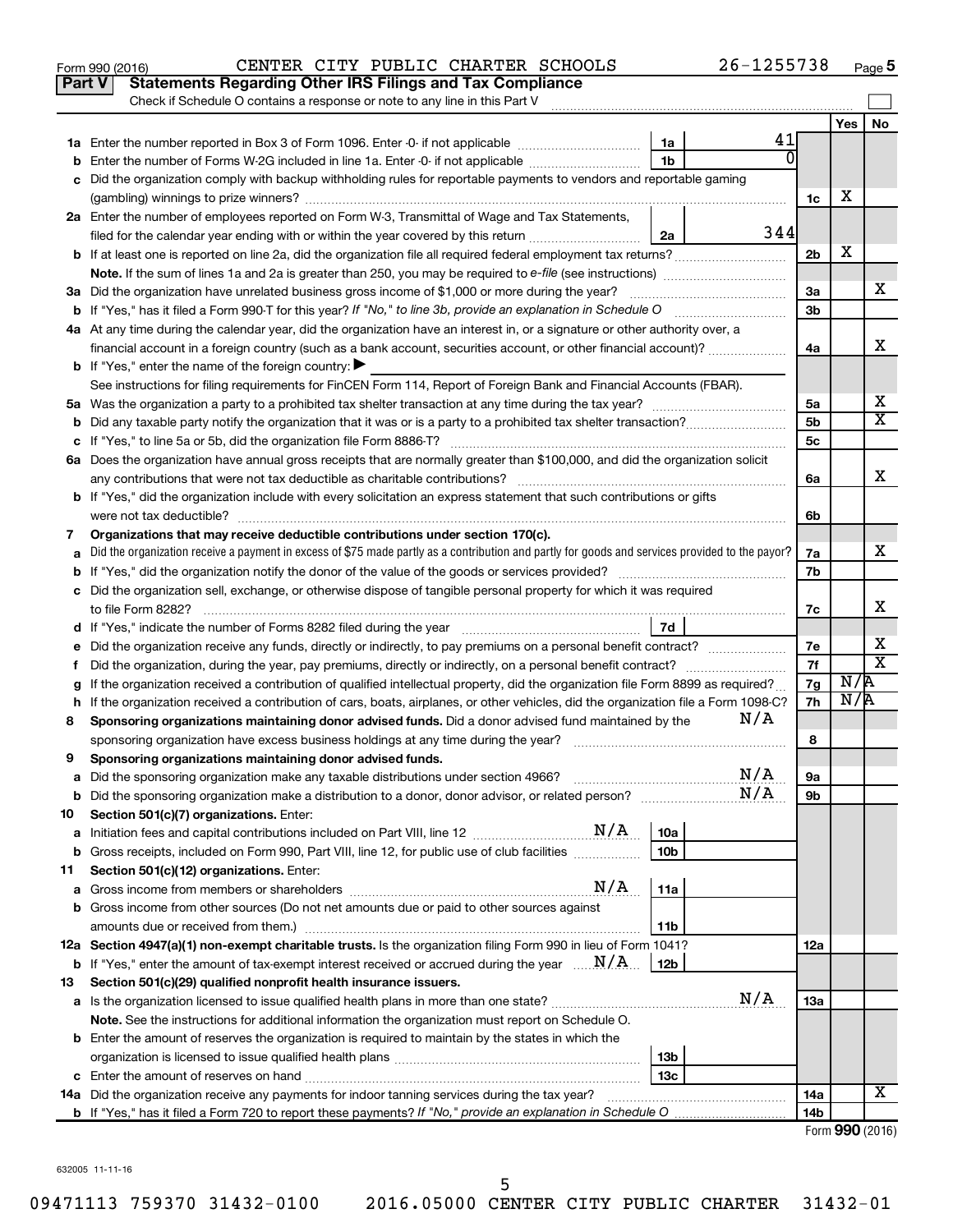| Form 990 (2016) |  |  |
|-----------------|--|--|
|-----------------|--|--|

**Part VI** Governance, Management, and Disclosure For each "Yes" response to lines 2 through 7b below, and for a "No" response *to line 8a, 8b, or 10b below, describe the circumstances, processes, or changes in Schedule O. See instructions.*

|     | Check if Schedule O contains a response or note to any line in this Part VI [1] [1] [1] [1] [1] [1] [1] [1] [1                                                                                                                 |    |    |                 |                         | $\mathbf{X}$ |
|-----|--------------------------------------------------------------------------------------------------------------------------------------------------------------------------------------------------------------------------------|----|----|-----------------|-------------------------|--------------|
|     | <b>Section A. Governing Body and Management</b>                                                                                                                                                                                |    |    |                 |                         |              |
|     |                                                                                                                                                                                                                                |    |    |                 | Yes                     | No           |
|     | 1a Enter the number of voting members of the governing body at the end of the tax year                                                                                                                                         | 1a | 12 |                 |                         |              |
|     | If there are material differences in voting rights among members of the governing body, or if the governing                                                                                                                    |    |    |                 |                         |              |
|     | body delegated broad authority to an executive committee or similar committee, explain in Schedule O.                                                                                                                          |    |    |                 |                         |              |
| b   | Enter the number of voting members included in line 1a, above, who are independent <i>manumum</i>                                                                                                                              | 1b | 12 |                 |                         |              |
| 2   | Did any officer, director, trustee, or key employee have a family relationship or a business relationship with any other                                                                                                       |    |    |                 |                         |              |
|     | officer, director, trustee, or key employee?                                                                                                                                                                                   |    |    | $\mathbf{2}$    |                         |              |
| 3   | Did the organization delegate control over management duties customarily performed by or under the direct supervision                                                                                                          |    |    |                 |                         |              |
|     |                                                                                                                                                                                                                                |    |    | 3               |                         |              |
| 4   | Did the organization make any significant changes to its governing documents since the prior Form 990 was filed?                                                                                                               |    |    | 4               |                         |              |
| 5   |                                                                                                                                                                                                                                |    |    | 5               |                         |              |
| 6   |                                                                                                                                                                                                                                |    |    | 6               |                         |              |
| 7a  | Did the organization have members, stockholders, or other persons who had the power to elect or appoint one or                                                                                                                 |    |    |                 |                         |              |
|     |                                                                                                                                                                                                                                |    |    |                 |                         |              |
|     |                                                                                                                                                                                                                                |    |    | 7a              |                         |              |
| b   | Are any governance decisions of the organization reserved to (or subject to approval by) members, stockholders, or                                                                                                             |    |    |                 |                         |              |
|     |                                                                                                                                                                                                                                |    |    | 7b              |                         |              |
| 8   | Did the organization contemporaneously document the meetings held or written actions undertaken during the year by the following:                                                                                              |    |    |                 |                         |              |
| а   |                                                                                                                                                                                                                                |    |    | 8а              | х                       |              |
| b   |                                                                                                                                                                                                                                |    |    | 8b              | $\overline{\mathbf{x}}$ |              |
| 9   | Is there any officer, director, trustee, or key employee listed in Part VII, Section A, who cannot be reached at the                                                                                                           |    |    |                 |                         |              |
|     |                                                                                                                                                                                                                                |    |    | 9               |                         |              |
|     | <b>Section B. Policies</b> (This Section B requests information about policies not required by the Internal Revenue Code.)                                                                                                     |    |    |                 |                         |              |
|     |                                                                                                                                                                                                                                |    |    |                 | Yes                     |              |
|     |                                                                                                                                                                                                                                |    |    | 10a             |                         |              |
|     | <b>b</b> If "Yes," did the organization have written policies and procedures governing the activities of such chapters, affiliates,                                                                                            |    |    |                 |                         |              |
|     |                                                                                                                                                                                                                                |    |    | 10 <sub>b</sub> |                         |              |
|     | 11a Has the organization provided a complete copy of this Form 990 to all members of its governing body before filing the form?                                                                                                |    |    | 11a             | х                       |              |
|     | <b>b</b> Describe in Schedule O the process, if any, used by the organization to review this Form 990.                                                                                                                         |    |    |                 |                         |              |
| 12a | Did the organization have a written conflict of interest policy? If "No," go to line 13                                                                                                                                        |    |    | 12a             | х                       |              |
| b   | Were officers, directors, or trustees, and key employees required to disclose annually interests that could give rise to conflicts?                                                                                            |    |    | 12 <sub>b</sub> | х                       |              |
| с   | Did the organization regularly and consistently monitor and enforce compliance with the policy? If "Yes," describe                                                                                                             |    |    |                 |                         |              |
|     |                                                                                                                                                                                                                                |    |    | 12c             | х                       |              |
| 13  |                                                                                                                                                                                                                                |    |    | 13              | $\overline{\textbf{x}}$ |              |
|     |                                                                                                                                                                                                                                |    |    | 14              |                         |              |
| 14  | Did the organization have a written document retention and destruction policy? [11] manufaction model of the organization have a written document retention and destruction policy?                                            |    |    |                 |                         |              |
| 15  | Did the process for determining compensation of the following persons include a review and approval by independent                                                                                                             |    |    |                 |                         |              |
|     | persons, comparability data, and contemporaneous substantiation of the deliberation and decision?                                                                                                                              |    |    |                 |                         |              |
| а   | The organization's CEO, Executive Director, or top management official manufactured content of the organization's CEO, Executive Director, or top management official manufactured content of the organization's CEO, Executiv |    |    | 15a             | х                       |              |
|     |                                                                                                                                                                                                                                |    |    | <b>15b</b>      |                         |              |
|     | If "Yes" to line 15a or 15b, describe the process in Schedule O (see instructions).                                                                                                                                            |    |    |                 |                         |              |
|     | 16a Did the organization invest in, contribute assets to, or participate in a joint venture or similar arrangement with a                                                                                                      |    |    |                 |                         |              |
|     | taxable entity during the year?                                                                                                                                                                                                |    |    | 16a             |                         |              |
|     | b If "Yes," did the organization follow a written policy or procedure requiring the organization to evaluate its participation                                                                                                 |    |    |                 |                         |              |
|     | in joint venture arrangements under applicable federal tax law, and take steps to safeguard the organization's                                                                                                                 |    |    |                 |                         |              |
|     | exempt status with respect to such arrangements?                                                                                                                                                                               |    |    | 16b             |                         |              |
|     | <b>Section C. Disclosure</b>                                                                                                                                                                                                   |    |    |                 |                         |              |
| 17  | List the states with which a copy of this Form 990 is required to be filed $\blacktriangleright DC$                                                                                                                            |    |    |                 |                         |              |
| 18  | Section 6104 requires an organization to make its Forms 1023 (or 1024 if applicable), 990, and 990-T (Section 501(c)(3)s only) available                                                                                       |    |    |                 |                         |              |
|     | for public inspection. Indicate how you made these available. Check all that apply.                                                                                                                                            |    |    |                 |                         |              |
|     | $\lfloor x \rfloor$ Upon request<br>Another's website<br>Other (explain in Schedule O)<br>Own website                                                                                                                          |    |    |                 |                         |              |
| 19  | Describe in Schedule O whether (and if so, how) the organization made its governing documents, conflict of interest policy, and financial                                                                                      |    |    |                 |                         |              |
|     | statements available to the public during the tax year.                                                                                                                                                                        |    |    |                 |                         |              |
|     | State the name, address, and telephone number of the person who possesses the organization's books and records:                                                                                                                |    |    |                 |                         |              |
| 20  | JENNIFER LOI - 202-589-0202                                                                                                                                                                                                    |    |    |                 |                         |              |
|     | 20002<br>900 2ND STREET, NE, NO. 221, WASHINGTON,<br>DC                                                                                                                                                                        |    |    |                 |                         |              |
|     |                                                                                                                                                                                                                                |    |    |                 |                         |              |
|     | 632006 11-11-16                                                                                                                                                                                                                |    |    |                 | Form 990 (2016)         |              |
|     | 6                                                                                                                                                                                                                              |    |    |                 |                         |              |
|     | 09471113 759370 31432-0100<br>2016.05000 CENTER CITY PUBLIC CHARTER                                                                                                                                                            |    |    |                 | $31432 - 01$            |              |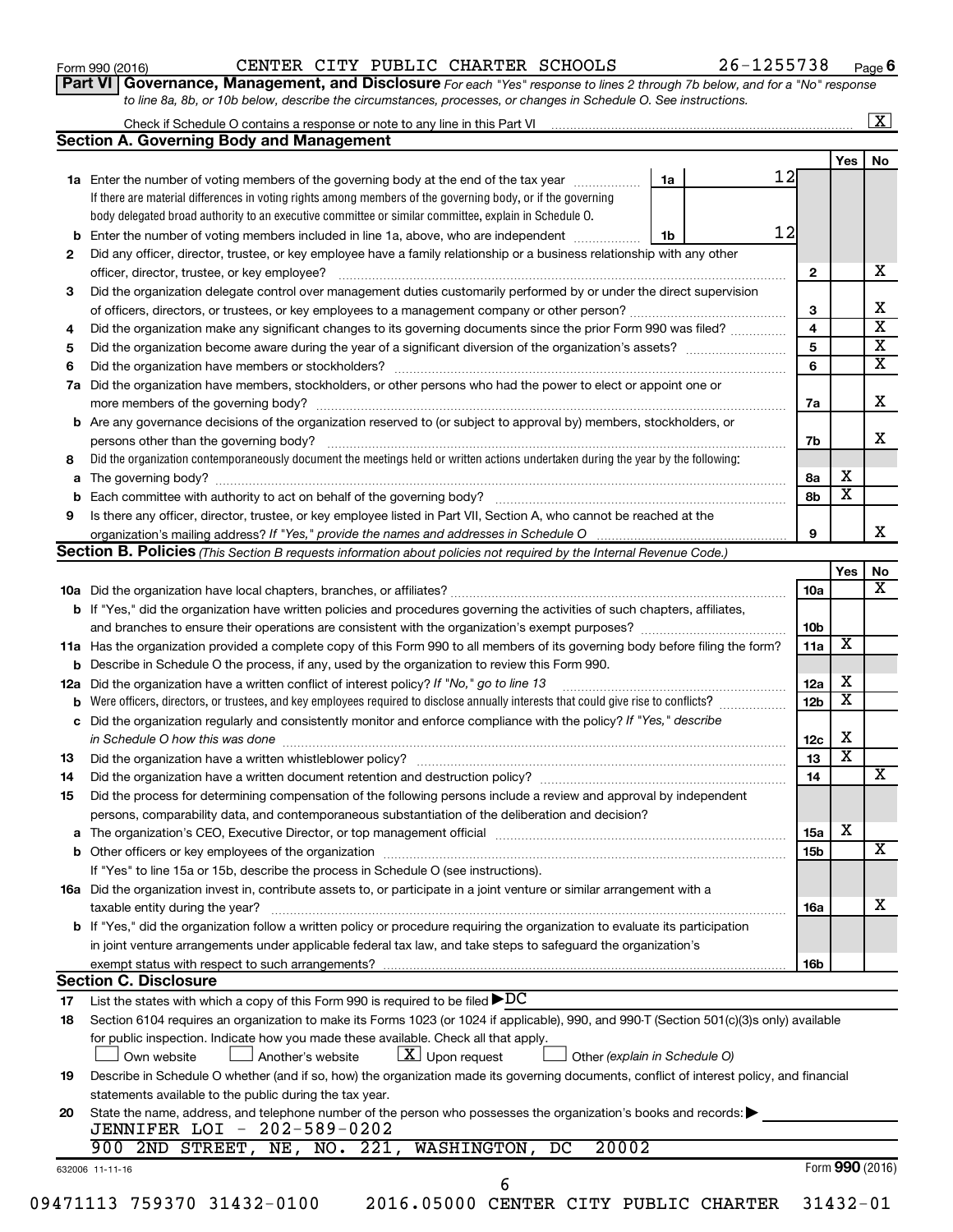$\Box$ 

| Part VII Compensation of Officers, Directors, Trustees, Key Employees, Highest Compensated |  |  |
|--------------------------------------------------------------------------------------------|--|--|
| <b>Employees, and Independent Contractors</b>                                              |  |  |

Check if Schedule O contains a response or note to any line in this Part VII

**Section A. Officers, Directors, Trustees, Key Employees, and Highest Compensated Employees**

**1a**  Complete this table for all persons required to be listed. Report compensation for the calendar year ending with or within the organization's tax year.

**•** List all of the organization's current officers, directors, trustees (whether individuals or organizations), regardless of amount of compensation. Enter -0- in columns  $(D)$ ,  $(E)$ , and  $(F)$  if no compensation was paid.

**•** List all of the organization's **current** key employees, if any. See instructions for definition of "key employee."

**•** List the organization's five current highest compensated employees (other than an officer, director, trustee, or key employee) who received reportable compensation (Box 5 of Form W-2 and/or Box 7 of Form 1099-MISC) of more than \$100,000 from the organization and any related organizations.

**•** List all of the organization's former officers, key employees, and highest compensated employees who received more than \$100,000 of reportable compensation from the organization and any related organizations.

**•** List all of the organization's former directors or trustees that received, in the capacity as a former director or trustee of the organization, more than \$10,000 of reportable compensation from the organization and any related organizations.

List persons in the following order: individual trustees or directors; institutional trustees; officers; key employees; highest compensated employees; and former such persons.

Check this box if neither the organization nor any related organization compensated any current officer, director, or trustee.  $\Box$ 

| (A)                                | (B)                  |                                |                                                                  | (C)         |              |                                   |        | (D)             | (E)             | (F)                         |
|------------------------------------|----------------------|--------------------------------|------------------------------------------------------------------|-------------|--------------|-----------------------------------|--------|-----------------|-----------------|-----------------------------|
| Name and Title                     | Average              |                                | (do not check more than one                                      | Position    |              |                                   |        | Reportable      | Reportable      | Estimated                   |
|                                    | hours per            |                                | box, unless person is both an<br>officer and a director/trustee) |             |              |                                   |        | compensation    | compensation    | amount of                   |
|                                    | week                 |                                |                                                                  |             |              |                                   |        | from            | from related    | other                       |
|                                    | (list any            |                                |                                                                  |             |              |                                   |        | the             | organizations   | compensation                |
|                                    | hours for<br>related |                                |                                                                  |             |              |                                   |        | organization    | (W-2/1099-MISC) | from the                    |
|                                    | organizations        |                                |                                                                  |             |              |                                   |        | (W-2/1099-MISC) |                 | organization<br>and related |
|                                    | below                |                                |                                                                  |             |              |                                   |        |                 |                 | organizations               |
|                                    | line)                | Individual trustee or director | nstitutional trustee                                             | Officer     | Key employee | Highest compensated<br>  employee | Former |                 |                 |                             |
| THOMAS O'HARA<br>(1)               | 10.00                |                                |                                                                  |             |              |                                   |        |                 |                 |                             |
| CHAIR                              |                      | $\mathbf x$                    |                                                                  | $\mathbf X$ |              |                                   |        | $\mathbf 0$ .   | $\mathbf 0$ .   | 0.                          |
| (2)<br>GEORGE BROWN                | 2.00                 |                                |                                                                  |             |              |                                   |        |                 |                 |                             |
| VICE-CHAIR                         |                      | $\mathbf X$                    |                                                                  | $\mathbf X$ |              |                                   |        | 0.              | $\mathbf 0$ .   | $\mathbf 0$ .               |
| <b>JANET "BETSY" HANLON</b><br>(3) | 10.00                |                                |                                                                  |             |              |                                   |        |                 |                 |                             |
| <b>TREASURER</b>                   |                      | X                              |                                                                  | X           |              |                                   |        | $\mathbf 0$ .   | 0.              | $\mathbf 0$ .               |
| LYDIA ADELFIO<br>(4)               | 2.00                 |                                |                                                                  |             |              |                                   |        |                 |                 |                             |
| <b>SECRETARY</b>                   |                      | $\mathbf X$                    |                                                                  | $\mathbf X$ |              |                                   |        | $\mathbf 0$ .   | $\mathbf 0$ .   | $\mathbf 0$ .               |
| RALPH F. BOYD<br>(5)               | 2.00                 |                                |                                                                  |             |              |                                   |        |                 |                 |                             |
| <b>MEMBER</b>                      |                      | $\mathbf X$                    |                                                                  |             |              |                                   |        | $\mathbf 0$ .   | $\mathbf 0$ .   | $\mathbf 0$ .               |
| (6)<br><b>JACK GRIFFIN</b>         | 2.00                 |                                |                                                                  |             |              |                                   |        |                 |                 |                             |
| <b>MEMBER</b>                      |                      | $\mathbf X$                    |                                                                  |             |              |                                   |        | $\mathbf 0$ .   | $\mathbf 0$ .   | $\mathbf 0$ .               |
| (7)<br>DIEDRA HENRY-SPIRES         | 2.00                 |                                |                                                                  |             |              |                                   |        |                 |                 |                             |
| <b>MEMBER</b>                      |                      | $\mathbf X$                    |                                                                  |             |              |                                   |        | $\mathbf 0$ .   | $\mathbf 0$ .   | 0.                          |
| (8)<br><b>MARGARET HORN</b>        | 2.00                 |                                |                                                                  |             |              |                                   |        |                 |                 |                             |
| MEMBER                             |                      | $\mathbf X$                    |                                                                  |             |              |                                   |        | $\mathbf 0$ .   | $\mathbf 0$ .   | $\mathbf 0$ .               |
| (9)<br>F. JOHN DUNCAN              | 2.00                 |                                |                                                                  |             |              |                                   |        |                 |                 |                             |
| <b>MEMBER</b>                      |                      | $\mathbf X$                    |                                                                  |             |              |                                   |        | $\mathbf 0$ .   | $\mathbf 0$ .   | $\mathbf 0$ .               |
| (10) NASIR QADREE                  | 2.00                 |                                |                                                                  |             |              |                                   |        |                 |                 |                             |
| <b>MEMBER</b>                      |                      | X                              |                                                                  |             |              |                                   |        | $\mathbf 0$ .   | $\mathbf 0$ .   | $\mathbf 0$ .               |
| (11) NEVILLE WATERS                | 2.00                 |                                |                                                                  |             |              |                                   |        |                 |                 |                             |
| <b>MEMBER</b>                      |                      | $\mathbf X$                    |                                                                  |             |              |                                   |        | 0.              | $\mathbf 0$     | $\mathbf 0$ .               |
| (12) TIFFANY TABB                  | 2.00                 |                                |                                                                  |             |              |                                   |        |                 |                 |                             |
| <b>MEMBER</b>                      |                      | $\mathbf X$                    |                                                                  |             |              |                                   |        | $\mathbf 0$ .   | $\mathbf 0$ .   | 0.                          |
| (13) RUSS WILLIAMS                 | 45.00                |                                |                                                                  |             |              |                                   |        |                 |                 |                             |
| CEO                                |                      |                                |                                                                  | $\mathbf X$ |              |                                   |        | 229,242.        | $\mathbf 0$ .   | 15,335.                     |
| (14) JENNIFER LOI                  | 20.00                |                                |                                                                  |             |              |                                   |        |                 |                 |                             |
| DIRECTOR OF FINANCE                |                      |                                |                                                                  | $\mathbf X$ |              |                                   |        | 17,850.         | $\mathbf 0$ .   | 0.                          |
| (15) SHAVONNE GIBSON               | 40.00                |                                |                                                                  |             |              |                                   |        |                 |                 |                             |
| MANAGING DIRECTOR                  |                      |                                |                                                                  |             |              | $\mathbf X$                       |        | 137,416.        | $\mathbf 0$ .   | 22,302.                     |
| (16) SCOTT BURNS                   | 40.00                |                                |                                                                  |             |              |                                   |        |                 |                 |                             |
| DIRECTOR OF TECHNOLOGY             |                      |                                |                                                                  |             |              | $\mathbf X$                       |        | 126,890.        | $\mathbf 0$ .   | 5,641.                      |
| (17) KELLY DICKENS                 | 40.00                |                                |                                                                  |             |              |                                   |        |                 |                 |                             |
| DIRECTOR OF OPERATIONS             |                      |                                |                                                                  |             |              | $\rm X$                           |        | 126,039.        | $\mathbf 0$ .   | 11,704.                     |
| 632007 11-11-16                    |                      |                                |                                                                  |             |              |                                   |        |                 |                 | Form 990 (2016)             |

632007 11-11-16

09471113 759370 31432-0100 2016.05000 CENTER CITY PUBLIC CHARTER 31432-01

7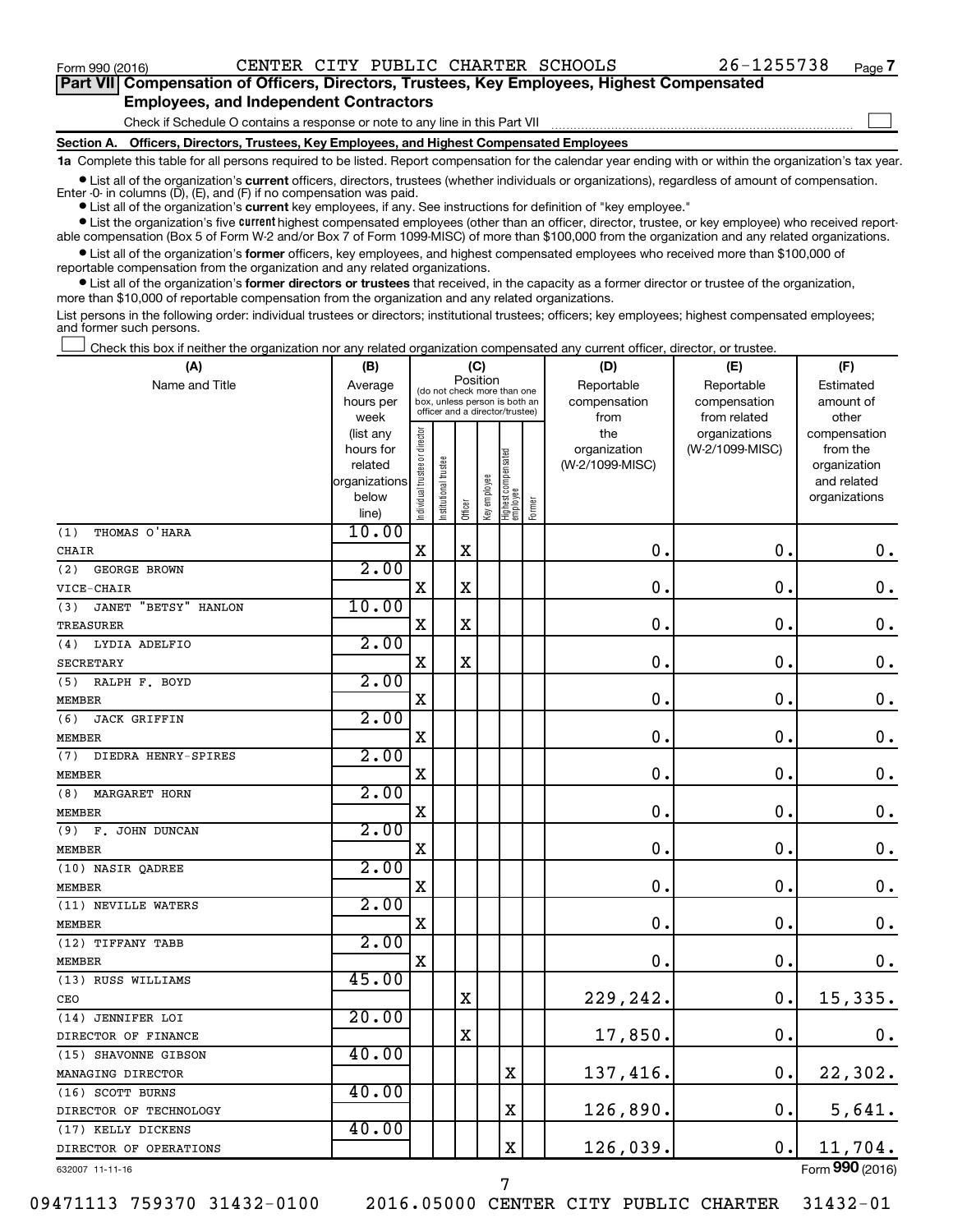| CENTER CITY PUBLIC CHARTER SCHOOLS<br>Form 990 (2016)                                                                                        |                   |                                |                       |          |              |                                                                  |        |                            | 26-1255738                       |                  |              | Page 8                   |
|----------------------------------------------------------------------------------------------------------------------------------------------|-------------------|--------------------------------|-----------------------|----------|--------------|------------------------------------------------------------------|--------|----------------------------|----------------------------------|------------------|--------------|--------------------------|
| <b>Part VII</b><br>Section A. Officers, Directors, Trustees, Key Employees, and Highest Compensated Employees (continued)                    |                   |                                |                       |          |              |                                                                  |        |                            |                                  |                  |              |                          |
| (A)                                                                                                                                          | (B)               |                                |                       | (C)      |              |                                                                  |        | (D)                        | (E)                              |                  |              | (F)                      |
| Name and title                                                                                                                               | Average           |                                |                       | Position |              | (do not check more than one                                      |        | Reportable                 | Reportable                       |                  |              | Estimated                |
|                                                                                                                                              | hours per         |                                |                       |          |              | box, unless person is both an<br>officer and a director/trustee) |        | compensation               | compensation                     |                  |              | amount of                |
|                                                                                                                                              | week<br>(list any |                                |                       |          |              |                                                                  |        | from                       | from related                     |                  |              | other                    |
|                                                                                                                                              | hours for         |                                |                       |          |              |                                                                  |        | the<br>organization        | organizations<br>(W-2/1099-MISC) |                  |              | compensation<br>from the |
|                                                                                                                                              | related           |                                |                       |          |              |                                                                  |        | (W-2/1099-MISC)            |                                  |                  |              | organization             |
|                                                                                                                                              | organizations     |                                |                       |          |              |                                                                  |        |                            |                                  |                  |              | and related              |
|                                                                                                                                              | below             | Individual trustee or director | Institutional trustee |          | Key employee |                                                                  |        |                            |                                  |                  |              | organizations            |
|                                                                                                                                              | line)             |                                |                       | Officer  |              | Highest compensated<br> employee                                 | Former |                            |                                  |                  |              |                          |
| (18) NIYA WHITE                                                                                                                              | 40.00             |                                |                       |          |              |                                                                  |        |                            |                                  |                  |              |                          |
| PRINCIPAL                                                                                                                                    |                   |                                |                       |          |              | X                                                                |        | 125,429.                   |                                  | 0.               |              | 17,876.                  |
| (19) ROBIN CHAIT                                                                                                                             | 40.00             |                                |                       |          |              |                                                                  |        |                            |                                  |                  |              |                          |
| DIRECTOR OF POLICY, DEVELOPMENT & CO                                                                                                         |                   |                                |                       |          |              | Χ                                                                |        | 120,117.                   |                                  | 0.               |              | 6,191.                   |
|                                                                                                                                              |                   |                                |                       |          |              |                                                                  |        |                            |                                  |                  |              |                          |
|                                                                                                                                              |                   |                                |                       |          |              |                                                                  |        |                            |                                  |                  |              |                          |
|                                                                                                                                              |                   |                                |                       |          |              |                                                                  |        |                            |                                  |                  |              |                          |
|                                                                                                                                              |                   |                                |                       |          |              |                                                                  |        |                            |                                  |                  |              |                          |
|                                                                                                                                              |                   |                                |                       |          |              |                                                                  |        |                            |                                  |                  |              |                          |
|                                                                                                                                              |                   |                                |                       |          |              |                                                                  |        |                            |                                  |                  |              |                          |
|                                                                                                                                              |                   |                                |                       |          |              |                                                                  |        |                            |                                  |                  |              |                          |
|                                                                                                                                              |                   |                                |                       |          |              |                                                                  |        |                            |                                  |                  |              |                          |
|                                                                                                                                              |                   |                                |                       |          |              |                                                                  |        |                            |                                  |                  |              |                          |
|                                                                                                                                              |                   |                                |                       |          |              |                                                                  |        |                            |                                  |                  |              |                          |
|                                                                                                                                              |                   |                                |                       |          |              |                                                                  |        |                            |                                  |                  |              |                          |
|                                                                                                                                              |                   |                                |                       |          |              |                                                                  |        |                            |                                  |                  |              |                          |
|                                                                                                                                              |                   |                                |                       |          |              |                                                                  |        |                            |                                  |                  |              |                          |
|                                                                                                                                              |                   |                                |                       |          |              |                                                                  |        |                            |                                  |                  |              |                          |
|                                                                                                                                              |                   |                                |                       |          |              |                                                                  |        | 882,983.                   |                                  | $\overline{0}$ . |              | 79,049.                  |
| c Total from continuation sheets to Part VII, Section A [11, 11, 2010]                                                                       |                   |                                |                       |          |              |                                                                  |        | 0.                         |                                  | σ.               |              | $\overline{0}$ .         |
|                                                                                                                                              |                   |                                |                       |          |              |                                                                  |        | 882,983.                   |                                  | σ.               |              | 79,049.                  |
| Total number of individuals (including but not limited to those listed above) who received more than \$100,000 of reportable<br>$\mathbf{2}$ |                   |                                |                       |          |              |                                                                  |        |                            |                                  |                  |              |                          |
| compensation from the organization $\blacktriangleright$                                                                                     |                   |                                |                       |          |              |                                                                  |        |                            |                                  |                  |              | 11                       |
|                                                                                                                                              |                   |                                |                       |          |              |                                                                  |        |                            |                                  |                  |              | No<br>Yes                |
| Did the organization list any former officer, director, or trustee, key employee, or highest compensated employee on<br>з                    |                   |                                |                       |          |              |                                                                  |        |                            |                                  |                  |              |                          |
| line 1a? If "Yes," complete Schedule J for such individual [11] manufacture manufacture in the set of the set o                              |                   |                                |                       |          |              |                                                                  |        |                            |                                  |                  | 3            | X                        |
| For any individual listed on line 1a, is the sum of reportable compensation and other compensation from the organization<br>4                |                   |                                |                       |          |              |                                                                  |        |                            |                                  |                  |              |                          |
| and related organizations greater than \$150,000? If "Yes," complete Schedule J for such individual                                          |                   |                                |                       |          |              |                                                                  |        |                            |                                  |                  | 4            | х                        |
| Did any person listed on line 1a receive or accrue compensation from any unrelated organization or individual for services<br>5              |                   |                                |                       |          |              |                                                                  |        |                            |                                  |                  |              |                          |
| rendered to the organization? If "Yes," complete Schedule J for such person                                                                  |                   |                                |                       |          |              |                                                                  |        |                            |                                  |                  | 5            | X                        |
| <b>Section B. Independent Contractors</b>                                                                                                    |                   |                                |                       |          |              |                                                                  |        |                            |                                  |                  |              |                          |
| Complete this table for your five highest compensated independent contractors that received more than \$100,000 of compensation from<br>1    |                   |                                |                       |          |              |                                                                  |        |                            |                                  |                  |              |                          |
| the organization. Report compensation for the calendar year ending with or within the organization's tax year.                               |                   |                                |                       |          |              |                                                                  |        |                            |                                  |                  |              |                          |
| (A)                                                                                                                                          |                   |                                |                       |          |              |                                                                  |        | (B)                        |                                  |                  | (C)          |                          |
| Name and business address                                                                                                                    |                   |                                |                       |          |              |                                                                  |        | Description of services    |                                  |                  | Compensation |                          |
| REVOLUTION FOODS, INC.                                                                                                                       |                   |                                |                       |          |              |                                                                  |        |                            |                                  |                  |              |                          |
| P.O. BOX 742759, LOS ANGELES, CA 90074                                                                                                       |                   |                                |                       |          |              |                                                                  |        | STUDENT MEALS              |                                  |                  |              | 1,075,977.               |
| BUSY BEE ENVIRONMENTAL SERVICES, INC.,                                                                                                       |                   |                                |                       |          |              |                                                                  |        |                            |                                  |                  |              |                          |
| 7826 EASTERN AVENUE NW, SUITE 503,                                                                                                           |                   |                                |                       |          |              |                                                                  |        | <b>JANITORIAL SERVICES</b> |                                  |                  |              | 800,049.                 |
| CHIARAMONTE CONSTRUCTION COMPANY, 2260                                                                                                       |                   |                                |                       |          |              |                                                                  |        |                            |                                  |                  |              |                          |
| MINNESOTA AVENUE SE, WASHINGTON, DC 20020                                                                                                    |                   |                                |                       |          |              |                                                                  |        | CONSTRUCTION               |                                  |                  |              | 444,121.                 |
| END-TO-END SOLUTIONS FOR SPECIAL EDUCATION,                                                                                                  |                   |                                |                       |          |              |                                                                  |        |                            |                                  |                  |              |                          |
| 714 G STREET SE, SUITE 201, WASHINGTON, DC                                                                                                   |                   |                                |                       |          |              |                                                                  |        | SPECIAL EDU SUPPORT        |                                  |                  |              | 200,376.                 |
| CAPITAL CONSTRUCTION GROUP, LLC, 3321 12TH                                                                                                   |                   |                                |                       |          |              |                                                                  |        |                            |                                  |                  |              |                          |
| STREET NE, SUITE 3, WASHINGTON, DC                                                                                                           |                   |                                |                       |          |              |                                                                  |        | CONSTRUCTION               |                                  |                  |              | 130,500.                 |
| Total number of independent contractors (including but not limited to those listed above) who received more than<br>$\mathbf{2}$             |                   |                                |                       |          |              |                                                                  |        |                            |                                  |                  |              |                          |
| \$100,000 of compensation from the organization >                                                                                            |                   |                                |                       |          |              | 6                                                                |        |                            |                                  |                  |              |                          |
|                                                                                                                                              |                   |                                |                       |          |              |                                                                  |        |                            |                                  |                  |              | $Form$ 990 (2016)        |

632008 11-11-16

Form (2016) **990**

8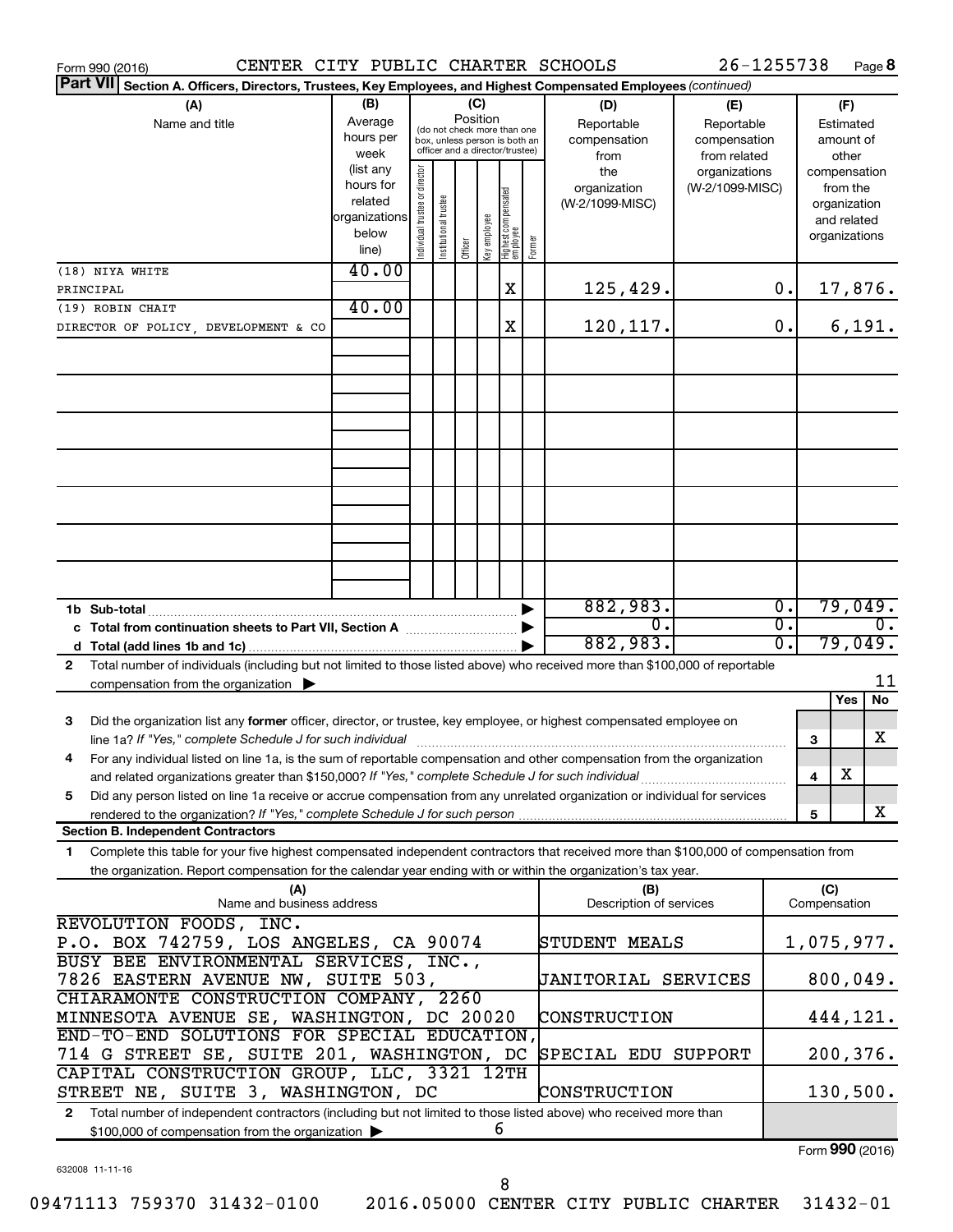|                              |                  | Form 990 (2016)                                       |                |                      | CENTER CITY PUBLIC CHARTER SCHOOLS |                                                 | 26-1255738                                         | Page 9                                                             |
|------------------------------|------------------|-------------------------------------------------------|----------------|----------------------|------------------------------------|-------------------------------------------------|----------------------------------------------------|--------------------------------------------------------------------|
|                              | <b>Part VIII</b> | <b>Statement of Revenue</b>                           |                |                      |                                    |                                                 |                                                    |                                                                    |
|                              |                  |                                                       |                |                      |                                    |                                                 |                                                    |                                                                    |
|                              |                  |                                                       |                |                      | (A)<br>Total revenue               | (B)<br>Related or<br>exempt function<br>revenue | $\overline{C}$<br>Unrelated<br>business<br>revenue | (D)<br>Revenue excluded<br>from tax under<br>sections<br>512 - 514 |
| Contributions, Gifts, Grants |                  | 1 a Federated campaigns                               | 1a             |                      |                                    |                                                 |                                                    |                                                                    |
|                              |                  |                                                       | 1 <sub>b</sub> |                      |                                    |                                                 |                                                    |                                                                    |
|                              |                  |                                                       | 1 <sub>c</sub> |                      |                                    |                                                 |                                                    |                                                                    |
|                              |                  | d Related organizations                               | 1 <sub>d</sub> |                      |                                    |                                                 |                                                    |                                                                    |
|                              |                  | e Government grants (contributions)                   | 1e             | 3,090,737.           |                                    |                                                 |                                                    |                                                                    |
|                              |                  | f All other contributions, gifts, grants, and         |                |                      |                                    |                                                 |                                                    |                                                                    |
|                              |                  | similar amounts not included above                    | 1f             | 210,360.             |                                    |                                                 |                                                    |                                                                    |
|                              |                  | g Noncash contributions included in lines 1a-1f: \$   |                |                      |                                    |                                                 |                                                    |                                                                    |
|                              |                  |                                                       |                | ▶                    | 3,301,097.                         |                                                 |                                                    |                                                                    |
|                              |                  |                                                       |                | <b>Business Code</b> |                                    |                                                 |                                                    |                                                                    |
|                              | 2 a              | PER PUPIL ALLOCATION                                  |                | 611600               | 19,765,956.                        | 19,765,956.                                     |                                                    |                                                                    |
|                              |                  | <b>FACILITIES FEES</b>                                |                | 611600               | 4,504,808.                         | 4,504,808.                                      |                                                    |                                                                    |
| Program Service<br>Revenue   |                  | MEALS AND ACTIVITIES FEES                             |                | 611600               | 336.657.                           | 336,657.                                        |                                                    |                                                                    |
|                              |                  | d                                                     |                |                      |                                    |                                                 |                                                    |                                                                    |
|                              |                  | е                                                     |                |                      |                                    |                                                 |                                                    |                                                                    |
|                              |                  | f All other program service revenue                   |                |                      |                                    |                                                 |                                                    |                                                                    |
|                              |                  | g                                                     |                | ▶                    | 24,607,421.                        |                                                 |                                                    |                                                                    |
|                              | 3                | Investment income (including dividends, interest, and |                |                      |                                    |                                                 |                                                    |                                                                    |
|                              |                  |                                                       |                | ▶                    | 21,302.                            |                                                 |                                                    | 21,302.                                                            |
|                              | 4                | Income from investment of tax-exempt bond proceeds    |                |                      |                                    |                                                 |                                                    |                                                                    |
|                              | 5                |                                                       |                |                      |                                    |                                                 |                                                    |                                                                    |
|                              |                  |                                                       | (i) Real       | (ii) Personal        |                                    |                                                 |                                                    |                                                                    |
|                              | 6а               | Gross rents                                           |                |                      |                                    |                                                 |                                                    |                                                                    |
|                              |                  | <b>b</b> Less: rental expenses                        |                |                      |                                    |                                                 |                                                    |                                                                    |
|                              |                  | <b>c</b> Rental income or (loss) $\ldots$             |                |                      |                                    |                                                 |                                                    |                                                                    |
|                              |                  |                                                       |                | ▶                    |                                    |                                                 |                                                    |                                                                    |
|                              |                  | 7 a Gross amount from sales of                        | (i) Securities | (ii) Other           |                                    |                                                 |                                                    |                                                                    |
|                              |                  | assets other than inventory                           |                |                      |                                    |                                                 |                                                    |                                                                    |
|                              |                  | <b>b</b> Less: cost or other basis                    |                |                      |                                    |                                                 |                                                    |                                                                    |
|                              |                  | and sales expenses                                    |                |                      |                                    |                                                 |                                                    |                                                                    |
|                              |                  |                                                       |                |                      |                                    |                                                 |                                                    |                                                                    |
|                              |                  | 8 a Gross income from fundraising events (not         |                |                      |                                    |                                                 |                                                    |                                                                    |
| Other Revenue                |                  | including \$                                          | оf             |                      |                                    |                                                 |                                                    |                                                                    |
|                              |                  | contributions reported on line 1c). See               |                |                      |                                    |                                                 |                                                    |                                                                    |
|                              |                  |                                                       |                |                      |                                    |                                                 |                                                    |                                                                    |
|                              |                  |                                                       | $\mathbf{b}$   |                      |                                    |                                                 |                                                    |                                                                    |
|                              |                  | c Net income or (loss) from fundraising events        |                | ▶                    |                                    |                                                 |                                                    |                                                                    |
|                              |                  | 9 a Gross income from gaming activities. See          |                |                      |                                    |                                                 |                                                    |                                                                    |
|                              |                  |                                                       |                |                      |                                    |                                                 |                                                    |                                                                    |
|                              |                  |                                                       |                |                      |                                    |                                                 |                                                    |                                                                    |
|                              |                  | c Net income or (loss) from gaming activities         |                | ▶                    |                                    |                                                 |                                                    |                                                                    |
|                              |                  | 10 a Gross sales of inventory, less returns           |                |                      |                                    |                                                 |                                                    |                                                                    |
|                              |                  |                                                       |                |                      |                                    |                                                 |                                                    |                                                                    |
|                              |                  | <b>b</b> Less: cost of goods sold $\ldots$ <b>b</b>   |                |                      |                                    |                                                 |                                                    |                                                                    |
|                              |                  | c Net income or (loss) from sales of inventory        |                |                      |                                    |                                                 |                                                    |                                                                    |
|                              |                  | Miscellaneous Revenue                                 |                | <b>Business Code</b> |                                    |                                                 |                                                    |                                                                    |
|                              |                  | 11 a OTHER INCOME                                     |                | 900099               | 3,593.                             | 3,593.                                          |                                                    |                                                                    |
|                              |                  | b                                                     |                |                      |                                    |                                                 |                                                    |                                                                    |
|                              |                  | с                                                     |                |                      |                                    |                                                 |                                                    |                                                                    |
|                              |                  | d                                                     |                |                      |                                    |                                                 |                                                    |                                                                    |
|                              |                  |                                                       |                | ▶                    | 3,593.                             |                                                 |                                                    |                                                                    |
|                              | 12               |                                                       |                |                      | 27, 933, 413.                      | 24, 611, 014.                                   | 0.                                                 | 21,302.                                                            |
| 632009 11-11-16              |                  |                                                       |                |                      |                                    |                                                 |                                                    | Form 990 (2016)                                                    |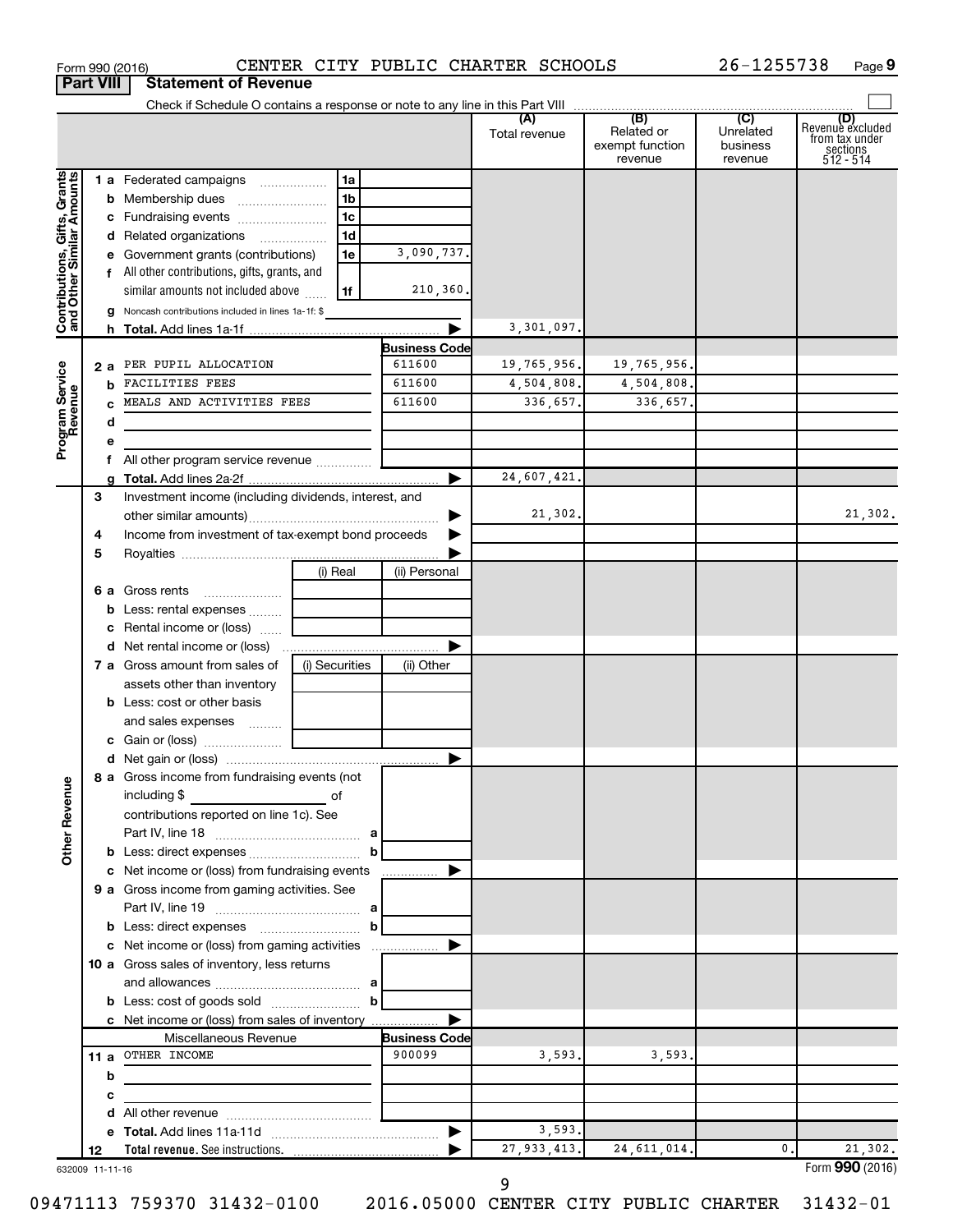**Part IX Statement of Functional Expenses** 

Form 990 (2016) CENTER CITY PUBLIC CHARTER SCHOOLS 26-1255738 Page

|              | Section 501(c)(3) and 501(c)(4) organizations must complete all columns. All other organizations must complete column (A).                                                                                  |                |                             |                                    |                         |
|--------------|-------------------------------------------------------------------------------------------------------------------------------------------------------------------------------------------------------------|----------------|-----------------------------|------------------------------------|-------------------------|
|              | Check if Schedule O contains a response or note to any line in this Part IX                                                                                                                                 | (A)            | (B)                         | (C)                                | (D)                     |
|              | Do not include amounts reported on lines 6b,<br>7b, 8b, 9b, and 10b of Part VIII.                                                                                                                           | Total expenses | Program service<br>expenses | Management and<br>general expenses | Fundraising<br>expenses |
| 1            | Grants and other assistance to domestic organizations                                                                                                                                                       |                |                             |                                    |                         |
|              | and domestic governments. See Part IV, line 21                                                                                                                                                              |                |                             |                                    |                         |
| $\mathbf{2}$ | Grants and other assistance to domestic                                                                                                                                                                     |                |                             |                                    |                         |
|              | individuals. See Part IV, line 22<br>and a construction of the construction of the construction of the construction of the construction of the constr                                                       |                |                             |                                    |                         |
| 3            | Grants and other assistance to foreign                                                                                                                                                                      |                |                             |                                    |                         |
|              | organizations, foreign governments, and foreign                                                                                                                                                             |                |                             |                                    |                         |
|              | individuals. See Part IV, lines 15 and 16                                                                                                                                                                   |                |                             |                                    |                         |
| 4            | Benefits paid to or for members                                                                                                                                                                             |                |                             |                                    |                         |
| 5            | Compensation of current officers, directors,                                                                                                                                                                |                |                             |                                    |                         |
|              | trustees, and key employees                                                                                                                                                                                 | 326,834.       | 159,941.                    | 166,893.                           |                         |
| 6            | Compensation not included above, to disqualified                                                                                                                                                            |                |                             |                                    |                         |
|              | persons (as defined under section 4958(f)(1)) and                                                                                                                                                           |                |                             |                                    |                         |
|              | persons described in section 4958(c)(3)(B)<br>1.1.1.1.1.1.1                                                                                                                                                 |                | 14, 113, 183. 13, 111, 458. |                                    | 6,150.                  |
| 7            |                                                                                                                                                                                                             |                |                             | 995,575.                           |                         |
| 8            | Pension plan accruals and contributions (include                                                                                                                                                            | 496,869.       | 431,531.                    | 65,092.                            | 246.                    |
|              | section 401(k) and 403(b) employer contributions)                                                                                                                                                           |                | $1,426,675.$ $1,234,805.$   | 191,870.                           |                         |
| 9            |                                                                                                                                                                                                             | 1,197,107.     | 1,050,572.                  | 146,065.                           | 470.                    |
| 10           |                                                                                                                                                                                                             |                |                             |                                    |                         |
| 11           | Fees for services (non-employees):                                                                                                                                                                          |                |                             |                                    |                         |
|              |                                                                                                                                                                                                             | 29,591.        |                             | 29,591.                            |                         |
| b            |                                                                                                                                                                                                             | 171,324.       |                             | 171,324.                           |                         |
|              |                                                                                                                                                                                                             |                |                             |                                    |                         |
| d            | e Professional fundraising services. See Part IV, line 17                                                                                                                                                   |                |                             |                                    |                         |
| f            | Investment management fees                                                                                                                                                                                  |                |                             |                                    |                         |
| g            | Other. (If line 11g amount exceeds 10% of line 25,                                                                                                                                                          |                |                             |                                    |                         |
|              | column (A) amount, list line 11g expenses on Sch O.)                                                                                                                                                        | 1, 283, 720.   | 1,142,589.                  | 141,131.                           |                         |
| 12           |                                                                                                                                                                                                             | 103, 344.      | 103, 344.                   |                                    |                         |
| 13           |                                                                                                                                                                                                             | 653,627.       | 551,011.                    | 100, 855.                          | 1,761.                  |
| 14           |                                                                                                                                                                                                             | 219,587.       | 154,020.                    | 65,567.                            |                         |
| 15           |                                                                                                                                                                                                             |                |                             |                                    |                         |
| 16           |                                                                                                                                                                                                             | 3,055,327.     | 2,808,957.                  | 246, 370.                          |                         |
| 17           |                                                                                                                                                                                                             | 18,936.        | 2,267.                      | 16,669.                            |                         |
| 18           | Payments of travel or entertainment expenses                                                                                                                                                                |                |                             |                                    |                         |
|              | for any federal, state, or local public officials                                                                                                                                                           |                |                             |                                    |                         |
| 19           | Conferences, conventions, and meetings                                                                                                                                                                      | 537,202.       | 468,538.                    | 67,609.                            | 1,055.                  |
| 20           | Interest                                                                                                                                                                                                    |                |                             |                                    |                         |
| 21           |                                                                                                                                                                                                             |                |                             |                                    |                         |
| 22           | Depreciation, depletion, and amortization                                                                                                                                                                   | 951,501.       | 854, 129.                   | 97,372.                            |                         |
| 23           | Insurance                                                                                                                                                                                                   | 83,151.        | 19,360.                     | 63,791.                            |                         |
| 24           | Other expenses. Itemize expenses not covered<br>above. (List miscellaneous expenses in line 24e. If line<br>24e amount exceeds 10% of line 25, column (A)<br>amount, list line 24e expenses on Schedule O.) |                |                             |                                    |                         |
|              | FOOD SERVICE/CATERING                                                                                                                                                                                       | 1, 105, 523.   | 1, 105, 523.                |                                    |                         |
| b            | DIRECT STUDENT COSTS                                                                                                                                                                                        | 634,313.       | 634, 313.                   |                                    |                         |
|              | DCPCSB ADMINISTRATION F                                                                                                                                                                                     | 271, 208.      |                             | 271, 208.                          |                         |
| d            | MEMBERSHIPS & SUBSCRIPT                                                                                                                                                                                     | 30, 297.       | 14,770.                     | 15,527.                            |                         |
|              | e All other expenses                                                                                                                                                                                        |                |                             |                                    |                         |
| 25           | Total functional expenses. Add lines 1 through 24e                                                                                                                                                          | 26,709,319.    | 23,847,128.                 | 2,852,509.                         | 9,682.                  |
| 26           | Joint costs. Complete this line only if the organization                                                                                                                                                    |                |                             |                                    |                         |
|              | reported in column (B) joint costs from a combined                                                                                                                                                          |                |                             |                                    |                         |
|              | educational campaign and fundraising solicitation.                                                                                                                                                          |                |                             |                                    |                         |
|              | Check here $\blacktriangleright$<br>if following SOP 98-2 (ASC 958-720)                                                                                                                                     |                |                             |                                    |                         |

632010 11-11-16

Form (2016) **990**

09471113 759370 31432-0100 2016.05000 CENTER CITY PUBLIC CHARTER 31432-01

10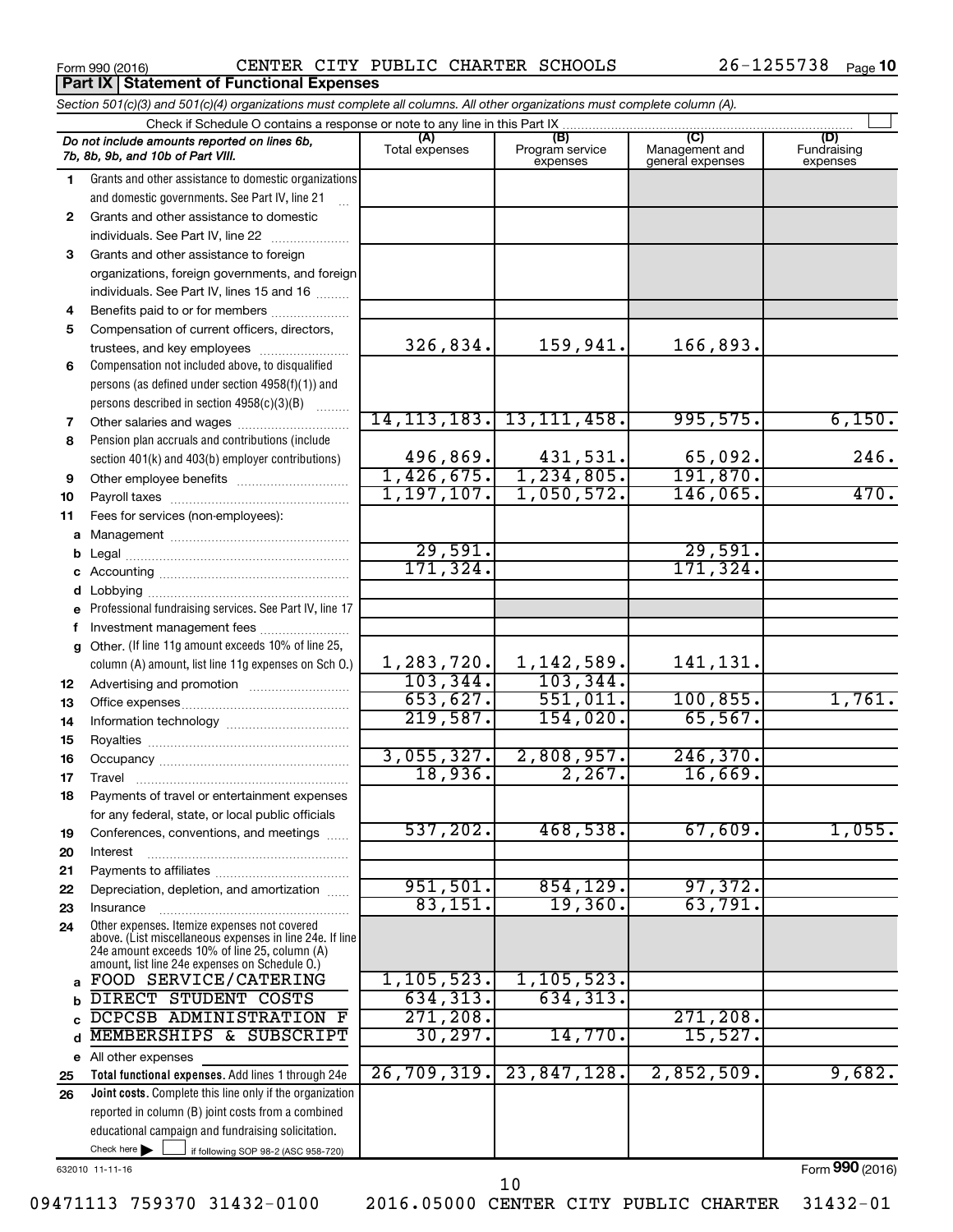**7 9 10 a** Land, buildings, and equipment: cost or other **11** Investments - publicly traded securities ~~~~~~~~~~~~~~~~~~~ **12** Investments - other securities. See Part IV, line 11 ~~~~~~~~~~~~~~ **13 14 15 18 20 21 22 23 24 30 6 7 8 9 10c 11 12 13 14 15 16 17 18 19 20 21 22 23 24 25 26 b** Less: accumulated depreciation  $\ldots$  [10b basis. Complete Part VI of Schedule D  $\frac{1}{10}$  10a **Total assets.**  Add lines 1 through 15 (must equal line 34) **Total liabilities.**  Add lines 17 through 25 Organizations that follow SFAS 117 (ASC 958), check here  $\blacktriangleright$   $\boxed{X}$  and **complete lines 27 through 29, and lines 33 and 34. 27 28 29 Organizations that do not follow SFAS 117 (ASC 958), check here** | † **and complete lines 30 through 34. 30** employers and sponsoring organizations of section 501(c)(9) voluntary employees' beneficiary organizations (see instr). Complete Part II of Sch L ...... Notes and loans receivable, net ~~~~~~~~~~~~~~~~~~~~~~~ Inventories for sale or use ~~~~~~~~~~~~~~~~~~~~~~~~~~ Prepaid expenses and deferred charges ~~~~~~~~~~~~~~~~~~ Investments - program-related. See Part IV, line 11 ~~~~~~~~~~~~~ Intangible assets ~~~~~~~~~~~~~~~~~~~~~~~~~~~~~~ Other assets. See Part IV, line 11 ~~~~~~~~~~~~~~~~~~~~~~ Accounts payable and accrued expenses ~~~~~~~~~~~~~~~~~~ Grants payable ~~~~~~~~~~~~~~~~~~~~~~~~~~~~~~~ Deferred revenue ~~~~~~~~~~~~~~~~~~~~~~~~~~~~~~ Tax-exempt bond liabilities ~~~~~~~~~~~~~~~~~~~~~~~~~ Escrow or custodial account liability. Complete Part IV of Schedule D ........... Loans and other payables to current and former officers, directors, trustees, key employees, highest compensated employees, and disqualified persons. Complete Part II of Schedule L ~~~~~~~~~~~~~~~~~~~~~~~ Secured mortgages and notes payable to unrelated third parties  $\ldots$ ................. Unsecured notes and loans payable to unrelated third parties ~~~~~~~~ Other liabilities (including federal income tax, payables to related third parties, and other liabilities not included on lines 17-24). Complete Part X of Schedule D ~~~~~~~~~~~~~~~~~~~~~~~~~~~~~~~~ Unrestricted net assets ~~~~~~~~~~~~~~~~~~~~~~~~~~~ Temporarily restricted net assets ~~~~~~~~~~~~~~~~~~~~~~ Permanently restricted net assets ~~~~~~~~~~~~~~~~~~~~~ Capital stock or trust principal, or current funds ~~~~~~~~~~~~~~~  $503,364.$   $9$   $385,709.$ 6,825,953.  $4,925,972.$  1,818,793.  $10c$  1,899,981. 198,323. 201,323. 10,539,188. 11,988,190.  $1,698,015.$   $|17|$  1,972,938. 5,149. 27,704.  $239,477.$   $25$  166,907. 1,942,641. 26 2,167,549.  $8,596,547.$  27 | 9,805,765.

Form 990 (2016) CENTER CITY PUBLIC CHARTER SCHOOLS 26-1255738 Page

**3** Pledges and grants receivable, net ~~~~~~~~~~~~~~~~~~~~~ **4** Accounts receivable, net ~~~~~~~~~~~~~~~~~~~~~~~~~~ **5** Loans and other receivables from current and former officers, directors,

Cash - non-interest-bearing ~~~~~~~~~~~~~~~~~~~~~~~~~ Savings and temporary cash investments ~~~~~~~~~~~~~~~~~~

Check if Schedule O contains a response or note to any line in this Part X

**6** Loans and other receivables from other disqualified persons (as defined under

section 4958(f)(1)), persons described in section 4958(c)(3)(B), and contributing

Paid-in or capital surplus, or land, building, or equipment fund ....................... Retained earnings, endowment, accumulated income, or other funds ............ Total net assets or fund balances ~~~~~~~~~~~~~~~~~~~~~~

Total liabilities and net assets/fund balances

trustees, key employees, and highest compensated employees. Complete Part II of Schedule L ~~~~~~~~~~~~~~~~~~~~~~~~~~~~

**(A) (B)**

Beginning of year  $\begin{vmatrix} 1 & 1 \end{vmatrix}$  End of year

7,471,634. 8,873,785. 499,699. 480,440. 47,375. 4 146,952.

**5**

 $8,596,547.$   $33$  9,820,641. 10,539,188. 11,988,190.

Form (2016) **990**

14,876.

 $\perp$ 

|  | Form 990 (2016) |  |
|--|-----------------|--|

**Part X** | Balance Sheet

**1 2**

**8**

**Assets**

**16 17**

**19**

**25**

**Liabilities**

**26**

**27 28 29**

**Net Assets or Fund Balances**

**Vet Assets or Fund Balances**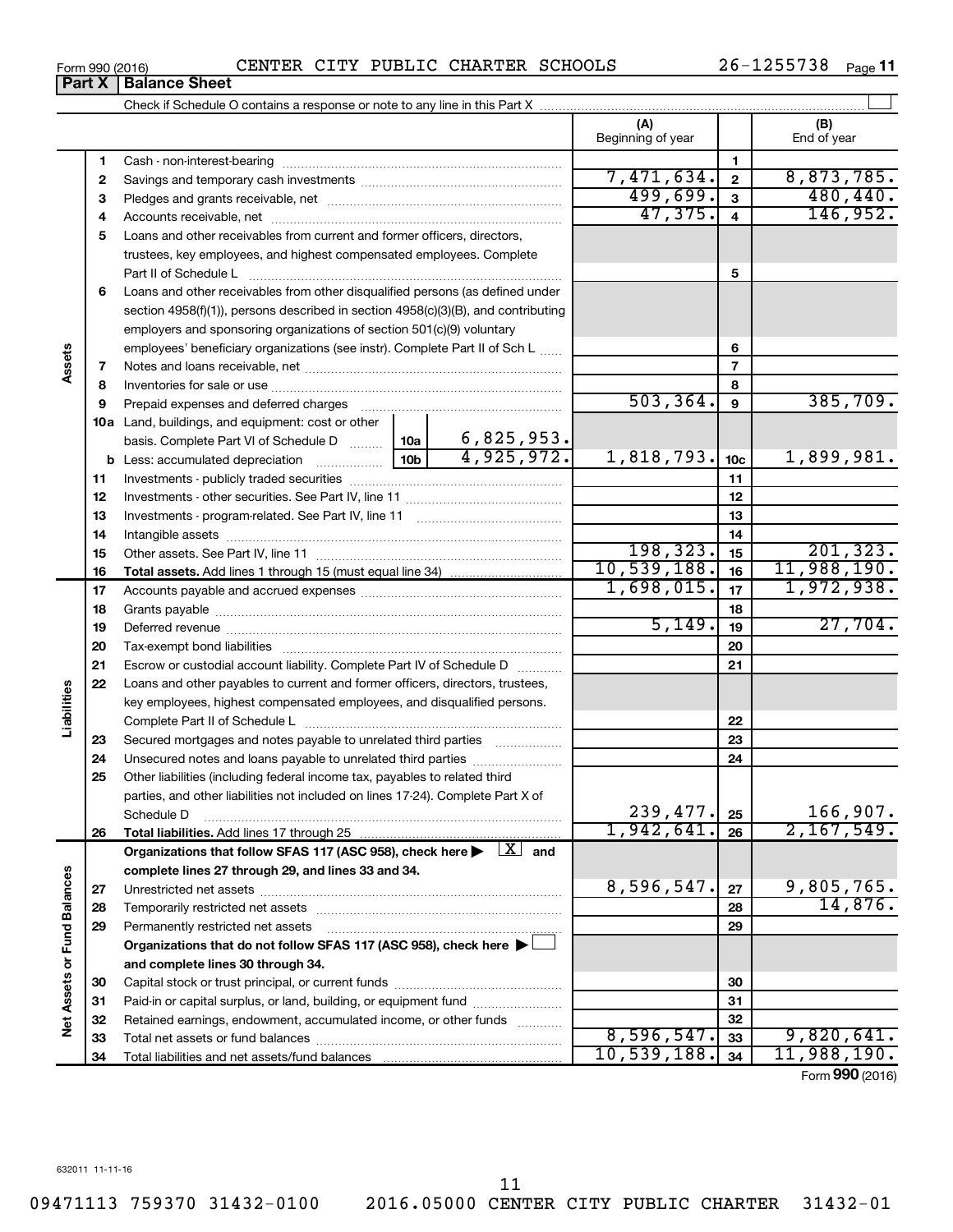|    | CENTER CITY PUBLIC CHARTER SCHOOLS<br>Form 990 (2016)                                                                                                                                                                         |                         | 26-1255738     |     | Page 12          |
|----|-------------------------------------------------------------------------------------------------------------------------------------------------------------------------------------------------------------------------------|-------------------------|----------------|-----|------------------|
|    | <b>Part XI   Reconciliation of Net Assets</b>                                                                                                                                                                                 |                         |                |     |                  |
|    |                                                                                                                                                                                                                               |                         |                |     |                  |
|    |                                                                                                                                                                                                                               |                         |                |     |                  |
| 1  |                                                                                                                                                                                                                               | 1                       | 27,933,413.    |     |                  |
| 2  |                                                                                                                                                                                                                               | $\overline{2}$          | 26, 709, 319.  |     |                  |
| 3  | Revenue less expenses. Subtract line 2 from line 1                                                                                                                                                                            | $\mathbf{3}$            | 1,224,094.     |     |                  |
| 4  |                                                                                                                                                                                                                               | $\overline{\mathbf{4}}$ | 8,596,547.     |     |                  |
| 5  | Net unrealized gains (losses) on investments [11] matter in the content of the state of the state of the state of the state of the state of the state of the state of the state of the state of the state of the state of the | 5                       |                |     |                  |
| 6  | Donated services and use of facilities                                                                                                                                                                                        | 6                       |                |     |                  |
| 7  | Investment expenses                                                                                                                                                                                                           | $\overline{7}$          |                |     |                  |
| 8  | Prior period adjustments                                                                                                                                                                                                      | 8                       |                |     |                  |
| 9  |                                                                                                                                                                                                                               | 9                       |                |     | $\overline{0}$ . |
| 10 | Net assets or fund balances at end of year. Combine lines 3 through 9 (must equal Part X, line 33,                                                                                                                            |                         |                |     |                  |
|    | column (B))                                                                                                                                                                                                                   | 10                      | 9,820,641.     |     |                  |
|    | Part XII Financial Statements and Reporting                                                                                                                                                                                   |                         |                |     |                  |
|    |                                                                                                                                                                                                                               |                         |                |     | <u>  x</u>       |
|    |                                                                                                                                                                                                                               |                         |                | Yes | <b>No</b>        |
| 1  | $\lfloor \mathbf{X} \rfloor$ Accrual<br>Accounting method used to prepare the Form 990: [130] Cash<br>Other                                                                                                                   |                         |                |     |                  |
|    | If the organization changed its method of accounting from a prior year or checked "Other," explain in Schedule O.                                                                                                             |                         |                |     |                  |
|    |                                                                                                                                                                                                                               |                         | 2a             |     | X                |
|    | If "Yes," check a box below to indicate whether the financial statements for the year were compiled or reviewed on a                                                                                                          |                         |                |     |                  |
|    | separate basis, consolidated basis, or both:                                                                                                                                                                                  |                         |                |     |                  |
|    | Both consolidated and separate basis<br>Separate basis<br><b>Consolidated basis</b>                                                                                                                                           |                         |                |     |                  |
|    |                                                                                                                                                                                                                               |                         | 2 <sub>b</sub> | x   |                  |
|    | If "Yes," check a box below to indicate whether the financial statements for the year were audited on a separate basis,                                                                                                       |                         |                |     |                  |
|    | consolidated basis, or both:                                                                                                                                                                                                  |                         |                |     |                  |
|    | $\lfloor x \rfloor$ Separate basis<br>Consolidated basis<br>Both consolidated and separate basis                                                                                                                              |                         |                |     |                  |
|    | c If "Yes" to line 2a or 2b, does the organization have a committee that assumes responsibility for oversight of the audit,                                                                                                   |                         |                |     |                  |
|    |                                                                                                                                                                                                                               |                         | 2c             | x   |                  |
|    | If the organization changed either its oversight process or selection process during the tax year, explain in Schedule O.                                                                                                     |                         |                |     |                  |
|    | 3a As a result of a federal award, was the organization required to undergo an audit or audits as set forth in the Single Audit                                                                                               |                         |                |     |                  |
|    | Act and OMB Circular A-133?                                                                                                                                                                                                   |                         | 3a             | х   |                  |
|    | <b>b</b> If "Yes," did the organization undergo the required audit or audits? If the organization did not undergo the required audit                                                                                          |                         |                |     |                  |
|    |                                                                                                                                                                                                                               |                         | 3b             | х   | $000 \text{ m}$  |
|    |                                                                                                                                                                                                                               |                         |                |     |                  |

Form (2016) **990**

632012 11-11-16

09471113 759370 31432-0100 2016.05000 CENTER CITY PUBLIC CHARTER 31432-01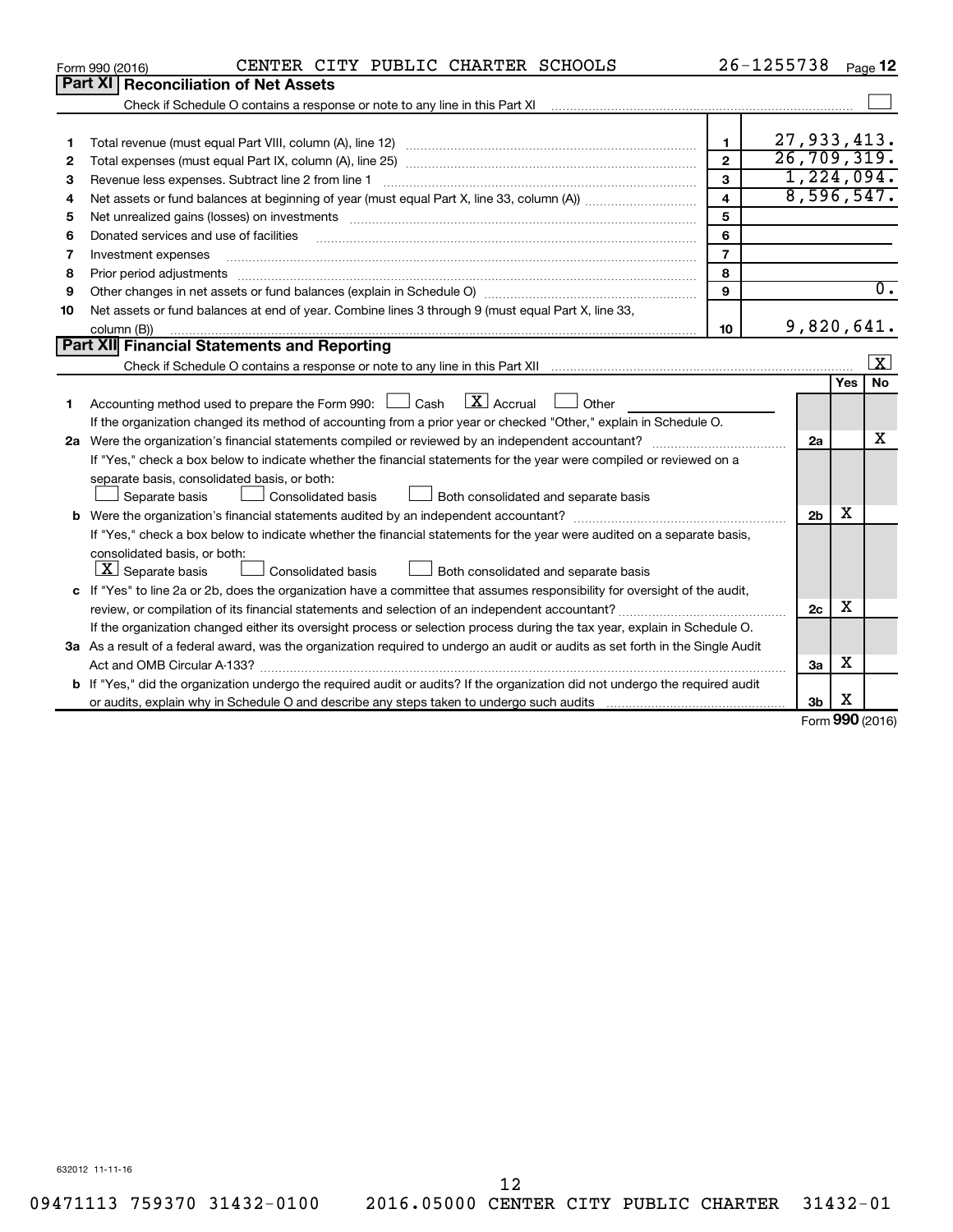Department of the Treasury

# Form 990 or 990-EZ) **Public Charity Status and Public Support**<br>
Complete if the organization is a section 501(c)(3) organization or a section<br> **2016**

**4947(a)(1) nonexempt charitable trust. | Attach to Form 990 or Form 990-EZ.** 

| <b>Open to Public</b><br>Inspection |  |
|-------------------------------------|--|

OMB No. 1545-0047

Internal Revenue Service Information about Schedule A (Form 990 or 990-EZ) and its instructions is at WWW.irs.gov/form990.

|              |                     | Name of the organization                                                                                                                      |          |                                                       |     |                                                                |                            |  | <b>Employer identification number</b> |  |
|--------------|---------------------|-----------------------------------------------------------------------------------------------------------------------------------------------|----------|-------------------------------------------------------|-----|----------------------------------------------------------------|----------------------------|--|---------------------------------------|--|
|              |                     |                                                                                                                                               |          | CENTER CITY PUBLIC CHARTER SCHOOLS                    |     |                                                                |                            |  | 26-1255738                            |  |
|              | Part I              | Reason for Public Charity Status (All organizations must complete this part.) See instructions.                                               |          |                                                       |     |                                                                |                            |  |                                       |  |
|              |                     | The organization is not a private foundation because it is: (For lines 1 through 12, check only one box.)                                     |          |                                                       |     |                                                                |                            |  |                                       |  |
| 1.           |                     | A church, convention of churches, or association of churches described in section 170(b)(1)(A)(i).                                            |          |                                                       |     |                                                                |                            |  |                                       |  |
| $\mathbf{2}$ | $\lfloor x \rfloor$ | A school described in section 170(b)(1)(A)(ii). (Attach Schedule E (Form 990 or 990-EZ).)                                                     |          |                                                       |     |                                                                |                            |  |                                       |  |
| 3            |                     | A hospital or a cooperative hospital service organization described in section 170(b)(1)(A)(iii).                                             |          |                                                       |     |                                                                |                            |  |                                       |  |
| 4            |                     | A medical research organization operated in conjunction with a hospital described in section 170(b)(1)(A)(iii). Enter the hospital's name,    |          |                                                       |     |                                                                |                            |  |                                       |  |
|              |                     | city, and state:                                                                                                                              |          |                                                       |     |                                                                |                            |  |                                       |  |
| 5.           |                     | An organization operated for the benefit of a college or university owned or operated by a governmental unit described in                     |          |                                                       |     |                                                                |                            |  |                                       |  |
|              |                     | section 170(b)(1)(A)(iv). (Complete Part II.)                                                                                                 |          |                                                       |     |                                                                |                            |  |                                       |  |
| 6            |                     | A federal, state, or local government or governmental unit described in section 170(b)(1)(A)(v).                                              |          |                                                       |     |                                                                |                            |  |                                       |  |
| 7            |                     | An organization that normally receives a substantial part of its support from a governmental unit or from the general public described in     |          |                                                       |     |                                                                |                            |  |                                       |  |
|              |                     | section 170(b)(1)(A)(vi). (Complete Part II.)                                                                                                 |          |                                                       |     |                                                                |                            |  |                                       |  |
| 8            |                     | A community trust described in section 170(b)(1)(A)(vi). (Complete Part II.)                                                                  |          |                                                       |     |                                                                |                            |  |                                       |  |
| 9            |                     | An agricultural research organization described in section 170(b)(1)(A)(ix) operated in conjunction with a land-grant college                 |          |                                                       |     |                                                                |                            |  |                                       |  |
|              |                     | or university or a non-land-grant college of agriculture (see instructions). Enter the name, city, and state of the college or                |          |                                                       |     |                                                                |                            |  |                                       |  |
|              |                     | university:                                                                                                                                   |          |                                                       |     |                                                                |                            |  |                                       |  |
| 10           |                     | An organization that normally receives: (1) more than 33 1/3% of its support from contributions, membership fees, and gross receipts from     |          |                                                       |     |                                                                |                            |  |                                       |  |
|              |                     | activities related to its exempt functions - subject to certain exceptions, and (2) no more than 33 1/3% of its support from gross investment |          |                                                       |     |                                                                |                            |  |                                       |  |
|              |                     | income and unrelated business taxable income (less section 511 tax) from businesses acquired by the organization after June 30, 1975.         |          |                                                       |     |                                                                |                            |  |                                       |  |
|              |                     | See section 509(a)(2). (Complete Part III.)                                                                                                   |          |                                                       |     |                                                                |                            |  |                                       |  |
| 11           |                     | An organization organized and operated exclusively to test for public safety. See section 509(a)(4).                                          |          |                                                       |     |                                                                |                            |  |                                       |  |
| 12           |                     | An organization organized and operated exclusively for the benefit of, to perform the functions of, or to carry out the purposes of one or    |          |                                                       |     |                                                                |                            |  |                                       |  |
|              |                     | more publicly supported organizations described in section 509(a)(1) or section 509(a)(2). See section 509(a)(3). Check the box in            |          |                                                       |     |                                                                |                            |  |                                       |  |
|              |                     | lines 12a through 12d that describes the type of supporting organization and complete lines 12e, 12f, and 12g.                                |          |                                                       |     |                                                                |                            |  |                                       |  |
| а            |                     | Type I. A supporting organization operated, supervised, or controlled by its supported organization(s), typically by giving                   |          |                                                       |     |                                                                |                            |  |                                       |  |
|              |                     | the supported organization(s) the power to regularly appoint or elect a majority of the directors or trustees of the supporting               |          |                                                       |     |                                                                |                            |  |                                       |  |
|              |                     | organization. You must complete Part IV, Sections A and B.                                                                                    |          |                                                       |     |                                                                |                            |  |                                       |  |
| b            |                     | Type II. A supporting organization supervised or controlled in connection with its supported organization(s), by having                       |          |                                                       |     |                                                                |                            |  |                                       |  |
|              |                     | control or management of the supporting organization vested in the same persons that control or manage the supported                          |          |                                                       |     |                                                                |                            |  |                                       |  |
|              |                     | organization(s). You must complete Part IV, Sections A and C.                                                                                 |          |                                                       |     |                                                                |                            |  |                                       |  |
| с            |                     | Type III functionally integrated. A supporting organization operated in connection with, and functionally integrated with,                    |          |                                                       |     |                                                                |                            |  |                                       |  |
|              |                     | its supported organization(s) (see instructions). You must complete Part IV, Sections A, D, and E.                                            |          |                                                       |     |                                                                |                            |  |                                       |  |
| d            |                     | Type III non-functionally integrated. A supporting organization operated in connection with its supported organization(s)                     |          |                                                       |     |                                                                |                            |  |                                       |  |
|              |                     | that is not functionally integrated. The organization generally must satisfy a distribution requirement and an attentiveness                  |          |                                                       |     |                                                                |                            |  |                                       |  |
|              |                     | requirement (see instructions). You must complete Part IV, Sections A and D, and Part V.                                                      |          |                                                       |     |                                                                |                            |  |                                       |  |
|              |                     | Check this box if the organization received a written determination from the IRS that it is a Type I, Type II, Type III                       |          |                                                       |     |                                                                |                            |  |                                       |  |
|              |                     | functionally integrated, or Type III non-functionally integrated supporting organization.                                                     |          |                                                       |     |                                                                |                            |  |                                       |  |
|              |                     | f Enter the number of supported organizations                                                                                                 |          |                                                       |     |                                                                |                            |  |                                       |  |
|              |                     | g Provide the following information about the supported organization(s).                                                                      |          |                                                       |     |                                                                |                            |  |                                       |  |
|              |                     | (i) Name of supported                                                                                                                         | (ii) EIN | (iii) Type of organization                            |     | (iv) Is the organization listed<br>in your governing document? | (v) Amount of monetary     |  | (vi) Amount of other                  |  |
|              |                     | organization                                                                                                                                  |          | (described on lines 1-10<br>above (see instructions)) | Yes | No                                                             | support (see instructions) |  | support (see instructions)            |  |
|              |                     |                                                                                                                                               |          |                                                       |     |                                                                |                            |  |                                       |  |
|              |                     |                                                                                                                                               |          |                                                       |     |                                                                |                            |  |                                       |  |
|              |                     |                                                                                                                                               |          |                                                       |     |                                                                |                            |  |                                       |  |
|              |                     |                                                                                                                                               |          |                                                       |     |                                                                |                            |  |                                       |  |
|              |                     |                                                                                                                                               |          |                                                       |     |                                                                |                            |  |                                       |  |
|              |                     |                                                                                                                                               |          |                                                       |     |                                                                |                            |  |                                       |  |
|              |                     |                                                                                                                                               |          |                                                       |     |                                                                |                            |  |                                       |  |
|              |                     |                                                                                                                                               |          |                                                       |     |                                                                |                            |  |                                       |  |
|              |                     |                                                                                                                                               |          |                                                       |     |                                                                |                            |  |                                       |  |
|              |                     |                                                                                                                                               |          |                                                       |     |                                                                |                            |  |                                       |  |
| Total        |                     |                                                                                                                                               |          |                                                       |     |                                                                |                            |  |                                       |  |
|              |                     | LHA For Paperwork Reduction Act Notice, see the Instructions for Form 990 or 990-EZ. 632021 09-21-16 Schedule A (Form 990 or 990-EZ) 2016     |          |                                                       |     |                                                                |                            |  |                                       |  |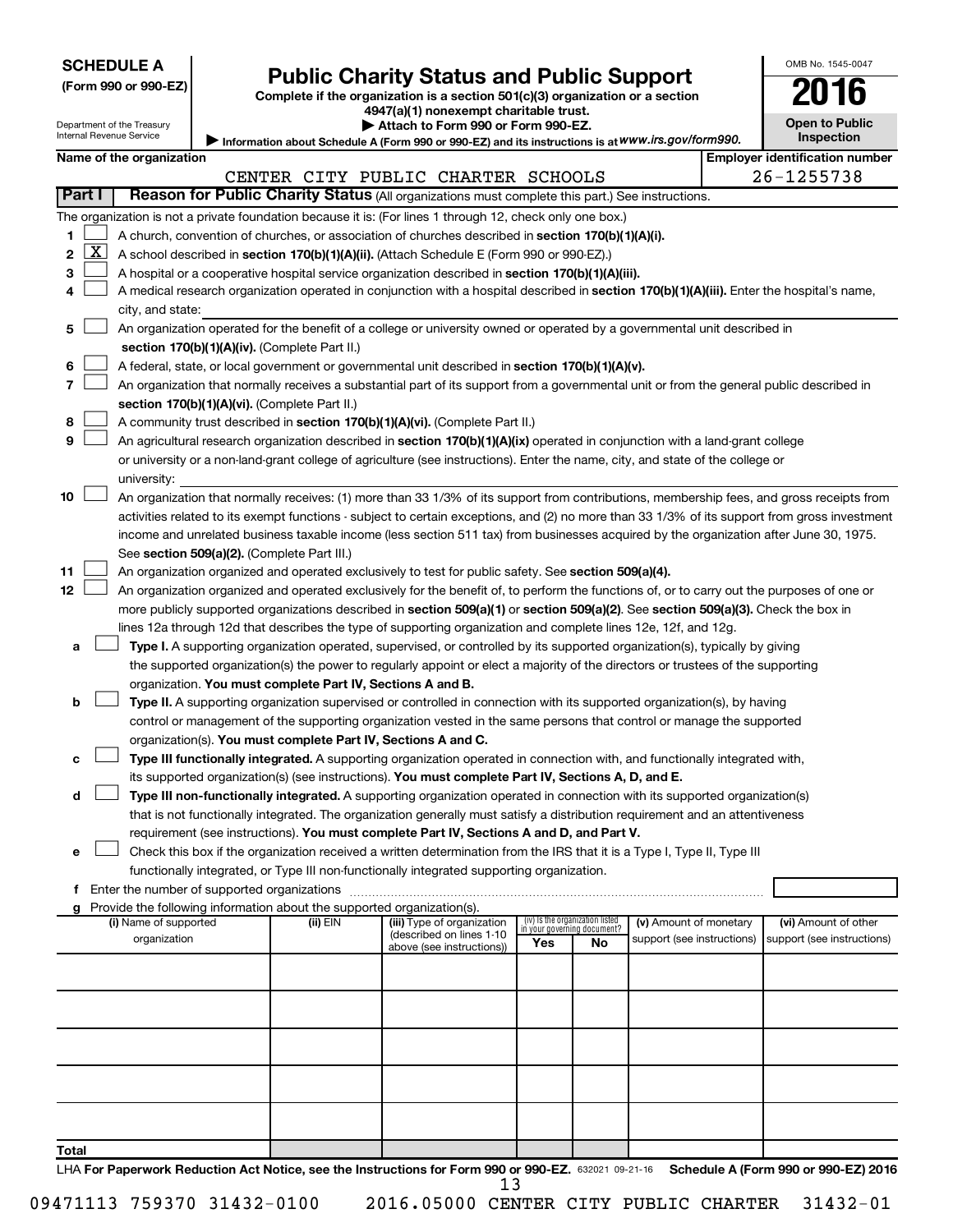### Schedule A (Form 990 or 990-EZ) 2016 CENTER CITY PUBLIC CHARTER SCHOOLS  $26-1255738$  Page

(Complete only if you checked the box on line 5, 7, or 8 of Part I or if the organization failed to qualify under Part III. If the organization fails to qualify under the tests listed below, please complete Part III.) **Part II Support Schedule for Organizations Described in Sections 170(b)(1)(A)(iv) and 170(b)(1)(A)(vi)**

|    | <b>Section A. Public Support</b>                                                                                                                                                                                               |          |          |                 |            |                                      |           |
|----|--------------------------------------------------------------------------------------------------------------------------------------------------------------------------------------------------------------------------------|----------|----------|-----------------|------------|--------------------------------------|-----------|
|    | Calendar year (or fiscal year beginning in) $\blacktriangleright$                                                                                                                                                              | (a) 2012 | (b) 2013 | $(c)$ 2014      | $(d)$ 2015 | (e) 2016                             | (f) Total |
|    | 1 Gifts, grants, contributions, and                                                                                                                                                                                            |          |          |                 |            |                                      |           |
|    | membership fees received. (Do not                                                                                                                                                                                              |          |          |                 |            |                                      |           |
|    | include any "unusual grants.")                                                                                                                                                                                                 |          |          |                 |            |                                      |           |
|    | 2 Tax revenues levied for the organ-                                                                                                                                                                                           |          |          |                 |            |                                      |           |
|    | ization's benefit and either paid to                                                                                                                                                                                           |          |          |                 |            |                                      |           |
|    | or expended on its behalf                                                                                                                                                                                                      |          |          |                 |            |                                      |           |
|    | 3 The value of services or facilities                                                                                                                                                                                          |          |          |                 |            |                                      |           |
|    | furnished by a governmental unit to                                                                                                                                                                                            |          |          |                 |            |                                      |           |
|    | the organization without charge                                                                                                                                                                                                |          |          |                 |            |                                      |           |
|    | Total. Add lines 1 through 3                                                                                                                                                                                                   |          |          |                 |            |                                      |           |
| 5  | The portion of total contributions                                                                                                                                                                                             |          |          |                 |            |                                      |           |
|    | by each person (other than a                                                                                                                                                                                                   |          |          |                 |            |                                      |           |
|    | governmental unit or publicly                                                                                                                                                                                                  |          |          |                 |            |                                      |           |
|    | supported organization) included                                                                                                                                                                                               |          |          |                 |            |                                      |           |
|    | on line 1 that exceeds 2% of the                                                                                                                                                                                               |          |          |                 |            |                                      |           |
|    | amount shown on line 11,                                                                                                                                                                                                       |          |          |                 |            |                                      |           |
|    | column (f)                                                                                                                                                                                                                     |          |          |                 |            |                                      |           |
|    |                                                                                                                                                                                                                                |          |          |                 |            |                                      |           |
|    | 6 Public support. Subtract line 5 from line 4.<br><b>Section B. Total Support</b>                                                                                                                                              |          |          |                 |            |                                      |           |
|    | Calendar year (or fiscal year beginning in)                                                                                                                                                                                    | (a) 2012 | (b) 2013 | <b>(c)</b> 2014 | $(d)$ 2015 | (e) 2016                             | (f) Total |
|    | 7 Amounts from line 4                                                                                                                                                                                                          |          |          |                 |            |                                      |           |
|    | Gross income from interest.                                                                                                                                                                                                    |          |          |                 |            |                                      |           |
| 8  |                                                                                                                                                                                                                                |          |          |                 |            |                                      |           |
|    | dividends, payments received on                                                                                                                                                                                                |          |          |                 |            |                                      |           |
|    | securities loans, rents, royalties                                                                                                                                                                                             |          |          |                 |            |                                      |           |
|    | and income from similar sources                                                                                                                                                                                                |          |          |                 |            |                                      |           |
| 9  | Net income from unrelated business                                                                                                                                                                                             |          |          |                 |            |                                      |           |
|    | activities, whether or not the                                                                                                                                                                                                 |          |          |                 |            |                                      |           |
|    | business is regularly carried on                                                                                                                                                                                               |          |          |                 |            |                                      |           |
| 10 | Other income. Do not include gain                                                                                                                                                                                              |          |          |                 |            |                                      |           |
|    | or loss from the sale of capital                                                                                                                                                                                               |          |          |                 |            |                                      |           |
|    | assets (Explain in Part VI.)                                                                                                                                                                                                   |          |          |                 |            |                                      |           |
|    | 11 Total support. Add lines 7 through 10                                                                                                                                                                                       |          |          |                 |            |                                      |           |
|    | <b>12</b> Gross receipts from related activities, etc. (see instructions)                                                                                                                                                      |          |          |                 |            | 12                                   |           |
|    | 13 First five years. If the Form 990 is for the organization's first, second, third, fourth, or fifth tax year as a section 501(c)(3)                                                                                          |          |          |                 |            |                                      |           |
|    | organization, check this box and stop here                                                                                                                                                                                     |          |          |                 |            |                                      |           |
|    | <b>Section C. Computation of Public Support Percentage</b>                                                                                                                                                                     |          |          |                 |            |                                      |           |
|    | 14 Public support percentage for 2016 (line 6, column (f) divided by line 11, column (f) <i>mummumumum</i>                                                                                                                     |          |          |                 |            | 14                                   | %         |
|    |                                                                                                                                                                                                                                |          |          |                 |            | 15                                   | %         |
|    | 16a 33 1/3% support test - 2016. If the organization did not check the box on line 13, and line 14 is 33 1/3% or more, check this box and                                                                                      |          |          |                 |            |                                      |           |
|    | stop here. The organization qualifies as a publicly supported organization manufactured content and the support of the state of the state of the state of the state of the state of the state of the state of the state of the |          |          |                 |            |                                      |           |
|    | b 33 1/3% support test - 2015. If the organization did not check a box on line 13 or 16a, and line 15 is 33 1/3% or more, check this box                                                                                       |          |          |                 |            |                                      |           |
|    |                                                                                                                                                                                                                                |          |          |                 |            |                                      |           |
|    | 17a 10% -facts-and-circumstances test - 2016. If the organization did not check a box on line 13, 16a, or 16b, and line 14 is 10% or more,                                                                                     |          |          |                 |            |                                      |           |
|    | and if the organization meets the "facts-and-circumstances" test, check this box and stop here. Explain in Part VI how the organization                                                                                        |          |          |                 |            |                                      |           |
|    |                                                                                                                                                                                                                                |          |          |                 |            |                                      |           |
|    | b 10% -facts-and-circumstances test - 2015. If the organization did not check a box on line 13, 16a, 16b, or 17a, and line 15 is 10% or                                                                                        |          |          |                 |            |                                      |           |
|    | more, and if the organization meets the "facts-and-circumstances" test, check this box and stop here. Explain in Part VI how the                                                                                               |          |          |                 |            |                                      |           |
|    | organization meets the "facts-and-circumstances" test. The organization qualifies as a publicly supported organization                                                                                                         |          |          |                 |            |                                      |           |
| 18 | Private foundation. If the organization did not check a box on line 13, 16a, 16b, 17a, or 17b, check this box and see instructions                                                                                             |          |          |                 |            |                                      |           |
|    |                                                                                                                                                                                                                                |          |          |                 |            | Schodule A (Form 000 or 000 EZ) 2016 |           |

**Schedule A (Form 990 or 990-EZ) 2016**

632022 09-21-16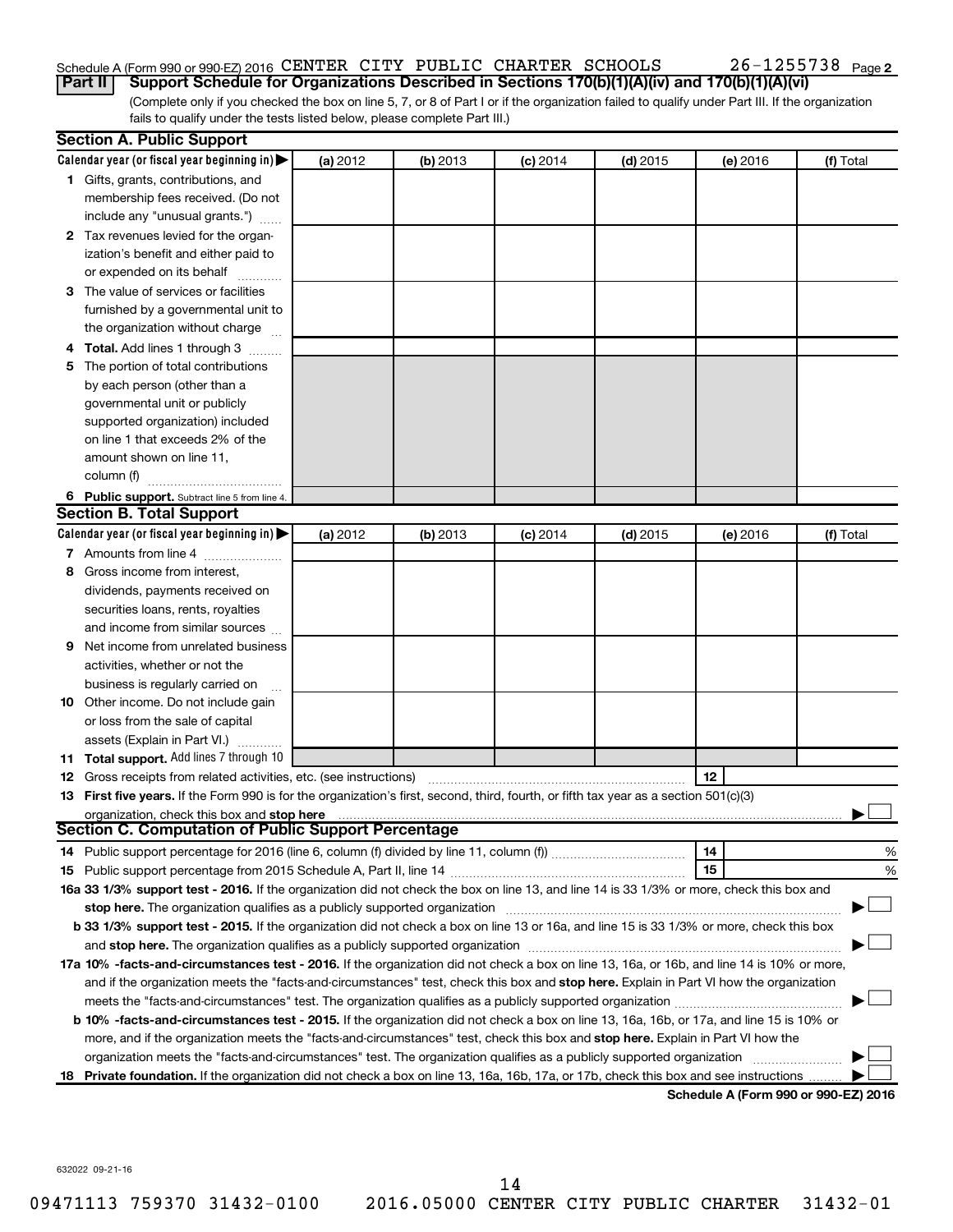#### Schedule A (Form 990 or 990-EZ) 2016 CENTER CITY PUBLIC CHARTER SCHOOLS  $26-1255738$  Page **Part III Support Schedule for Organizations Described in Section 509(a)(2)**

(Complete only if you checked the box on line 10 of Part I or if the organization failed to qualify under Part II. If the organization fails to qualify under the tests listed below, please complete Part II.)

| <b>Section A. Public Support</b>                                                                                                                                                                                               |          |          |            |            |          |                                      |
|--------------------------------------------------------------------------------------------------------------------------------------------------------------------------------------------------------------------------------|----------|----------|------------|------------|----------|--------------------------------------|
| Calendar year (or fiscal year beginning in)                                                                                                                                                                                    | (a) 2012 | (b) 2013 | $(c)$ 2014 | $(d)$ 2015 | (e) 2016 | (f) Total                            |
| 1 Gifts, grants, contributions, and                                                                                                                                                                                            |          |          |            |            |          |                                      |
| membership fees received. (Do not                                                                                                                                                                                              |          |          |            |            |          |                                      |
| include any "unusual grants.")                                                                                                                                                                                                 |          |          |            |            |          |                                      |
| 2 Gross receipts from admissions,<br>merchandise sold or services per-<br>formed, or facilities furnished in<br>any activity that is related to the<br>organization's tax-exempt purpose                                       |          |          |            |            |          |                                      |
| 3 Gross receipts from activities that                                                                                                                                                                                          |          |          |            |            |          |                                      |
| are not an unrelated trade or bus-<br>iness under section 513                                                                                                                                                                  |          |          |            |            |          |                                      |
| 4 Tax revenues levied for the organ-                                                                                                                                                                                           |          |          |            |            |          |                                      |
| ization's benefit and either paid to<br>or expended on its behalf                                                                                                                                                              |          |          |            |            |          |                                      |
| 5 The value of services or facilities                                                                                                                                                                                          |          |          |            |            |          |                                      |
| furnished by a governmental unit to                                                                                                                                                                                            |          |          |            |            |          |                                      |
| the organization without charge                                                                                                                                                                                                |          |          |            |            |          |                                      |
| 6 Total. Add lines 1 through 5                                                                                                                                                                                                 |          |          |            |            |          |                                      |
| 7a Amounts included on lines 1, 2, and                                                                                                                                                                                         |          |          |            |            |          |                                      |
| 3 received from disqualified persons                                                                                                                                                                                           |          |          |            |            |          |                                      |
| <b>b</b> Amounts included on lines 2 and 3 received<br>from other than disqualified persons that<br>exceed the greater of \$5,000 or 1% of the<br>amount on line 13 for the year                                               |          |          |            |            |          |                                      |
| c Add lines 7a and 7b                                                                                                                                                                                                          |          |          |            |            |          |                                      |
| 8 Public support. (Subtract line 7c from line 6.)                                                                                                                                                                              |          |          |            |            |          |                                      |
| <b>Section B. Total Support</b>                                                                                                                                                                                                |          |          |            |            |          |                                      |
| Calendar year (or fiscal year beginning in)                                                                                                                                                                                    | (a) 2012 | (b) 2013 | $(c)$ 2014 | $(d)$ 2015 | (e) 2016 | (f) Total                            |
| <b>9</b> Amounts from line 6                                                                                                                                                                                                   |          |          |            |            |          |                                      |
| <b>10a</b> Gross income from interest,<br>dividends, payments received on<br>securities loans, rents, royalties<br>and income from similar sources                                                                             |          |          |            |            |          |                                      |
| <b>b</b> Unrelated business taxable income<br>(less section 511 taxes) from businesses                                                                                                                                         |          |          |            |            |          |                                      |
| acquired after June 30, 1975                                                                                                                                                                                                   |          |          |            |            |          |                                      |
| c Add lines 10a and 10b                                                                                                                                                                                                        |          |          |            |            |          |                                      |
| 11 Net income from unrelated business<br>activities not included in line 10b.<br>whether or not the business is<br>regularly carried on                                                                                        |          |          |            |            |          |                                      |
| <b>12</b> Other income. Do not include gain<br>or loss from the sale of capital<br>assets (Explain in Part VI.)                                                                                                                |          |          |            |            |          |                                      |
| <b>13</b> Total support. (Add lines 9, 10c, 11, and 12.)                                                                                                                                                                       |          |          |            |            |          |                                      |
| 14 First five years. If the Form 990 is for the organization's first, second, third, fourth, or fifth tax year as a section 501(c)(3) organization,                                                                            |          |          |            |            |          |                                      |
| check this box and stop here manufactured and stop here and stop here are manufactured and stop here and stop here and stop here and stop here and stop here and stop here and stop here are all the stop of the stop of the s |          |          |            |            |          |                                      |
| Section C. Computation of Public Support Percentage                                                                                                                                                                            |          |          |            |            |          |                                      |
|                                                                                                                                                                                                                                |          |          |            |            | 15       | ℅                                    |
| 16 Public support percentage from 2015 Schedule A, Part III, line 15                                                                                                                                                           |          |          |            |            | 16       | %                                    |
| Section D. Computation of Investment Income Percentage                                                                                                                                                                         |          |          |            |            |          |                                      |
|                                                                                                                                                                                                                                |          |          |            |            | 17       | %                                    |
| 18 Investment income percentage from 2015 Schedule A, Part III, line 17                                                                                                                                                        |          |          |            |            | 18       | %                                    |
| 19a 33 1/3% support tests - 2016. If the organization did not check the box on line 14, and line 15 is more than 33 1/3%, and line 17 is not                                                                                   |          |          |            |            |          |                                      |
| more than 33 1/3%, check this box and stop here. The organization qualifies as a publicly supported organization                                                                                                               |          |          |            |            |          |                                      |
| b 33 1/3% support tests - 2015. If the organization did not check a box on line 14 or line 19a, and line 16 is more than 33 1/3%, and                                                                                          |          |          |            |            |          |                                      |
| line 18 is not more than 33 1/3%, check this box and stop here. The organization qualifies as a publicly supported organization                                                                                                |          |          |            |            |          |                                      |
|                                                                                                                                                                                                                                |          |          |            |            |          |                                      |
| 632023 09-21-16                                                                                                                                                                                                                |          |          | 15         |            |          | Schedule A (Form 990 or 990-EZ) 2016 |

09471113 759370 31432-0100 2016.05000 CENTER CITY PUBLIC CHARTER 31432-01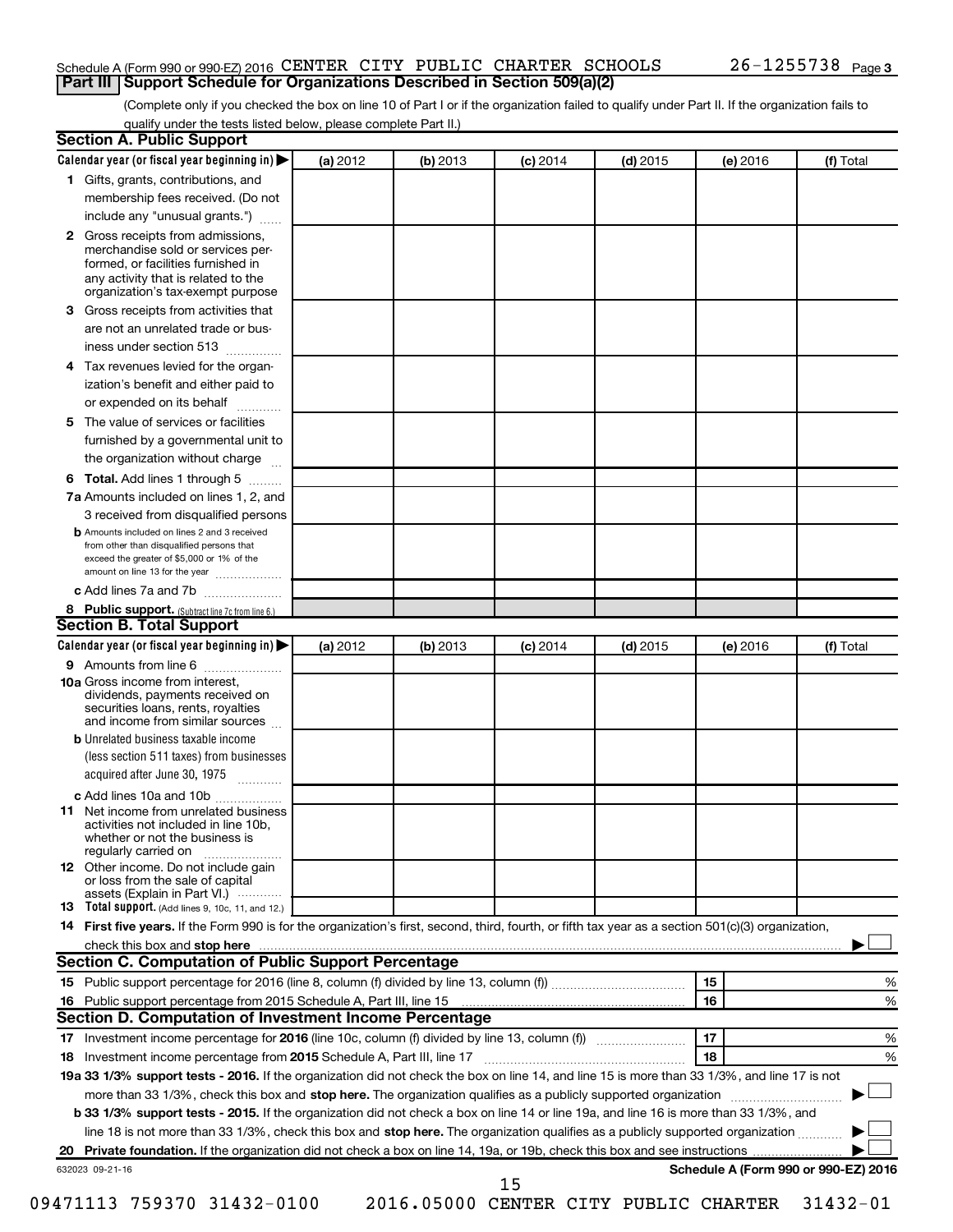**1**

**2**

**3a**

**3b**

**3c**

**4a**

**4b**

**4c**

**5a**

**5b 5c**

**6**

**7**

**8**

**9a**

**9b**

**9c**

**10a**

**10b**

**Yes No**

### **Part IV Supporting Organizations**

(Complete only if you checked a box in line 12 on Part I. If you checked 12a of Part I, complete Sections A and B. If you checked 12b of Part I, complete Sections A and C. If you checked 12c of Part I, complete Sections A, D, and E. If you checked 12d of Part I, complete Sections A and D, and complete Part V.)

#### **Section A. All Supporting Organizations**

- **1** Are all of the organization's supported organizations listed by name in the organization's governing documents? If "No," describe in Part VI how the supported organizations are designated. If designated by *class or purpose, describe the designation. If historic and continuing relationship, explain.*
- **2** Did the organization have any supported organization that does not have an IRS determination of status under section 509(a)(1) or (2)? If "Yes," explain in Part VI how the organization determined that the supported *organization was described in section 509(a)(1) or (2).*
- **3a** Did the organization have a supported organization described in section 501(c)(4), (5), or (6)? If "Yes," answer *(b) and (c) below.*
- **b** Did the organization confirm that each supported organization qualified under section 501(c)(4), (5), or (6) and satisfied the public support tests under section 509(a)(2)? If "Yes," describe in Part VI when and how the *organization made the determination.*
- **c** Did the organization ensure that all support to such organizations was used exclusively for section 170(c)(2)(B) purposes? If "Yes," explain in Part VI what controls the organization put in place to ensure such use.
- **4 a** *If* Was any supported organization not organized in the United States ("foreign supported organization")? *"Yes," and if you checked 12a or 12b in Part I, answer (b) and (c) below.*
- **b** Did the organization have ultimate control and discretion in deciding whether to make grants to the foreign supported organization? If "Yes," describe in Part VI how the organization had such control and discretion *despite being controlled or supervised by or in connection with its supported organizations.*
- **c** Did the organization support any foreign supported organization that does not have an IRS determination under sections 501(c)(3) and 509(a)(1) or (2)? If "Yes," explain in Part VI what controls the organization used *to ensure that all support to the foreign supported organization was used exclusively for section 170(c)(2)(B) purposes.*
- **5a** Did the organization add, substitute, or remove any supported organizations during the tax year? If "Yes," answer (b) and (c) below (if applicable). Also, provide detail in Part VI, including (i) the names and EIN *numbers of the supported organizations added, substituted, or removed; (ii) the reasons for each such action; (iii) the authority under the organization's organizing document authorizing such action; and (iv) how the action was accomplished (such as by amendment to the organizing document).*
- **b** Type I or Type II only. Was any added or substituted supported organization part of a class already designated in the organization's organizing document?
- **c Substitutions only.**  Was the substitution the result of an event beyond the organization's control?
- **6** Did the organization provide support (whether in the form of grants or the provision of services or facilities) to support or benefit one or more of the filing organization's supported organizations? If "Yes," provide detail in anyone other than (i) its supported organizations, (ii) individuals that are part of the charitable class benefited by one or more of its supported organizations, or (iii) other supporting organizations that also *Part VI.*
- **7** Did the organization provide a grant, loan, compensation, or other similar payment to a substantial contributor regard to a substantial contributor? If "Yes," complete Part I of Schedule L (Form 990 or 990-EZ). (defined in section 4958(c)(3)(C)), a family member of a substantial contributor, or a 35% controlled entity with
- **8** Did the organization make a loan to a disqualified person (as defined in section 4958) not described in line 7? *If "Yes," complete Part I of Schedule L (Form 990 or 990-EZ).*
- **9 a** Was the organization controlled directly or indirectly at any time during the tax year by one or more in section 509(a)(1) or (2))? If "Yes," provide detail in Part VI. disqualified persons as defined in section 4946 (other than foundation managers and organizations described
- **b** Did one or more disqualified persons (as defined in line 9a) hold a controlling interest in any entity in which the supporting organization had an interest? If "Yes," provide detail in Part VI.
- **c** Did a disqualified person (as defined in line 9a) have an ownership interest in, or derive any personal benefit from, assets in which the supporting organization also had an interest? If "Yes," provide detail in Part VI.
- **10 a** Was the organization subject to the excess business holdings rules of section 4943 because of section supporting organizations)? If "Yes," answer 10b below. 4943(f) (regarding certain Type II supporting organizations, and all Type III non-functionally integrated
	- **b** Did the organization have any excess business holdings in the tax year? (Use Schedule C, Form 4720, to *determine whether the organization had excess business holdings.)*

632024 09-21-16

**Schedule A (Form 990 or 990-EZ) 2016**

09471113 759370 31432-0100 2016.05000 CENTER CITY PUBLIC CHARTER 31432-01

16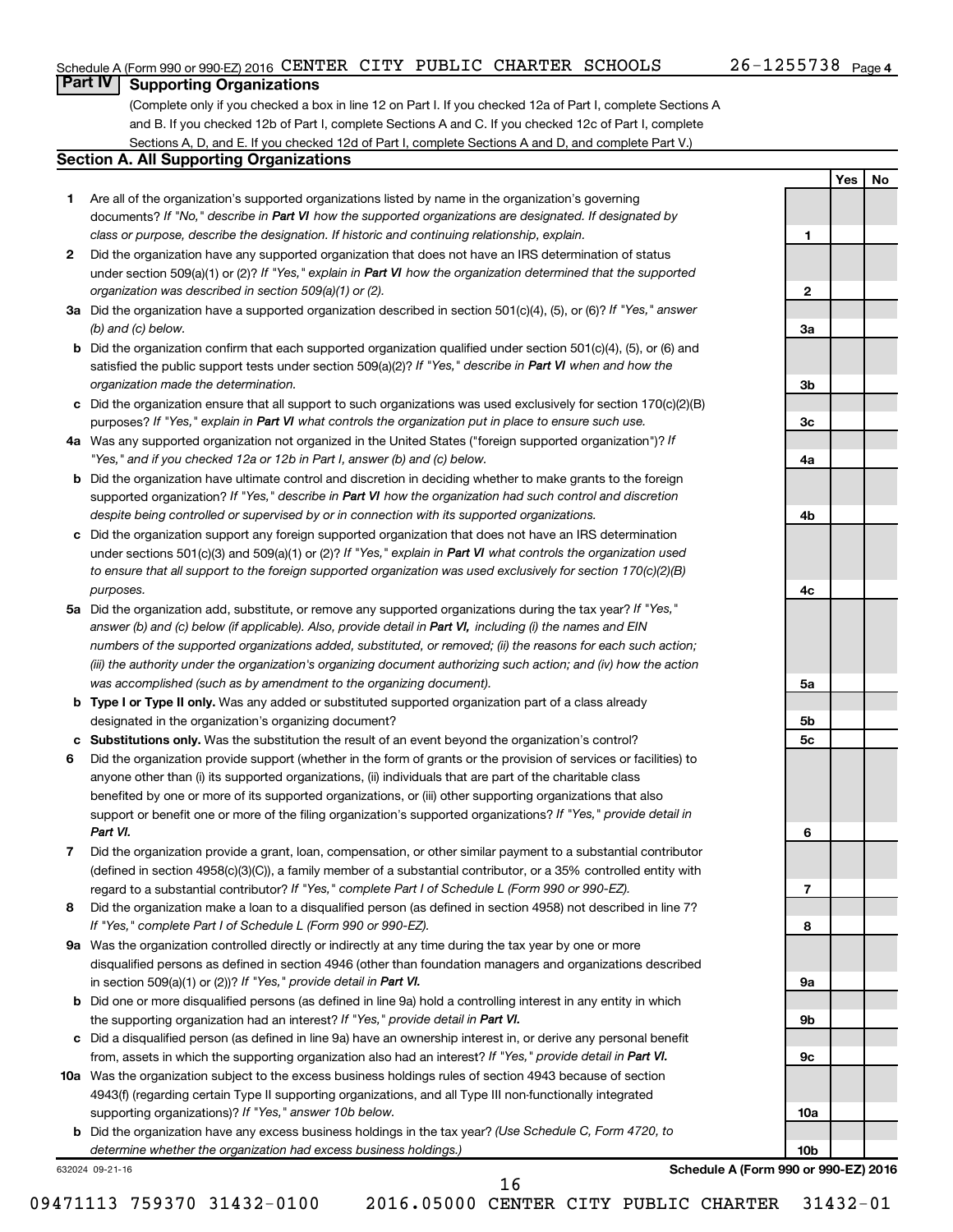#### Schedule A (Form 990 or 990-EZ) 2016 CENTER CITY PUBLIC CHARTER SCHOOLS 20-1255738 Page CENTER CITY PUBLIC CHARTER SCHOOLS 26-1255738

26-1255738 Page 5

|    | Part IV<br><b>Supporting Organizations (continued)</b>                                                                                                                                                                                            |                 | Yes        |
|----|---------------------------------------------------------------------------------------------------------------------------------------------------------------------------------------------------------------------------------------------------|-----------------|------------|
| 11 | Has the organization accepted a gift or contribution from any of the following persons?                                                                                                                                                           |                 |            |
|    | a A person who directly or indirectly controls, either alone or together with persons described in (b) and (c)                                                                                                                                    |                 |            |
|    | below, the governing body of a supported organization?                                                                                                                                                                                            | 11a             |            |
|    | <b>b</b> A family member of a person described in (a) above?                                                                                                                                                                                      | 11 <sub>b</sub> |            |
|    |                                                                                                                                                                                                                                                   | 11c             |            |
|    | c A 35% controlled entity of a person described in (a) or (b) above? If "Yes" to a, b, or c, provide detail in Part VI.<br><b>Section B. Type I Supporting Organizations</b>                                                                      |                 |            |
|    |                                                                                                                                                                                                                                                   |                 | Yes        |
| 1  | Did the directors, trustees, or membership of one or more supported organizations have the power to                                                                                                                                               |                 |            |
|    | regularly appoint or elect at least a majority of the organization's directors or trustees at all times during the                                                                                                                                |                 |            |
|    | tax year? If "No," describe in Part VI how the supported organization(s) effectively operated, supervised, or                                                                                                                                     |                 |            |
|    | controlled the organization's activities. If the organization had more than one supported organization,                                                                                                                                           |                 |            |
|    | describe how the powers to appoint and/or remove directors or trustees were allocated among the supported                                                                                                                                         |                 |            |
|    | organizations and what conditions or restrictions, if any, applied to such powers during the tax year.                                                                                                                                            | 1               |            |
| 2  |                                                                                                                                                                                                                                                   |                 |            |
|    | Did the organization operate for the benefit of any supported organization other than the supported                                                                                                                                               |                 |            |
|    | organization(s) that operated, supervised, or controlled the supporting organization? If "Yes," explain in                                                                                                                                        |                 |            |
|    | Part VI how providing such benefit carried out the purposes of the supported organization(s) that operated,                                                                                                                                       |                 |            |
|    | supervised, or controlled the supporting organization.<br><b>Section C. Type II Supporting Organizations</b>                                                                                                                                      | $\mathbf{2}$    |            |
|    |                                                                                                                                                                                                                                                   |                 | Yes        |
| 1  | Were a majority of the organization's directors or trustees during the tax year also a majority of the directors                                                                                                                                  |                 |            |
|    | or trustees of each of the organization's supported organization(s)? If "No," describe in Part VI how control                                                                                                                                     |                 |            |
|    | or management of the supporting organization was vested in the same persons that controlled or managed                                                                                                                                            |                 |            |
|    | the supported organization(s).                                                                                                                                                                                                                    | 1               |            |
|    | <b>Section D. All Type III Supporting Organizations</b>                                                                                                                                                                                           |                 |            |
|    |                                                                                                                                                                                                                                                   |                 | Yes        |
| 1  | Did the organization provide to each of its supported organizations, by the last day of the fifth month of the                                                                                                                                    |                 |            |
|    | organization's tax year, (i) a written notice describing the type and amount of support provided during the prior tax                                                                                                                             |                 |            |
|    | year, (ii) a copy of the Form 990 that was most recently filed as of the date of notification, and (iii) copies of the                                                                                                                            |                 |            |
|    | organization's governing documents in effect on the date of notification, to the extent not previously provided?                                                                                                                                  | 1               |            |
| 2  | Were any of the organization's officers, directors, or trustees either (i) appointed or elected by the supported                                                                                                                                  |                 |            |
|    | organization(s) or (ii) serving on the governing body of a supported organization? If "No," explain in Part VI how                                                                                                                                |                 |            |
|    | the organization maintained a close and continuous working relationship with the supported organization(s).                                                                                                                                       | $\mathbf{2}$    |            |
| З  | By reason of the relationship described in (2), did the organization's supported organizations have a                                                                                                                                             |                 |            |
|    | significant voice in the organization's investment policies and in directing the use of the organization's                                                                                                                                        |                 |            |
|    | income or assets at all times during the tax year? If "Yes," describe in Part VI the role the organization's                                                                                                                                      |                 |            |
|    | supported organizations played in this regard.                                                                                                                                                                                                    | 3               |            |
|    | Section E. Type III Functionally Integrated Supporting Organizations                                                                                                                                                                              |                 |            |
| 1  | Check the box next to the method that the organization used to satisfy the Integral Part Test during the yea(see instructions).                                                                                                                   |                 |            |
| a  | The organization satisfied the Activities Test. Complete line 2 below.                                                                                                                                                                            |                 |            |
| b  | The organization is the parent of each of its supported organizations. Complete line 3 below.                                                                                                                                                     |                 |            |
| c  | The organization supported a governmental entity. Describe in Part VI how you supported a government entity (see instructions).                                                                                                                   |                 |            |
| 2  | Activities Test. Answer (a) and (b) below.                                                                                                                                                                                                        |                 | <b>Yes</b> |
| а  | Did substantially all of the organization's activities during the tax year directly further the exempt purposes of                                                                                                                                |                 |            |
|    | the supported organization(s) to which the organization was responsive? If "Yes," then in Part VI identify                                                                                                                                        |                 |            |
|    | those supported organizations and explain<br>how these activities directly furthered their exempt purposes,                                                                                                                                       |                 |            |
|    |                                                                                                                                                                                                                                                   |                 |            |
|    |                                                                                                                                                                                                                                                   |                 |            |
|    | how the organization was responsive to those supported organizations, and how the organization determined                                                                                                                                         |                 |            |
|    | that these activities constituted substantially all of its activities.                                                                                                                                                                            | 2a              |            |
|    | b Did the activities described in (a) constitute activities that, but for the organization's involvement, one or more                                                                                                                             |                 |            |
|    | of the organization's supported organization(s) would have been engaged in? If "Yes," explain in Part VI the                                                                                                                                      |                 |            |
|    | reasons for the organization's position that its supported organization(s) would have engaged in these                                                                                                                                            |                 |            |
|    | activities but for the organization's involvement.                                                                                                                                                                                                | 2b              |            |
| 3  | Parent of Supported Organizations. Answer (a) and (b) below.                                                                                                                                                                                      |                 |            |
|    | a Did the organization have the power to regularly appoint or elect a majority of the officers, directors, or                                                                                                                                     |                 |            |
|    | trustees of each of the supported organizations? Provide details in Part VI.                                                                                                                                                                      | За              |            |
|    | <b>b</b> Did the organization exercise a substantial degree of direction over the policies, programs, and activities of each<br>of its supported organizations? If "Yes," describe in Part VI the role played by the organization in this regard. | 3b              |            |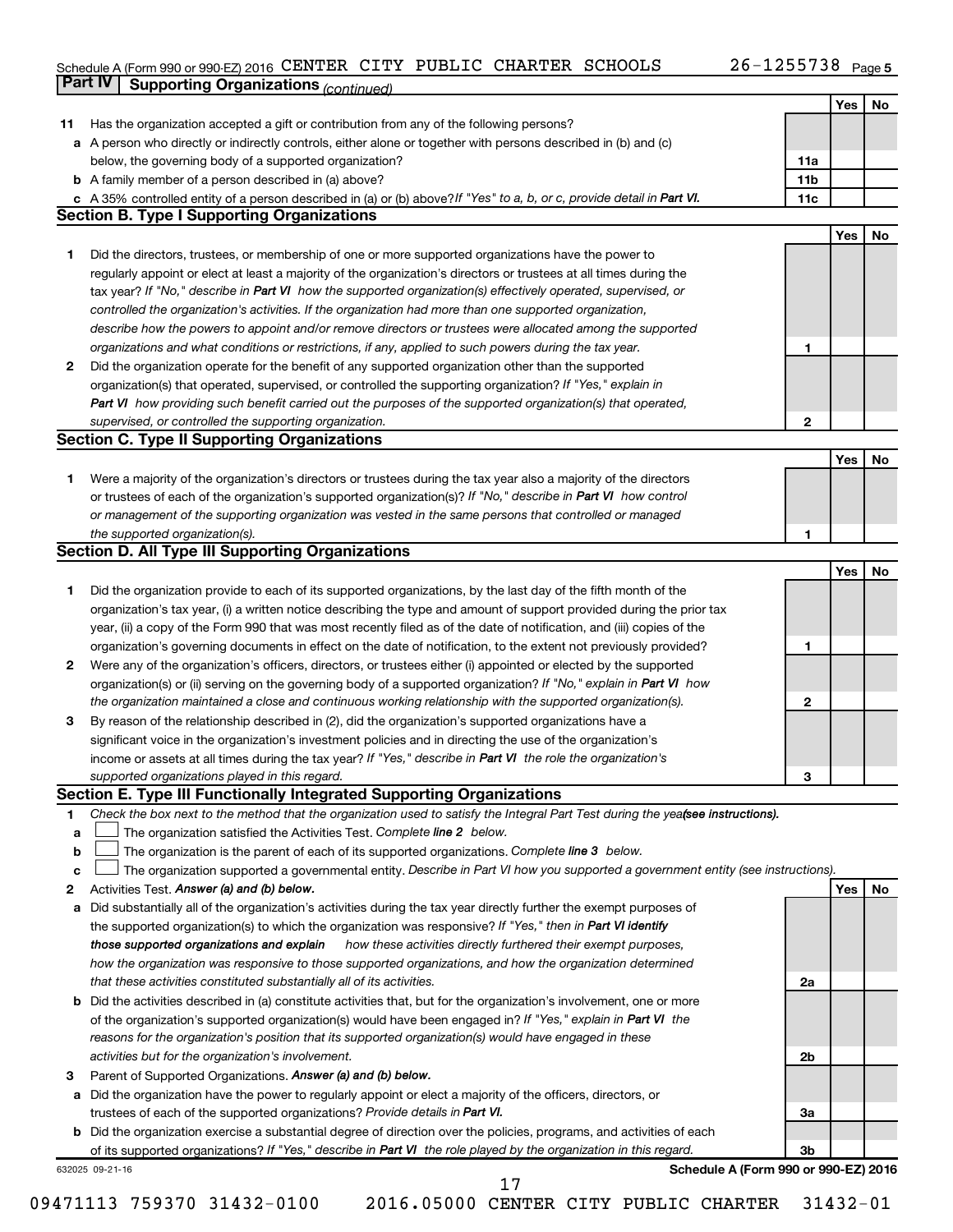#### Schedule A (Form 990 or 990-EZ) 2016 CENTER CITY PUBLIC CHARTER SCHOOLS  $26-1255738$  Page **Part V Type III Non-Functionally Integrated 509(a)(3) Supporting Organizations**

1 **Letter See instructions.** All Check here if the organization satisfied the Integral Part Test as a qualifying trust on Nov. 20, 1970 (explain in Part VI.) See instructions. All other Type III non-functionally integrated supporting organizations must complete Sections A through E.

|              | Section A - Adjusted Net Income                                              | (A) Prior Year | (B) Current Year<br>(optional) |                                |
|--------------|------------------------------------------------------------------------------|----------------|--------------------------------|--------------------------------|
| 1            | Net short-term capital gain                                                  | 1              |                                |                                |
| $\mathbf{2}$ | Recoveries of prior-year distributions                                       | $\mathbf{2}$   |                                |                                |
| 3            | Other gross income (see instructions)                                        | 3              |                                |                                |
| 4            | Add lines 1 through 3                                                        | 4              |                                |                                |
| 5            | Depreciation and depletion                                                   | 5              |                                |                                |
| 6            | Portion of operating expenses paid or incurred for production or             |                |                                |                                |
|              | collection of gross income or for management, conservation, or               |                |                                |                                |
|              | maintenance of property held for production of income (see instructions)     | 6              |                                |                                |
| 7            | Other expenses (see instructions)                                            | $\overline{7}$ |                                |                                |
| 8            | Adjusted Net Income (subtract lines 5, 6, and 7 from line 4)                 | 8              |                                |                                |
|              | <b>Section B - Minimum Asset Amount</b>                                      |                | (A) Prior Year                 | (B) Current Year<br>(optional) |
| 1.           | Aggregate fair market value of all non-exempt-use assets (see                |                |                                |                                |
|              | instructions for short tax year or assets held for part of year):            |                |                                |                                |
|              | <b>a</b> Average monthly value of securities                                 | 1a             |                                |                                |
|              | <b>b</b> Average monthly cash balances                                       | 1 <sub>b</sub> |                                |                                |
|              | <b>c</b> Fair market value of other non-exempt-use assets                    | 1c             |                                |                                |
|              | d Total (add lines 1a, 1b, and 1c)                                           | 1d             |                                |                                |
|              | e Discount claimed for blockage or other                                     |                |                                |                                |
|              | factors (explain in detail in Part VI):                                      |                |                                |                                |
| 2            | Acquisition indebtedness applicable to non-exempt-use assets                 | $\mathbf{2}$   |                                |                                |
| 3            | Subtract line 2 from line 1d                                                 | 3              |                                |                                |
| 4            | Cash deemed held for exempt use. Enter 1-1/2% of line 3 (for greater amount, |                |                                |                                |
|              | see instructions)                                                            | 4              |                                |                                |
| 5            | Net value of non-exempt-use assets (subtract line 4 from line 3)             | 5              |                                |                                |
| 6            | Multiply line 5 by .035                                                      | 6              |                                |                                |
| 7            | Recoveries of prior-year distributions                                       | 7              |                                |                                |
| 8            | <b>Minimum Asset Amount (add line 7 to line 6)</b>                           | 8              |                                |                                |
|              | <b>Section C - Distributable Amount</b>                                      |                |                                | <b>Current Year</b>            |
| 1            | Adjusted net income for prior year (from Section A, line 8, Column A)        | 1              |                                |                                |
| $\mathbf{2}$ | Enter 85% of line 1                                                          | $\mathbf{2}$   |                                |                                |
| 3            | Minimum asset amount for prior year (from Section B, line 8, Column A)       | 3              |                                |                                |
| 4            | Enter greater of line 2 or line 3                                            | 4              |                                |                                |
| 5            | Income tax imposed in prior year                                             | 5              |                                |                                |
| 6            | <b>Distributable Amount.</b> Subtract line 5 from line 4, unless subject to  |                |                                |                                |
|              | emergency temporary reduction (see instructions)                             | 6              |                                |                                |
|              |                                                                              |                |                                |                                |

**7** Let Check here if the current year is the organization's first as a non-functionally integrated Type III supporting organization (see instructions).

**Schedule A (Form 990 or 990-EZ) 2016**

632026 09-21-16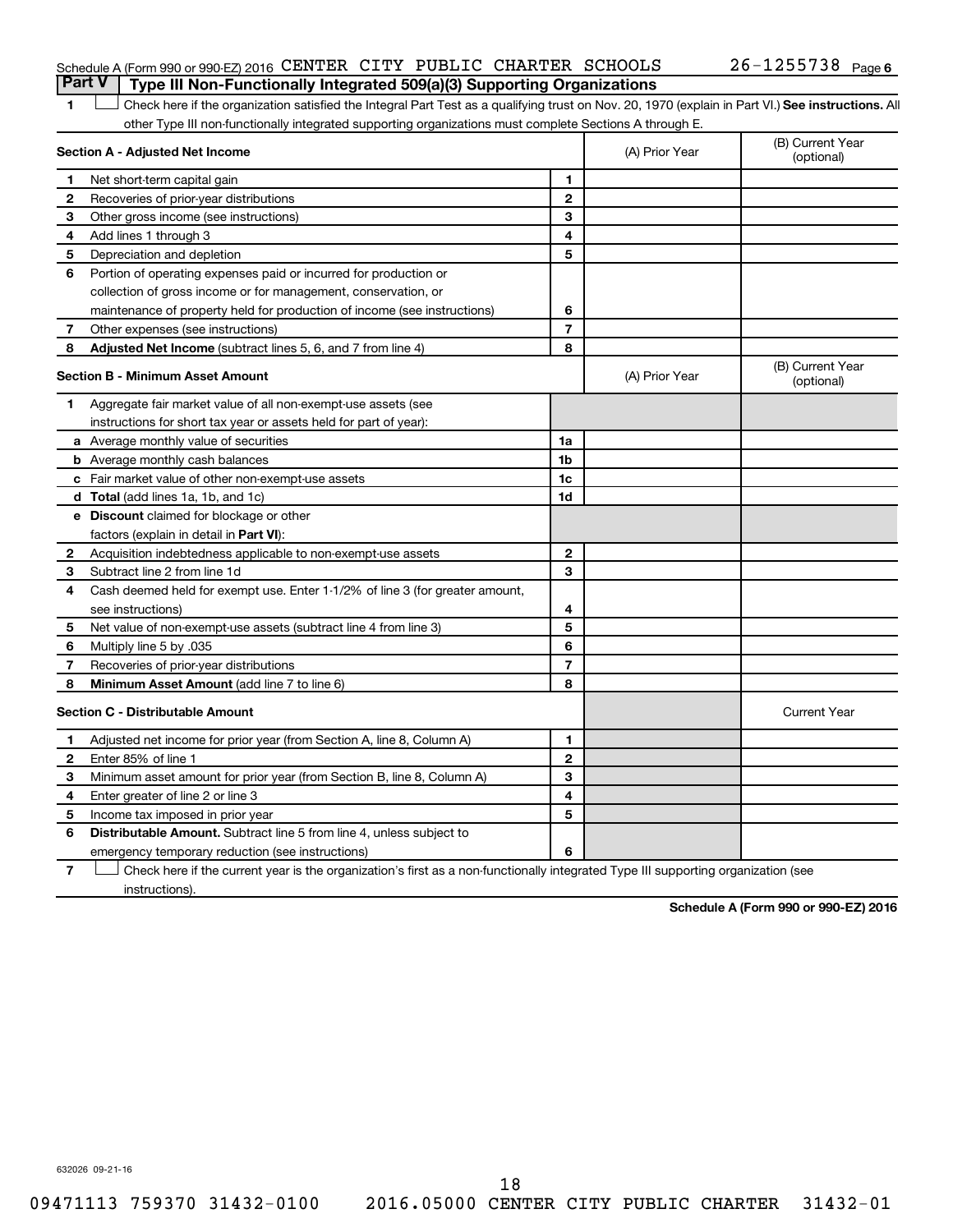#### Schedule A (Form 990 or 990-EZ) 2016 CENTER CITY PUBLIC CHARTER SCHOOLS 20-1255738 Page CENTER CITY PUBLIC CHARTER SCHOOLS 26-1255738

| <b>Part V</b>  | Type III Non-Functionally Integrated 509(a)(3) Supporting Organizations (continued)         |                             |                                       |                                         |  |  |  |  |
|----------------|---------------------------------------------------------------------------------------------|-----------------------------|---------------------------------------|-----------------------------------------|--|--|--|--|
|                | <b>Current Year</b><br><b>Section D - Distributions</b>                                     |                             |                                       |                                         |  |  |  |  |
| 1              | Amounts paid to supported organizations to accomplish exempt purposes                       |                             |                                       |                                         |  |  |  |  |
| $\mathbf{2}$   | Amounts paid to perform activity that directly furthers exempt purposes of supported        |                             |                                       |                                         |  |  |  |  |
|                | organizations, in excess of income from activity                                            |                             |                                       |                                         |  |  |  |  |
| 3              | Administrative expenses paid to accomplish exempt purposes of supported organizations       |                             |                                       |                                         |  |  |  |  |
| 4              | Amounts paid to acquire exempt-use assets                                                   |                             |                                       |                                         |  |  |  |  |
| 5              | Qualified set-aside amounts (prior IRS approval required)                                   |                             |                                       |                                         |  |  |  |  |
| 6              | Other distributions (describe in Part VI). See instructions                                 |                             |                                       |                                         |  |  |  |  |
| 7              | <b>Total annual distributions.</b> Add lines 1 through 6                                    |                             |                                       |                                         |  |  |  |  |
| 8              | Distributions to attentive supported organizations to which the organization is responsive  |                             |                                       |                                         |  |  |  |  |
|                | (provide details in Part VI). See instructions                                              |                             |                                       |                                         |  |  |  |  |
| 9              | Distributable amount for 2016 from Section C, line 6                                        |                             |                                       |                                         |  |  |  |  |
| 10             | Line 8 amount divided by Line 9 amount                                                      |                             |                                       |                                         |  |  |  |  |
|                |                                                                                             | (i)                         | (ii)                                  | (iii)                                   |  |  |  |  |
|                | Section E - Distribution Allocations (see instructions)                                     | <b>Excess Distributions</b> | <b>Underdistributions</b><br>Pre-2016 | <b>Distributable</b><br>Amount for 2016 |  |  |  |  |
|                |                                                                                             |                             |                                       |                                         |  |  |  |  |
| 1              | Distributable amount for 2016 from Section C, line 6                                        |                             |                                       |                                         |  |  |  |  |
| $\mathbf{2}$   | Underdistributions, if any, for years prior to 2016 (reason-                                |                             |                                       |                                         |  |  |  |  |
|                | able cause required-explain in Part VI). See instructions                                   |                             |                                       |                                         |  |  |  |  |
| 3              | Excess distributions carryover, if any, to 2016:                                            |                             |                                       |                                         |  |  |  |  |
| а              |                                                                                             |                             |                                       |                                         |  |  |  |  |
| b              |                                                                                             |                             |                                       |                                         |  |  |  |  |
|                | c From 2013                                                                                 |                             |                                       |                                         |  |  |  |  |
|                | <b>d</b> From 2014                                                                          |                             |                                       |                                         |  |  |  |  |
|                | e From 2015                                                                                 |                             |                                       |                                         |  |  |  |  |
|                | f Total of lines 3a through e                                                               |                             |                                       |                                         |  |  |  |  |
|                | <b>g</b> Applied to underdistributions of prior years                                       |                             |                                       |                                         |  |  |  |  |
|                | <b>h</b> Applied to 2016 distributable amount                                               |                             |                                       |                                         |  |  |  |  |
| Ť.             | Carryover from 2011 not applied (see instructions)                                          |                             |                                       |                                         |  |  |  |  |
| 4              | Remainder. Subtract lines 3g, 3h, and 3i from 3f.<br>Distributions for 2016 from Section D, |                             |                                       |                                         |  |  |  |  |
|                | line $7:$                                                                                   |                             |                                       |                                         |  |  |  |  |
|                | a Applied to underdistributions of prior years                                              |                             |                                       |                                         |  |  |  |  |
|                | <b>b</b> Applied to 2016 distributable amount                                               |                             |                                       |                                         |  |  |  |  |
| c              | Remainder. Subtract lines 4a and 4b from 4                                                  |                             |                                       |                                         |  |  |  |  |
| 5              | Remaining underdistributions for years prior to 2016, if                                    |                             |                                       |                                         |  |  |  |  |
|                | any. Subtract lines 3g and 4a from line 2. For result greater                               |                             |                                       |                                         |  |  |  |  |
|                | than zero, explain in Part VI. See instructions                                             |                             |                                       |                                         |  |  |  |  |
| 6              | Remaining underdistributions for 2016. Subtract lines 3h                                    |                             |                                       |                                         |  |  |  |  |
|                | and 4b from line 1. For result greater than zero, explain in                                |                             |                                       |                                         |  |  |  |  |
|                | Part VI. See instructions                                                                   |                             |                                       |                                         |  |  |  |  |
| $\overline{7}$ | Excess distributions carryover to 2017. Add lines 3j                                        |                             |                                       |                                         |  |  |  |  |
|                | and 4c                                                                                      |                             |                                       |                                         |  |  |  |  |
| 8              | Breakdown of line 7:                                                                        |                             |                                       |                                         |  |  |  |  |
| a              |                                                                                             |                             |                                       |                                         |  |  |  |  |
|                | <b>b</b> Excess from 2013                                                                   |                             |                                       |                                         |  |  |  |  |
|                | c Excess from 2014                                                                          |                             |                                       |                                         |  |  |  |  |
|                | d Excess from 2015                                                                          |                             |                                       |                                         |  |  |  |  |
|                | e Excess from 2016                                                                          |                             |                                       |                                         |  |  |  |  |

**Schedule A (Form 990 or 990-EZ) 2016**

632027 09-21-16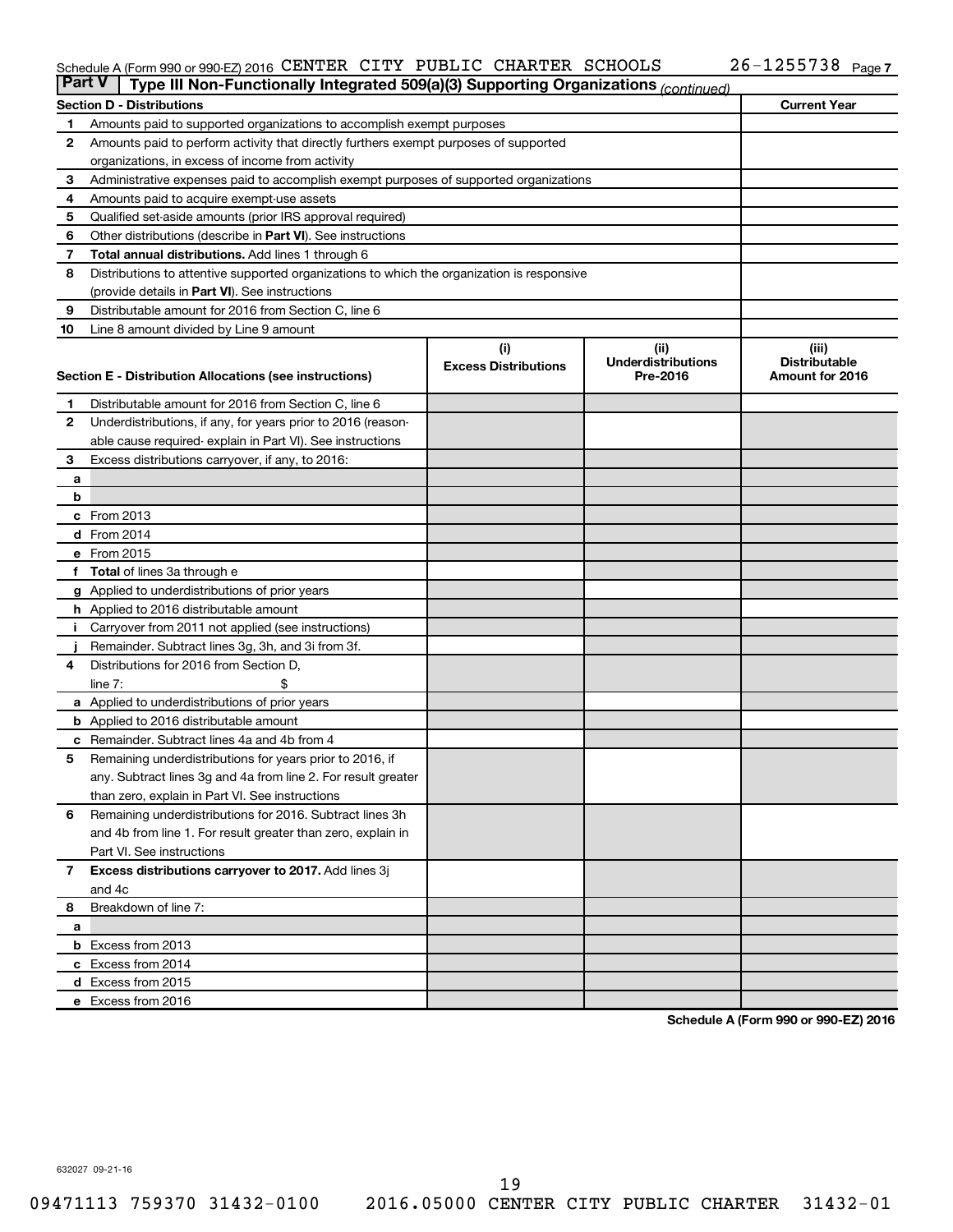| <b>Part VI</b>  |                            | Schedule A (Form 990 or 990-EZ) 2016 CENTER CITY PUBLIC CHARTER SCHOOLS                                                                                                                                                                                                       |  |    |  |                                       | $26 - 1255738$ Page 8 |
|-----------------|----------------------------|-------------------------------------------------------------------------------------------------------------------------------------------------------------------------------------------------------------------------------------------------------------------------------|--|----|--|---------------------------------------|-----------------------|
|                 |                            | Supplemental Information. Provide the explanations required by Part II, line 10; Part II, line 17a or 17b; Part III, line 12;<br>Part IV, Section A, lines 1, 2, 3b, 3c, 4b, 4c, 5a, 6, 9a, 9b, 9c, 11a, 11b, and 11c; Part IV, Section B, lines 1 and 2; Part IV, Section C, |  |    |  |                                       |                       |
|                 |                            | line 1; Part IV, Section D, lines 2 and 3; Part IV, Section E, lines 1c, 2a, 2b, 3a, and 3b; Part V, line 1; Part V, Section B, line 1e; Part V,                                                                                                                              |  |    |  |                                       |                       |
|                 | (See instructions.)        | Section D, lines 5, 6, and 8; and Part V, Section E, lines 2, 5, and 6. Also complete this part for any additional information.                                                                                                                                               |  |    |  |                                       |                       |
|                 |                            |                                                                                                                                                                                                                                                                               |  |    |  |                                       |                       |
|                 |                            |                                                                                                                                                                                                                                                                               |  |    |  |                                       |                       |
|                 |                            |                                                                                                                                                                                                                                                                               |  |    |  |                                       |                       |
|                 |                            |                                                                                                                                                                                                                                                                               |  |    |  |                                       |                       |
|                 |                            |                                                                                                                                                                                                                                                                               |  |    |  |                                       |                       |
|                 |                            |                                                                                                                                                                                                                                                                               |  |    |  |                                       |                       |
|                 |                            |                                                                                                                                                                                                                                                                               |  |    |  |                                       |                       |
|                 |                            |                                                                                                                                                                                                                                                                               |  |    |  |                                       |                       |
|                 |                            |                                                                                                                                                                                                                                                                               |  |    |  |                                       |                       |
|                 |                            |                                                                                                                                                                                                                                                                               |  |    |  |                                       |                       |
|                 |                            |                                                                                                                                                                                                                                                                               |  |    |  |                                       |                       |
|                 |                            |                                                                                                                                                                                                                                                                               |  |    |  |                                       |                       |
|                 |                            |                                                                                                                                                                                                                                                                               |  |    |  |                                       |                       |
|                 |                            |                                                                                                                                                                                                                                                                               |  |    |  |                                       |                       |
|                 |                            |                                                                                                                                                                                                                                                                               |  |    |  |                                       |                       |
|                 |                            |                                                                                                                                                                                                                                                                               |  |    |  |                                       |                       |
|                 |                            |                                                                                                                                                                                                                                                                               |  |    |  |                                       |                       |
|                 |                            |                                                                                                                                                                                                                                                                               |  |    |  |                                       |                       |
|                 |                            |                                                                                                                                                                                                                                                                               |  |    |  |                                       |                       |
|                 |                            |                                                                                                                                                                                                                                                                               |  |    |  |                                       |                       |
|                 |                            |                                                                                                                                                                                                                                                                               |  |    |  |                                       |                       |
|                 |                            |                                                                                                                                                                                                                                                                               |  |    |  |                                       |                       |
|                 |                            |                                                                                                                                                                                                                                                                               |  |    |  |                                       |                       |
|                 |                            |                                                                                                                                                                                                                                                                               |  |    |  |                                       |                       |
|                 |                            |                                                                                                                                                                                                                                                                               |  |    |  |                                       |                       |
|                 |                            |                                                                                                                                                                                                                                                                               |  |    |  |                                       |                       |
|                 |                            |                                                                                                                                                                                                                                                                               |  |    |  |                                       |                       |
|                 |                            |                                                                                                                                                                                                                                                                               |  |    |  |                                       |                       |
|                 |                            |                                                                                                                                                                                                                                                                               |  |    |  |                                       |                       |
|                 |                            |                                                                                                                                                                                                                                                                               |  |    |  |                                       |                       |
|                 |                            |                                                                                                                                                                                                                                                                               |  |    |  |                                       |                       |
|                 |                            |                                                                                                                                                                                                                                                                               |  |    |  |                                       |                       |
|                 |                            |                                                                                                                                                                                                                                                                               |  |    |  |                                       |                       |
|                 |                            |                                                                                                                                                                                                                                                                               |  |    |  |                                       |                       |
|                 |                            |                                                                                                                                                                                                                                                                               |  |    |  |                                       |                       |
|                 |                            |                                                                                                                                                                                                                                                                               |  |    |  |                                       |                       |
|                 |                            |                                                                                                                                                                                                                                                                               |  |    |  |                                       |                       |
|                 |                            |                                                                                                                                                                                                                                                                               |  |    |  |                                       |                       |
|                 |                            |                                                                                                                                                                                                                                                                               |  |    |  |                                       |                       |
|                 |                            |                                                                                                                                                                                                                                                                               |  |    |  |                                       |                       |
|                 |                            |                                                                                                                                                                                                                                                                               |  |    |  |                                       |                       |
|                 |                            |                                                                                                                                                                                                                                                                               |  |    |  |                                       |                       |
|                 |                            |                                                                                                                                                                                                                                                                               |  |    |  |                                       |                       |
|                 |                            |                                                                                                                                                                                                                                                                               |  |    |  |                                       |                       |
|                 |                            |                                                                                                                                                                                                                                                                               |  |    |  |                                       |                       |
|                 |                            |                                                                                                                                                                                                                                                                               |  |    |  |                                       |                       |
|                 |                            |                                                                                                                                                                                                                                                                               |  |    |  |                                       |                       |
|                 |                            |                                                                                                                                                                                                                                                                               |  |    |  |                                       |                       |
|                 |                            |                                                                                                                                                                                                                                                                               |  |    |  |                                       |                       |
|                 |                            |                                                                                                                                                                                                                                                                               |  |    |  |                                       |                       |
|                 |                            |                                                                                                                                                                                                                                                                               |  |    |  |                                       |                       |
|                 |                            |                                                                                                                                                                                                                                                                               |  |    |  |                                       |                       |
|                 |                            |                                                                                                                                                                                                                                                                               |  |    |  |                                       |                       |
|                 |                            |                                                                                                                                                                                                                                                                               |  |    |  |                                       |                       |
|                 |                            |                                                                                                                                                                                                                                                                               |  |    |  |                                       |                       |
| 632028 09-21-16 |                            |                                                                                                                                                                                                                                                                               |  |    |  | Schedule A (Form 990 or 990-EZ) 2016  |                       |
|                 |                            |                                                                                                                                                                                                                                                                               |  | 20 |  |                                       |                       |
|                 | 09471113 759370 31432-0100 |                                                                                                                                                                                                                                                                               |  |    |  | 2016.05000 CENTER CITY PUBLIC CHARTER | $31432 - 01$          |
|                 |                            |                                                                                                                                                                                                                                                                               |  |    |  |                                       |                       |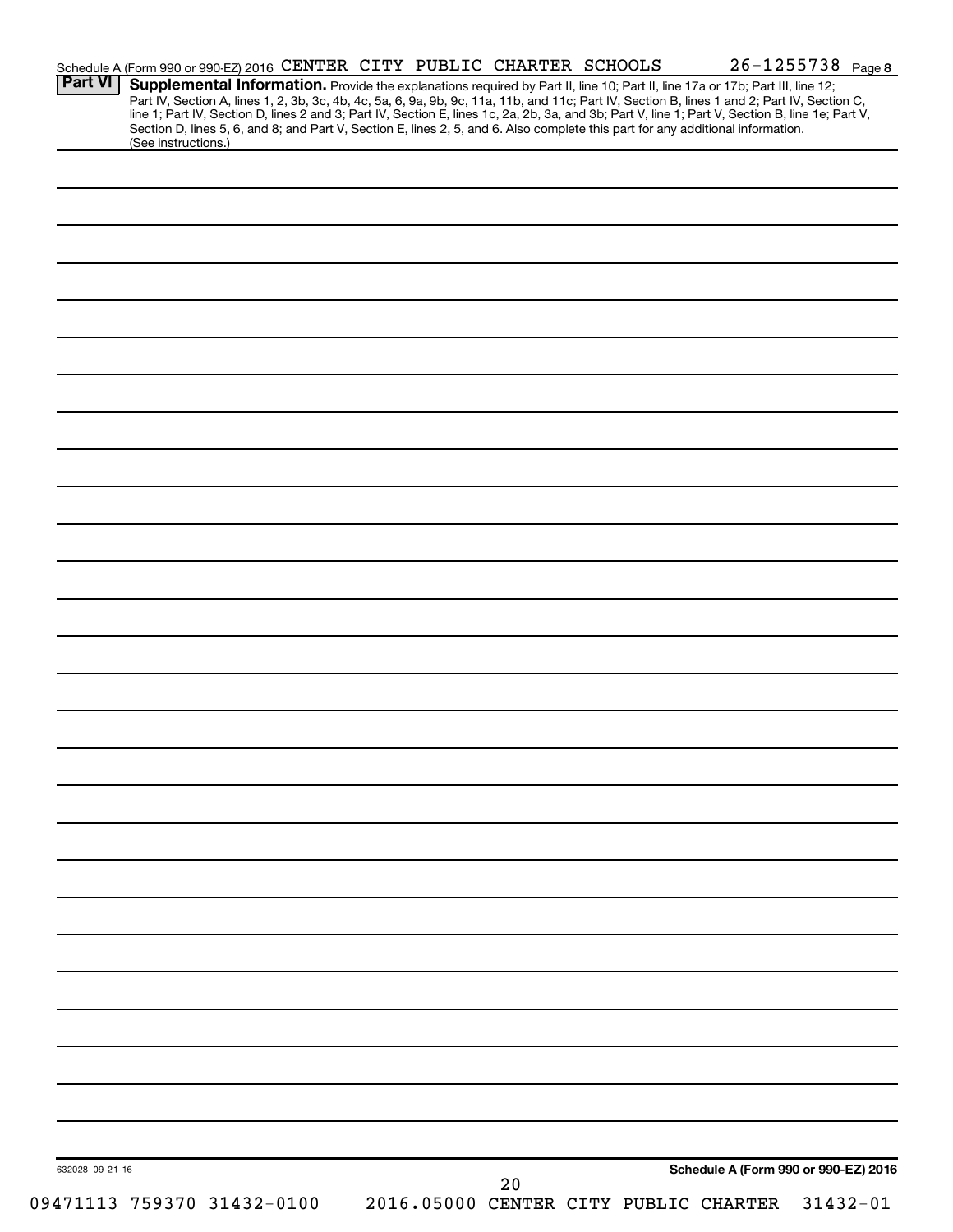**(Form 990, 990-EZ,**

Department of the Treasury Internal Revenue Service

**Organization type** (check one):

\*\* PUBLIC DISCLOSURE COPY \*\*

## **Schedule B Schedule of Contributors**

**or 990-PF) | Attach to Form 990, Form 990-EZ, or Form 990-PF. | Information about Schedule B (Form 990, 990-EZ, or 990-PF) and** its instructions is at www.irs.gov/form990.

OMB No. 1545-0047

**2016**

**Name of the organization Employer identification number**

|  | CENTER CITY PUBLIC CHARTER SCHOOLS |  |
|--|------------------------------------|--|
|  |                                    |  |

26-1255738

| Filers of:         | <b>Section:</b>                                                           |
|--------------------|---------------------------------------------------------------------------|
| Form 990 or 990-EZ | $\mathbf{X}$ 501(c)( 3) (enter number) organization                       |
|                    | 4947(a)(1) nonexempt charitable trust not treated as a private foundation |
|                    | 527 political organization                                                |
| Form 990-PF        | 501(c)(3) exempt private foundation                                       |
|                    | 4947(a)(1) nonexempt charitable trust treated as a private foundation     |
|                    | 501(c)(3) taxable private foundation                                      |

Check if your organization is covered by the General Rule or a Special Rule.

**Note:**  Only a section 501(c)(7), (8), or (10) organization can check boxes for both the General Rule and a Special Rule. See instructions.

#### **General Rule**

**K** For an organization filing Form 990, 990-EZ, or 990-PF that received, during the year, contributions totaling \$5,000 or more (in money or property) from any one contributor. Complete Parts I and II. See instructions for determining a contributor's total contributions.

#### **Special Rules**

 $\Box$ 

any one contributor, during the year, total contributions of the greater of **(1)** \$5,000 or **(2)** 2% of the amount on (i) Form 990, Part VIII, line 1h, For an organization described in section 501(c)(3) filing Form 990 or 990-EZ that met the 33 1/3% support test of the regulations under sections 509(a)(1) and 170(b)(1)(A)(vi), that checked Schedule A (Form 990 or 990-EZ), Part II, line 13, 16a, or 16b, and that received from or (ii) Form 990-EZ, line 1. Complete Parts I and II.  $\Box$ 

year, total contributions of more than \$1,000 *exclusively* for religious, charitable, scientific, literary, or educational purposes, or for For an organization described in section 501(c)(7), (8), or (10) filing Form 990 or 990-EZ that received from any one contributor, during the the prevention of cruelty to children or animals. Complete Parts I, II, and III.  $\Box$ 

purpose. Don't complete any of the parts unless the General Rule applies to this organization because it received nonexclusively year, contributions exclusively for religious, charitable, etc., purposes, but no such contributions totaled more than \$1,000. If this box is checked, enter here the total contributions that were received during the year for an exclusively religious, charitable, etc., For an organization described in section 501(c)(7), (8), or (10) filing Form 990 or 990-EZ that received from any one contributor, during the religious, charitable, etc., contributions totaling \$5,000 or more during the year  $\ldots$  $\ldots$  $\ldots$  $\ldots$  $\ldots$  $\ldots$ 

**Caution:**  An organization that isn't covered by the General Rule and/or the Special Rules doesn't file Schedule B (Form 990, 990-EZ, or 990-PF),  **must** but it answer "No" on Part IV, line 2, of its Form 990; or check the box on line H of its Form 990-EZ or on its Form 990-PF, Part I, line 2, to certify that it doesn't meet the filing requirements of Schedule B (Form 990, 990-EZ, or 990-PF).

LHA For Paperwork Reduction Act Notice, see the Instructions for Form 990, 990-EZ, or 990-PF. Schedule B (Form 990, 990-EZ, or 990-PF) (2016)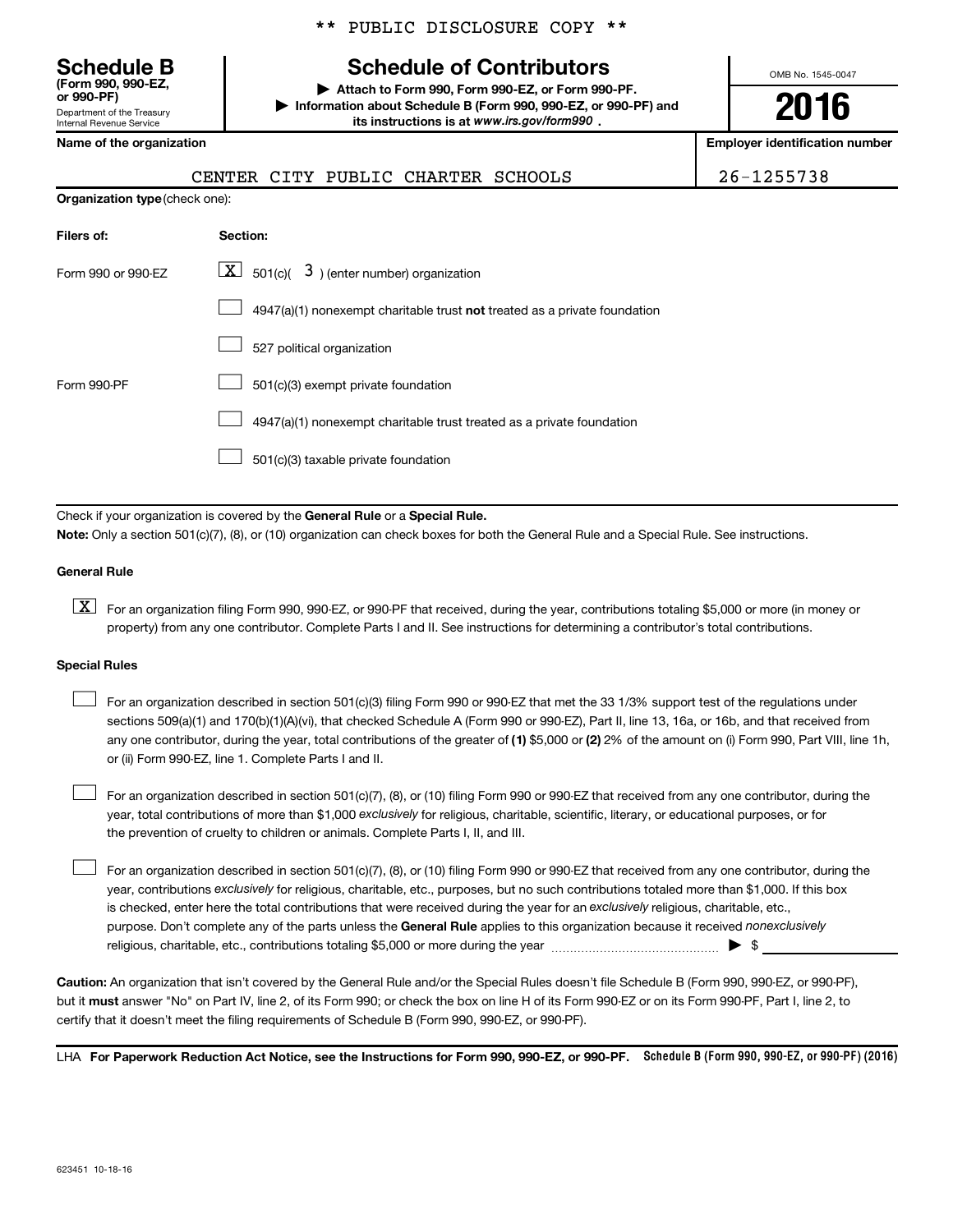#### Schedule B (Form 990, 990-EZ, or 990-PF) (2016)

#### **Name of organization Employer identification number**

#### CENTER CITY PUBLIC CHARTER SCHOOLS **26-1255738**

623452 10-18-16 **Schedule B (Form 990, 990-EZ, or 990-PF) (2016) (a) No. (b) Name, address, and ZIP + 4 (c) Total contributions (d) Type of contribution Person Payroll Noncash (a) No. (b) Name, address, and ZIP + 4 (c) Total contributions (d) Type of contribution Person Payroll Noncash (a) No. (b) Name, address, and ZIP + 4 (c) Total contributions (d) Type of contribution Person Payroll Noncash (a) No. (b) Name, address, and ZIP + 4 (c) Total contributions (d) Type of contribution Person Payroll Noncash (a) No. (b) Name, address, and ZIP + 4 (c) Total contributions (d) Type of contribution Person Payroll Noncash (a) No. (b) Name, address, and ZIP + 4 (c) Total contributions (d) Type of contribution Person Payroll Noncash Part I** Contributors (See instructions). Use duplicate copies of Part I if additional space is needed. \$ (Complete Part II for noncash contributions.) \$ (Complete Part II for noncash contributions.) \$ (Complete Part II for noncash contributions.) \$ (Complete Part II for noncash contributions.) \$ (Complete Part II for noncash contributions.) \$ (Complete Part II for noncash contributions.)  $\lfloor x \rfloor$  $\Box$  $\Box$  $\overline{\mathbf{X}}$  $\Box$  $\Box$  $\Box$  $\Box$  $\Box$  $\Box$  $\Box$  $\Box$  $\Box$  $\Box$  $\Box$  $\Box$  $\Box$  $\Box$  $\begin{array}{|c|c|c|c|c|}\hline \ \text{1} & \text{Person} & \text{X} \ \hline \end{array}$ 43,200.  $2$  Person  $\overline{\text{X}}$ 15,000. 22

**2**

09471113 759370 31432-0100 2016.05000 CENTER CITY PUBLIC CHARTER 31432-01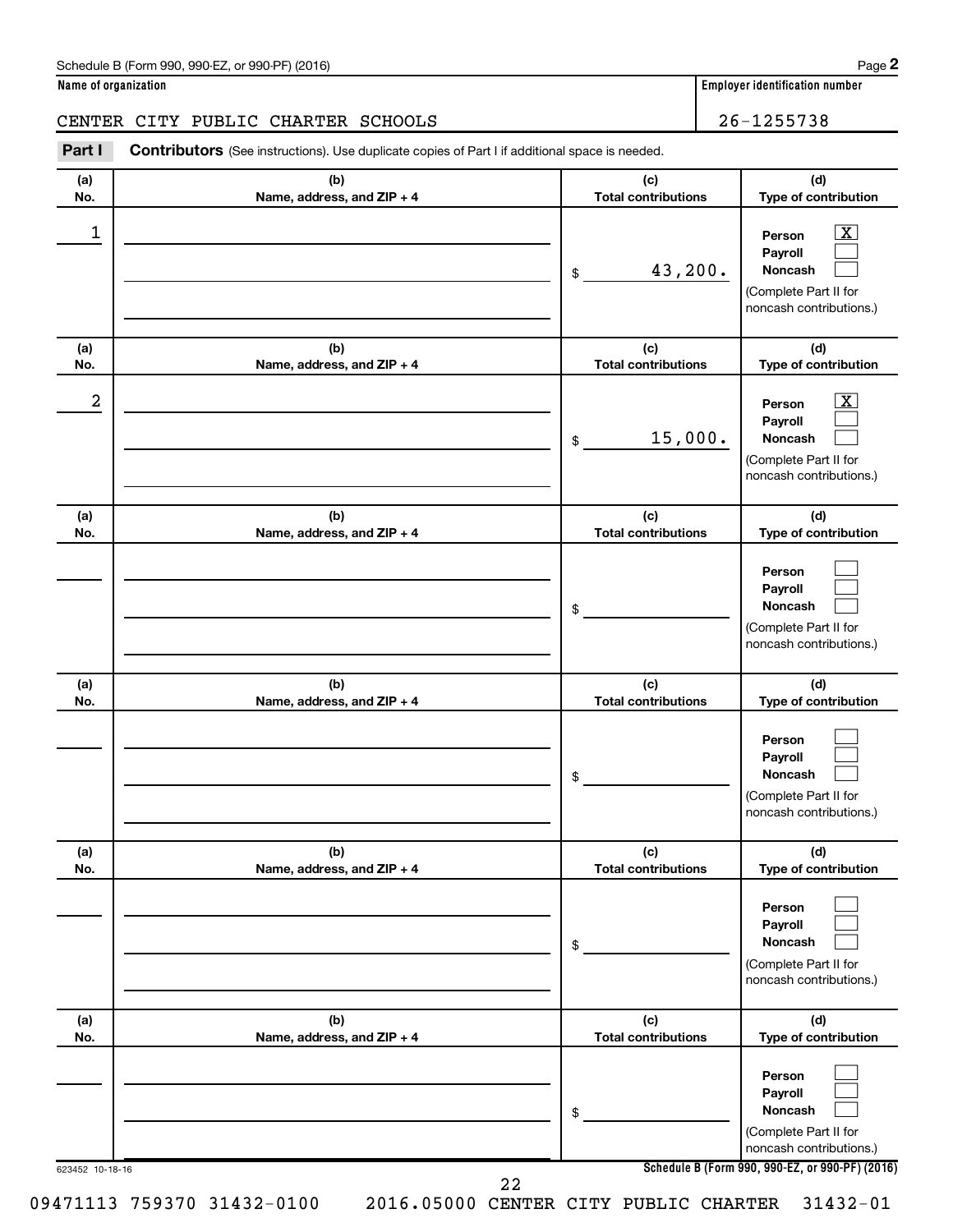### CENTER CITY PUBLIC CHARTER SCHOOLS | 26-1255738

Part II Noncash Property (See instructions). Use duplicate copies of Part II if additional space is needed.

| (a)<br>No.<br>from<br>Part I | (b)<br>Description of noncash property given | (c)<br>FMV (or estimate)<br>(See instructions) | (d)<br>Date received                            |
|------------------------------|----------------------------------------------|------------------------------------------------|-------------------------------------------------|
|                              |                                              | \$                                             |                                                 |
| (a)<br>No.<br>from<br>Part I | (b)<br>Description of noncash property given | (c)<br>FMV (or estimate)<br>(See instructions) | (d)<br>Date received                            |
|                              |                                              | \$                                             |                                                 |
| (a)<br>No.<br>from<br>Part I | (b)<br>Description of noncash property given | (c)<br>FMV (or estimate)<br>(See instructions) | (d)<br>Date received                            |
|                              |                                              | \$                                             |                                                 |
| (a)<br>No.<br>from<br>Part I | (b)<br>Description of noncash property given | (c)<br>FMV (or estimate)<br>(See instructions) | (d)<br>Date received                            |
|                              |                                              | \$                                             |                                                 |
| (a)<br>No.<br>from<br>Part I | (b)<br>Description of noncash property given | (c)<br>FMV (or estimate)<br>(See instructions) | (d)<br>Date received                            |
|                              |                                              | \$                                             |                                                 |
| (a)<br>No.<br>from<br>Part I | (b)<br>Description of noncash property given | (c)<br>FMV (or estimate)<br>(See instructions) | (d)<br>Date received                            |
|                              |                                              | \$                                             |                                                 |
| 623453 10-18-16              | 23                                           |                                                | Schedule B (Form 990, 990-EZ, or 990-PF) (2016) |

09471113 759370 31432-0100 2016.05000 CENTER CITY PUBLIC CHARTER 31432-01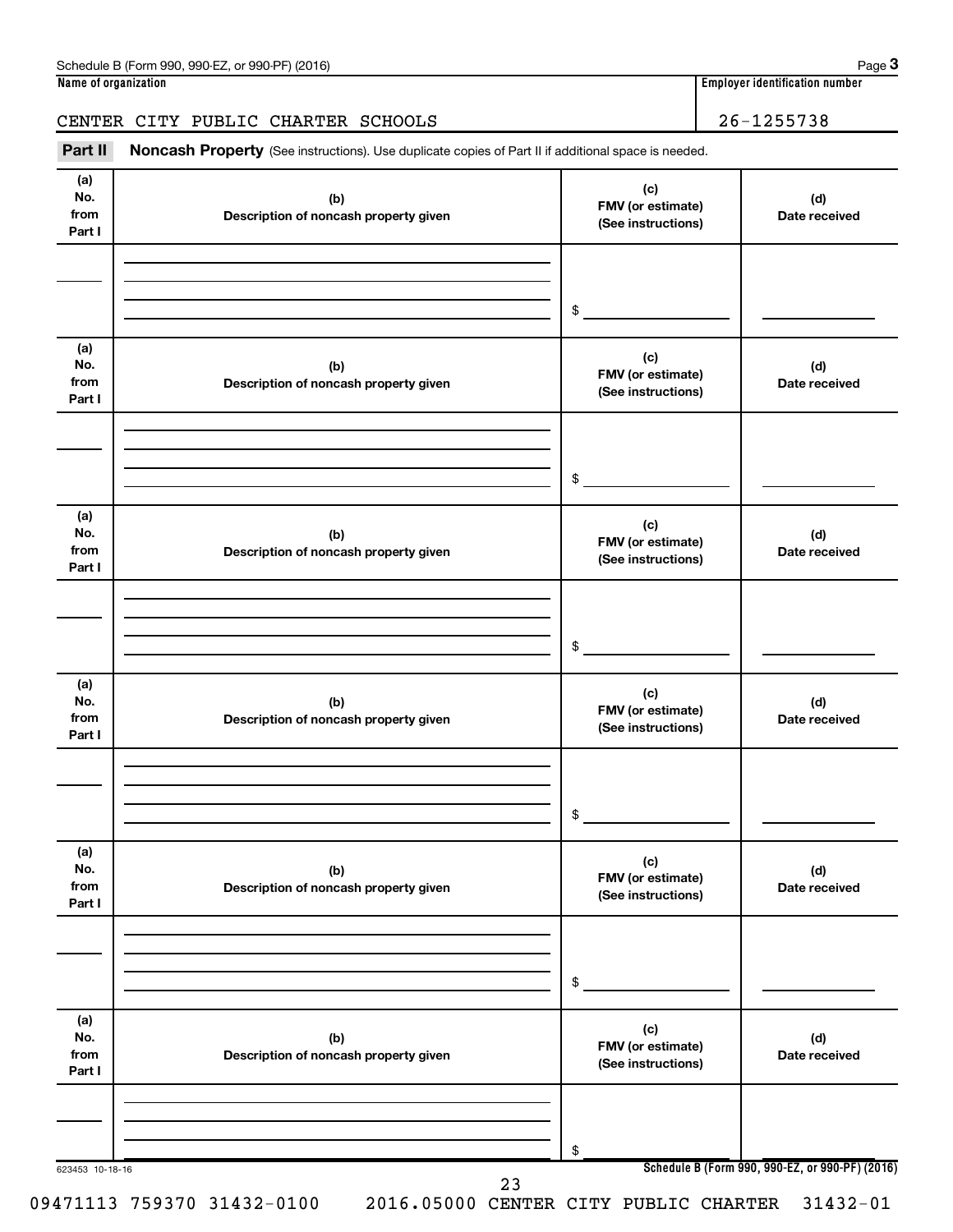| Name of organization      |                                                                                                                                                                                                                                                                                 |                      | <b>Employer identification number</b>           |  |
|---------------------------|---------------------------------------------------------------------------------------------------------------------------------------------------------------------------------------------------------------------------------------------------------------------------------|----------------------|-------------------------------------------------|--|
|                           | CENTER CITY PUBLIC CHARTER SCHOOLS                                                                                                                                                                                                                                              |                      | 26-1255738                                      |  |
| Part III                  | Exclusively religious, charitable, etc., contributions to organizations described in section $501(c)(7)$ , (8), or (10) that total more than \$1,000 for                                                                                                                        |                      |                                                 |  |
|                           | the year from any one contributor. Complete columns (a) through (e) and the following line entry. For organizations<br>completing Part III, enter the total of exclusively religious, charitable, etc., contributions of \$1,000 or less for the year. (Enter this info. once.) |                      |                                                 |  |
|                           | Use duplicate copies of Part III if additional space is needed.                                                                                                                                                                                                                 |                      |                                                 |  |
| (a) No.<br>from           | (b) Purpose of gift                                                                                                                                                                                                                                                             | (c) Use of gift      | (d) Description of how gift is held             |  |
| Part I                    |                                                                                                                                                                                                                                                                                 |                      |                                                 |  |
|                           |                                                                                                                                                                                                                                                                                 |                      |                                                 |  |
|                           |                                                                                                                                                                                                                                                                                 |                      |                                                 |  |
|                           |                                                                                                                                                                                                                                                                                 |                      |                                                 |  |
|                           |                                                                                                                                                                                                                                                                                 | (e) Transfer of gift |                                                 |  |
|                           |                                                                                                                                                                                                                                                                                 |                      |                                                 |  |
|                           | Transferee's name, address, and ZIP + 4                                                                                                                                                                                                                                         |                      | Relationship of transferor to transferee        |  |
|                           |                                                                                                                                                                                                                                                                                 |                      |                                                 |  |
|                           |                                                                                                                                                                                                                                                                                 |                      |                                                 |  |
|                           |                                                                                                                                                                                                                                                                                 |                      |                                                 |  |
| (a) No.<br>from           |                                                                                                                                                                                                                                                                                 |                      |                                                 |  |
| Part I                    | (b) Purpose of gift                                                                                                                                                                                                                                                             | (c) Use of gift      | (d) Description of how gift is held             |  |
|                           |                                                                                                                                                                                                                                                                                 |                      |                                                 |  |
|                           |                                                                                                                                                                                                                                                                                 |                      |                                                 |  |
|                           |                                                                                                                                                                                                                                                                                 |                      |                                                 |  |
|                           |                                                                                                                                                                                                                                                                                 | (e) Transfer of gift |                                                 |  |
|                           |                                                                                                                                                                                                                                                                                 |                      |                                                 |  |
|                           | Transferee's name, address, and ZIP + 4                                                                                                                                                                                                                                         |                      | Relationship of transferor to transferee        |  |
|                           |                                                                                                                                                                                                                                                                                 |                      |                                                 |  |
|                           |                                                                                                                                                                                                                                                                                 |                      |                                                 |  |
|                           |                                                                                                                                                                                                                                                                                 |                      |                                                 |  |
|                           |                                                                                                                                                                                                                                                                                 |                      |                                                 |  |
| (a) No.<br>from<br>Part I | (b) Purpose of gift                                                                                                                                                                                                                                                             | (c) Use of gift      | (d) Description of how gift is held             |  |
|                           |                                                                                                                                                                                                                                                                                 |                      |                                                 |  |
|                           |                                                                                                                                                                                                                                                                                 |                      |                                                 |  |
|                           |                                                                                                                                                                                                                                                                                 |                      |                                                 |  |
|                           |                                                                                                                                                                                                                                                                                 | (e) Transfer of gift |                                                 |  |
|                           |                                                                                                                                                                                                                                                                                 |                      |                                                 |  |
|                           | Transferee's name, address, and ZIP + 4                                                                                                                                                                                                                                         |                      | Relationship of transferor to transferee        |  |
|                           |                                                                                                                                                                                                                                                                                 |                      |                                                 |  |
|                           |                                                                                                                                                                                                                                                                                 |                      |                                                 |  |
|                           |                                                                                                                                                                                                                                                                                 |                      |                                                 |  |
| (a) No.<br>from           |                                                                                                                                                                                                                                                                                 |                      |                                                 |  |
| Part I                    | (b) Purpose of gift                                                                                                                                                                                                                                                             | (c) Use of gift      | (d) Description of how gift is held             |  |
|                           |                                                                                                                                                                                                                                                                                 |                      |                                                 |  |
|                           |                                                                                                                                                                                                                                                                                 |                      |                                                 |  |
|                           |                                                                                                                                                                                                                                                                                 |                      |                                                 |  |
|                           |                                                                                                                                                                                                                                                                                 | (e) Transfer of gift |                                                 |  |
|                           |                                                                                                                                                                                                                                                                                 |                      |                                                 |  |
|                           | Transferee's name, address, and ZIP + 4                                                                                                                                                                                                                                         |                      | Relationship of transferor to transferee        |  |
|                           |                                                                                                                                                                                                                                                                                 |                      |                                                 |  |
|                           |                                                                                                                                                                                                                                                                                 |                      |                                                 |  |
|                           |                                                                                                                                                                                                                                                                                 |                      |                                                 |  |
|                           |                                                                                                                                                                                                                                                                                 |                      |                                                 |  |
| 623454 10-18-16           |                                                                                                                                                                                                                                                                                 | 24                   | Schedule B (Form 990, 990-EZ, or 990-PF) (2016) |  |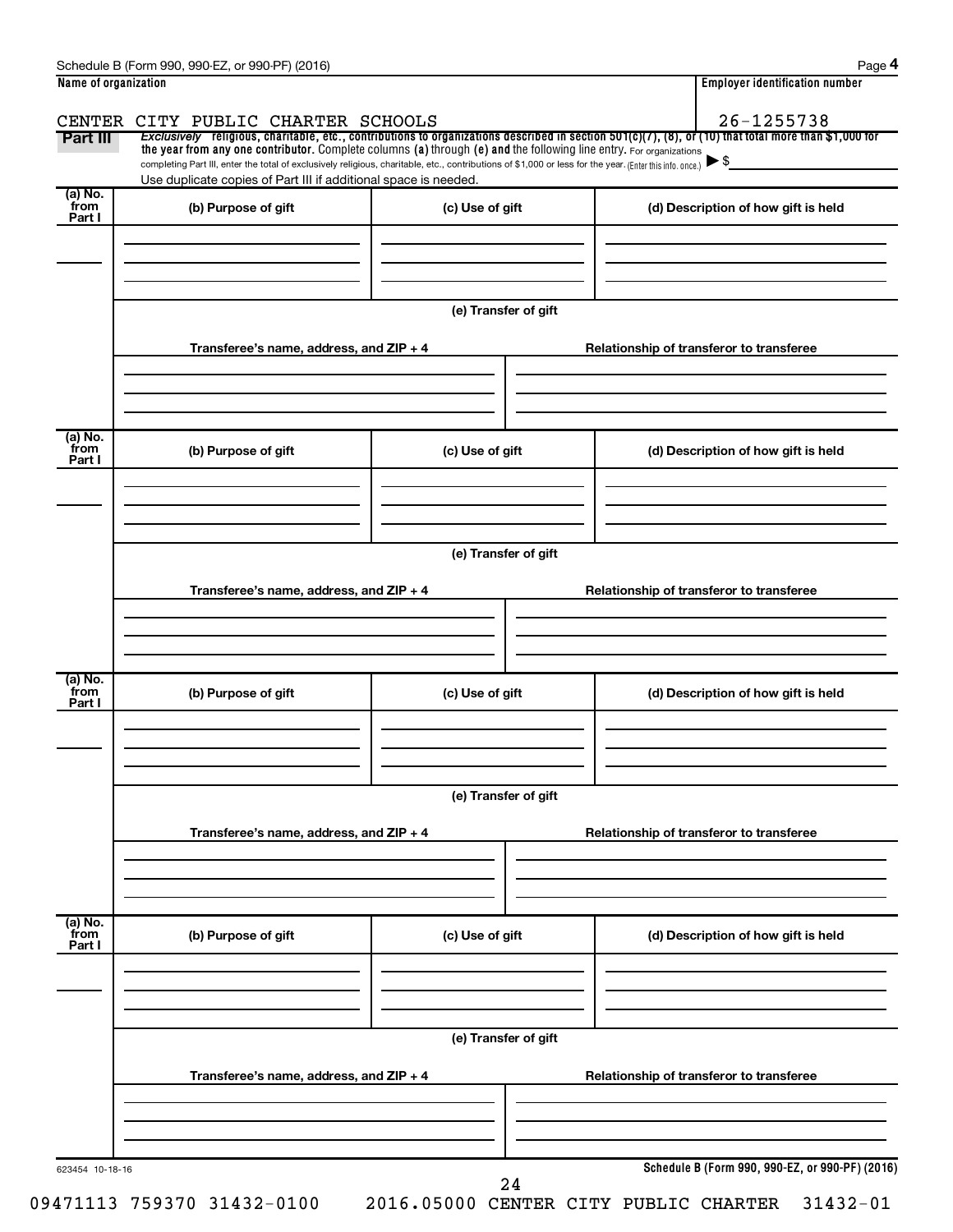| <b>SCHEDULE D</b> |  |  |
|-------------------|--|--|
|                   |  |  |

Department of the Treasury Internal Revenue Service

## **Supplemental Financial Statements**<br> **Examplete if the organization answered "Yes" on Form 990,**<br> **2016**

**(Form 990) | Complete if the organization answered "Yes" on Form 990, Part IV, line 6, 7, 8, 9, 10, 11a, 11b, 11c, 11d, 11e, 11f, 12a, or 12b.**<br>■ Attach to Form 990.

**| Attach to Form 990. | Information about Schedule D (Form 990) and its instructions is at**  *www.irs.gov/form990.*



**Yes No** † †

Yes

(b) Funds and other accounts

**Yes No**

**Name of the organization Employer identification number** (a) Donor advised funds **1 2 3 4 5 6 Part I** | Organizations Maintaining Donor Advised Funds or Other Similar Funds or Accounts. Complete if the organization answered "Yes" on Form 990, Part IV, line 6. Total number at end of year ~~~~~~~~~~~~~~~ Aggregate value of contributions to (during year)  $\quad \quad \ldots \ldots \ldots$ Aggregate value of grants from (during year) will contain the Aggregate value of grants from (during year) Aggregate value at end of year ~~~~~~~~~~~~~ Did the organization inform all donors and donor advisors in writing that the assets held in donor advised funds are the organization's property, subject to the organization's exclusive legal control?~~~~~~~~~~~~~~~~~~ Did the organization inform all grantees, donors, and donor advisors in writing that grant funds can be used only CENTER CITY PUBLIC CHARTER SCHOOLS 26-1255738

for charitable purposes and not for the benefit of the donor or donor advisor, or for any other purpose conferring impermissible private benefit? **Part II** Conservation Easements. Complete if the organization answered "Yes" on Form 990, Part IV, line 7.

| Purpose(s) of conservation easements held by the organization (check all that apply). |                                                    |  |  |  |  |
|---------------------------------------------------------------------------------------|----------------------------------------------------|--|--|--|--|
| $\Box$ Preservation of land for public use (e.g., recreation or education)            | Preservation of a historically important land area |  |  |  |  |
| $\Box$ Protection of natural habitat                                                  | Preservation of a certified historic structure     |  |  |  |  |
| Preservation of open space                                                            |                                                    |  |  |  |  |
|                                                                                       |                                                    |  |  |  |  |

| Complete lines 2a through 2d if the organization held a qualified conservation contribution in the form of a conservation easement on the last |                                 |
|------------------------------------------------------------------------------------------------------------------------------------------------|---------------------------------|
| day of the tax year.                                                                                                                           | Held at the End of the Tax Year |
|                                                                                                                                                |                                 |

|   | Total number of conservation easements                                                                                                                                                                                         | 2a               |
|---|--------------------------------------------------------------------------------------------------------------------------------------------------------------------------------------------------------------------------------|------------------|
|   | Total acreage restricted by conservation easements [11] [12] Total acreage restricted by conservation easements                                                                                                                | 2 <sub>b</sub>   |
|   | Number of conservation easements on a certified historic structure included in (a) manufacture included in (a)                                                                                                                 | 2c               |
|   | d Number of conservation easements included in (c) acquired after 8/17/06, and not on a historic structure                                                                                                                     |                  |
|   | listed in the National Register [111] [12] The Materian Control of the National Property of the National Register [11] [12] [12] The Material Anna Property of the National Register [11] [12] [12] The Material Anna Property | 2d               |
| 3 | Number of conservation easements modified, transferred, released, extinguished, or terminated by the organization during the tax                                                                                               |                  |
|   | $\vee$ ear $\blacktriangleright$                                                                                                                                                                                               |                  |
| 4 | Number of states where property subject to conservation easement is located $\blacktriangleright$                                                                                                                              |                  |
| 5 | Does the organization have a written policy regarding the periodic monitoring, inspection, handling of                                                                                                                         |                  |
|   | violations, and enforcement of the conservation easements it holds?                                                                                                                                                            | Yes<br><b>No</b> |
| 6 | Staff and volunteer hours devoted to monitoring, inspecting, handling of violations, and enforcing conservation easements during the year                                                                                      |                  |
|   |                                                                                                                                                                                                                                |                  |
| 7 | Amount of expenses incurred in monitoring, inspecting, handling of violations, and enforcing conservation easements during the year                                                                                            |                  |
|   | ► \$                                                                                                                                                                                                                           |                  |
| 8 | Does each conservation easement reported on line 2(d) above satisfy the requirements of section 170(h)(4)(B)(i)                                                                                                                |                  |
|   |                                                                                                                                                                                                                                | Yes<br><b>No</b> |
| 9 | In Part XIII, describe how the organization reports conservation easements in its revenue and expense statement, and balance sheet, and                                                                                        |                  |
|   | include, if applicable, the text of the footnote to the organization's financial statements that describes the organization's accounting for                                                                                   |                  |
|   | conservation easements.                                                                                                                                                                                                        |                  |
|   | Organizations Maintaining Collections of Art, Historical Treasures, or Other Similar Assets.<br>Part III                                                                                                                       |                  |
|   | Complete if the organization answered "Yes" on Form 990, Part IV, line 8.                                                                                                                                                      |                  |
|   | 1a If the organization elected, as permitted under SFAS 116 (ASC 958), not to report in its revenue statement and balance sheet works of art,                                                                                  |                  |
|   | historical treasures, or other similar assets held for public exhibition, education, or research in furtherance of public service, provide, in Part XIII,                                                                      |                  |
|   | the text of the footnote to its financial statements that describes these items.                                                                                                                                               |                  |
|   | <b>b</b> If the organization elected, as permitted under SFAS 116 (ASC 958), to report in its revenue statement and balance sheet works of art, historical                                                                     |                  |
|   | treasures, or other similar assets held for public exhibition, education, or research in furtherance of public service, provide the following amounts                                                                          |                  |
|   | relating to these items:                                                                                                                                                                                                       |                  |
|   | Revenue included on Form 990, Part VIII, line 1 [2000] [2000] [2000] [2000] [2000] [2000] [2000] [2000] [2000<br>(i)                                                                                                           |                  |
|   | (ii) Assets included in Form 990, Part X                                                                                                                                                                                       |                  |
|   | If the organization received or held works of art, historical treasures, or other similar assets for financial gain, provide                                                                                                   |                  |

**2** or held works of art, historical treasures, or other similar a the following amounts required to be reported under SFAS 116 (ASC 958) relating to these items:

| Revenue included on Form 990. Part VIII, line |  |
|-----------------------------------------------|--|
| Assets included in Form 990. Part X           |  |

| LHA For Paperwork Reduction Act Notice, see the Instructions for Form 990. |
|----------------------------------------------------------------------------|
| 632051 08-29-16                                                            |

25

09471113 759370 31432-0100 2016.05000 CENTER CITY PUBLIC CHARTER 31432-01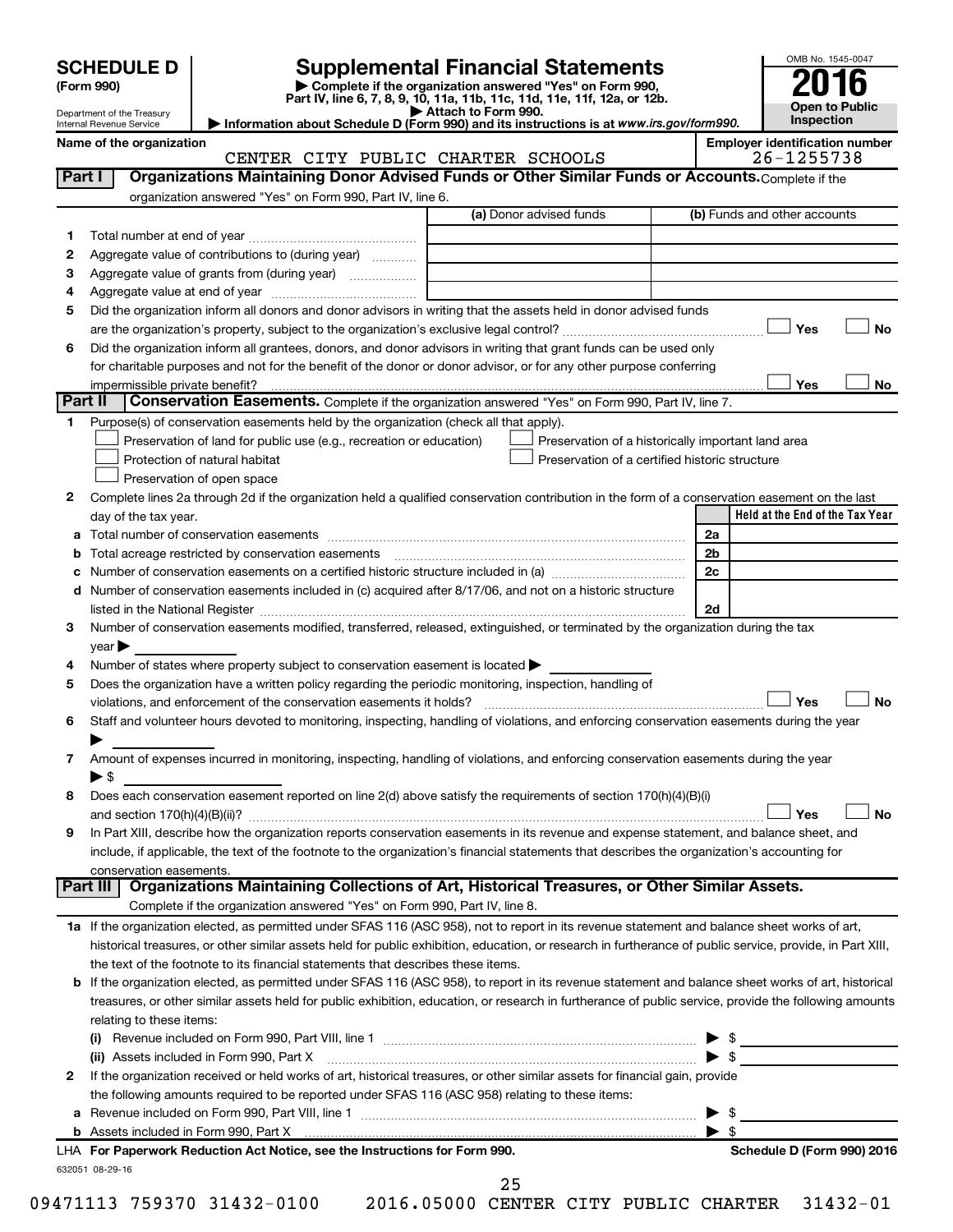|               | Schedule D (Form 990) 2016                                                                                                                                                                                                    | CENTER CITY PUBLIC CHARTER SCHOOLS |   |                |                                                                                                                                                                                                                               |                 | $26 - 1255738$ Page 2 |                |          |           |
|---------------|-------------------------------------------------------------------------------------------------------------------------------------------------------------------------------------------------------------------------------|------------------------------------|---|----------------|-------------------------------------------------------------------------------------------------------------------------------------------------------------------------------------------------------------------------------|-----------------|-----------------------|----------------|----------|-----------|
|               | Part III<br>Organizations Maintaining Collections of Art, Historical Treasures, or Other Similar Assets (continued)                                                                                                           |                                    |   |                |                                                                                                                                                                                                                               |                 |                       |                |          |           |
| З             | Using the organization's acquisition, accession, and other records, check any of the following that are a significant use of its collection items<br>(check all that apply):                                                  |                                    |   |                |                                                                                                                                                                                                                               |                 |                       |                |          |           |
| a             | Public exhibition                                                                                                                                                                                                             |                                    |   |                | Loan or exchange programs                                                                                                                                                                                                     |                 |                       |                |          |           |
| b             | Scholarly research                                                                                                                                                                                                            |                                    |   |                | Other and the contract of the contract of the contract of the contract of the contract of the contract of the contract of the contract of the contract of the contract of the contract of the contract of the contract of the |                 |                       |                |          |           |
| c             | Preservation for future generations                                                                                                                                                                                           |                                    |   |                |                                                                                                                                                                                                                               |                 |                       |                |          |           |
| 4             | Provide a description of the organization's collections and explain how they further the organization's exempt purpose in Part XIII.                                                                                          |                                    |   |                |                                                                                                                                                                                                                               |                 |                       |                |          |           |
| 5             | During the year, did the organization solicit or receive donations of art, historical treasures, or other similar assets                                                                                                      |                                    |   |                |                                                                                                                                                                                                                               |                 |                       |                |          |           |
|               |                                                                                                                                                                                                                               |                                    |   |                |                                                                                                                                                                                                                               |                 |                       | Yes            |          | No        |
|               | Part IV<br><b>Escrow and Custodial Arrangements.</b> Complete if the organization answered "Yes" on Form 990, Part IV, line 9, or                                                                                             |                                    |   |                |                                                                                                                                                                                                                               |                 |                       |                |          |           |
|               | reported an amount on Form 990, Part X, line 21.                                                                                                                                                                              |                                    |   |                |                                                                                                                                                                                                                               |                 |                       |                |          |           |
|               | 1a Is the organization an agent, trustee, custodian or other intermediary for contributions or other assets not included                                                                                                      |                                    |   |                |                                                                                                                                                                                                                               |                 |                       |                |          |           |
|               |                                                                                                                                                                                                                               |                                    |   |                |                                                                                                                                                                                                                               |                 |                       | Yes            |          | <b>No</b> |
|               | b If "Yes," explain the arrangement in Part XIII and complete the following table:                                                                                                                                            |                                    |   |                |                                                                                                                                                                                                                               |                 |                       |                |          |           |
|               |                                                                                                                                                                                                                               |                                    |   |                |                                                                                                                                                                                                                               |                 |                       | Amount         |          |           |
|               |                                                                                                                                                                                                                               |                                    |   |                |                                                                                                                                                                                                                               | 1c              |                       |                |          |           |
|               |                                                                                                                                                                                                                               |                                    |   |                |                                                                                                                                                                                                                               | 1d              |                       |                |          |           |
|               | e Distributions during the year manufactured and continuum control of the control of the control of the state of the control of the control of the control of the control of the control of the control of the control of the |                                    |   |                |                                                                                                                                                                                                                               | 1e              |                       |                |          |           |
| f.            |                                                                                                                                                                                                                               |                                    |   |                |                                                                                                                                                                                                                               | 1f              |                       | Yes            |          |           |
|               | 2a Did the organization include an amount on Form 990, Part X, line 21, for escrow or custodial account liability?                                                                                                            |                                    |   |                |                                                                                                                                                                                                                               |                 |                       |                |          | No        |
| <b>Part V</b> | <b>b</b> If "Yes," explain the arrangement in Part XIII. Check here if the explanation has been provided on Part XIII<br><b>Endowment Funds.</b> Complete if the organization answered "Yes" on Form 990, Part IV, line 10.   |                                    |   |                |                                                                                                                                                                                                                               |                 |                       |                |          |           |
|               |                                                                                                                                                                                                                               | (a) Current year                   |   | (b) Prior year | (c) Two years back $\vert$ (d) Three years back $\vert$ (e) Four years back                                                                                                                                                   |                 |                       |                |          |           |
|               | 1a Beginning of year balance                                                                                                                                                                                                  |                                    |   |                |                                                                                                                                                                                                                               |                 |                       |                |          |           |
| b             |                                                                                                                                                                                                                               |                                    |   |                |                                                                                                                                                                                                                               |                 |                       |                |          |           |
| c             | Net investment earnings, gains, and losses                                                                                                                                                                                    |                                    |   |                |                                                                                                                                                                                                                               |                 |                       |                |          |           |
|               |                                                                                                                                                                                                                               |                                    |   |                |                                                                                                                                                                                                                               |                 |                       |                |          |           |
|               | e Other expenditures for facilities                                                                                                                                                                                           |                                    |   |                |                                                                                                                                                                                                                               |                 |                       |                |          |           |
|               | and programs                                                                                                                                                                                                                  |                                    |   |                |                                                                                                                                                                                                                               |                 |                       |                |          |           |
|               |                                                                                                                                                                                                                               |                                    |   |                |                                                                                                                                                                                                                               |                 |                       |                |          |           |
| g             |                                                                                                                                                                                                                               |                                    |   |                |                                                                                                                                                                                                                               |                 |                       |                |          |           |
| 2             | Provide the estimated percentage of the current year end balance (line 1g, column (a)) held as:                                                                                                                               |                                    |   |                |                                                                                                                                                                                                                               |                 |                       |                |          |           |
| а             | Board designated or quasi-endowment >                                                                                                                                                                                         |                                    | % |                |                                                                                                                                                                                                                               |                 |                       |                |          |           |
| b             | Permanent endowment                                                                                                                                                                                                           | %                                  |   |                |                                                                                                                                                                                                                               |                 |                       |                |          |           |
|               | <b>c</b> Temporarily restricted endowment $\blacktriangleright$                                                                                                                                                               | %                                  |   |                |                                                                                                                                                                                                                               |                 |                       |                |          |           |
|               | The percentages on lines 2a, 2b, and 2c should equal 100%.                                                                                                                                                                    |                                    |   |                |                                                                                                                                                                                                                               |                 |                       |                |          |           |
|               | 3a Are there endowment funds not in the possession of the organization that are held and administered for the organization                                                                                                    |                                    |   |                |                                                                                                                                                                                                                               |                 |                       |                |          |           |
|               | by:                                                                                                                                                                                                                           |                                    |   |                |                                                                                                                                                                                                                               |                 |                       |                | Yes      | No        |
|               | (i)                                                                                                                                                                                                                           |                                    |   |                |                                                                                                                                                                                                                               |                 |                       | 3a(i)          |          |           |
|               |                                                                                                                                                                                                                               |                                    |   |                |                                                                                                                                                                                                                               |                 |                       | 3a(ii)         |          |           |
|               |                                                                                                                                                                                                                               |                                    |   |                |                                                                                                                                                                                                                               |                 |                       | 3b             |          |           |
| 4             | Describe in Part XIII the intended uses of the organization's endowment funds.<br>Land, Buildings, and Equipment.<br><b>Part VI</b>                                                                                           |                                    |   |                |                                                                                                                                                                                                                               |                 |                       |                |          |           |
|               | Complete if the organization answered "Yes" on Form 990, Part IV, line 11a. See Form 990, Part X, line 10.                                                                                                                    |                                    |   |                |                                                                                                                                                                                                                               |                 |                       |                |          |           |
|               | Description of property                                                                                                                                                                                                       | (a) Cost or other                  |   |                | (b) Cost or other                                                                                                                                                                                                             | (c) Accumulated |                       | (d) Book value |          |           |
|               |                                                                                                                                                                                                                               | basis (investment)                 |   |                | basis (other)                                                                                                                                                                                                                 | depreciation    |                       |                |          |           |
|               |                                                                                                                                                                                                                               |                                    |   |                |                                                                                                                                                                                                                               |                 |                       |                |          |           |
|               |                                                                                                                                                                                                                               |                                    |   |                |                                                                                                                                                                                                                               |                 |                       |                |          |           |
|               |                                                                                                                                                                                                                               |                                    |   |                | 4,681,663.                                                                                                                                                                                                                    | 3,469,417.      |                       | 1,212,246.     |          |           |
|               |                                                                                                                                                                                                                               |                                    |   |                | 2,144,290.                                                                                                                                                                                                                    | 1,456,555.      |                       |                | 687,735. |           |
|               |                                                                                                                                                                                                                               |                                    |   |                |                                                                                                                                                                                                                               |                 |                       |                |          |           |
|               | Total. Add lines 1a through 1e. (Column (d) must equal Form 990, Part X, column (B), line 10c.)                                                                                                                               |                                    |   |                |                                                                                                                                                                                                                               |                 |                       | 1,899,981.     |          |           |
|               |                                                                                                                                                                                                                               |                                    |   |                |                                                                                                                                                                                                                               |                 |                       |                |          |           |

**Schedule D (Form 990) 2016**

632052 08-29-16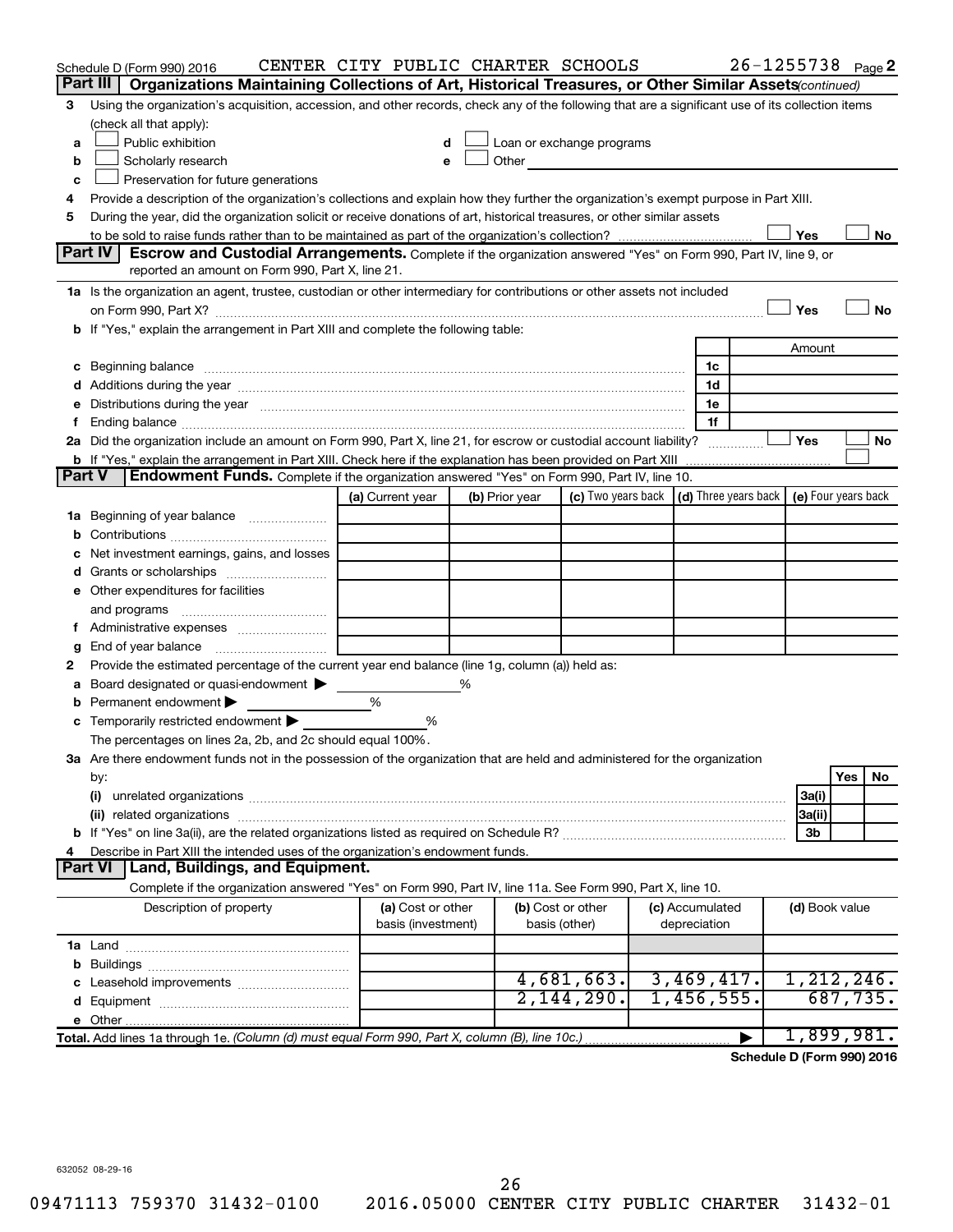|                | Schedule D (Form 990) 2016                                                                                                                                                         |                              |                 | CENTER CITY PUBLIC CHARTER SCHOOLS | $26 - 1255738$ Page 3                                     |  |
|----------------|------------------------------------------------------------------------------------------------------------------------------------------------------------------------------------|------------------------------|-----------------|------------------------------------|-----------------------------------------------------------|--|
|                | <b>Part VII</b> Investments - Other Securities.                                                                                                                                    |                              |                 |                                    |                                                           |  |
|                | Complete if the organization answered "Yes" on Form 990, Part IV, line 11b. See Form 990, Part X, line 12.<br>(a) Description of security or category (including name of security) |                              | (b) Book value  |                                    | (c) Method of valuation: Cost or end-of-year market value |  |
|                |                                                                                                                                                                                    |                              |                 |                                    |                                                           |  |
|                | (1) Financial derivatives                                                                                                                                                          |                              |                 |                                    |                                                           |  |
| (3) Other      |                                                                                                                                                                                    |                              |                 |                                    |                                                           |  |
| (A)            |                                                                                                                                                                                    |                              |                 |                                    |                                                           |  |
| (B)            |                                                                                                                                                                                    |                              |                 |                                    |                                                           |  |
| (C)            |                                                                                                                                                                                    |                              |                 |                                    |                                                           |  |
| (D)            |                                                                                                                                                                                    |                              |                 |                                    |                                                           |  |
| (E)            |                                                                                                                                                                                    |                              |                 |                                    |                                                           |  |
| (F)            |                                                                                                                                                                                    |                              |                 |                                    |                                                           |  |
| (G)            |                                                                                                                                                                                    |                              |                 |                                    |                                                           |  |
| (H)            |                                                                                                                                                                                    |                              |                 |                                    |                                                           |  |
|                | Total. (Col. (b) must equal Form 990, Part X, col. (B) line 12.) $\blacktriangleright$                                                                                             |                              |                 |                                    |                                                           |  |
|                | Part VIII Investments - Program Related.                                                                                                                                           |                              |                 |                                    |                                                           |  |
|                | Complete if the organization answered "Yes" on Form 990, Part IV, line 11c. See Form 990, Part X, line 13.                                                                         |                              |                 |                                    |                                                           |  |
|                | (a) Description of investment                                                                                                                                                      |                              | (b) Book value  |                                    | (c) Method of valuation: Cost or end-of-year market value |  |
| (1)            |                                                                                                                                                                                    |                              |                 |                                    |                                                           |  |
| (2)            |                                                                                                                                                                                    |                              |                 |                                    |                                                           |  |
| (3)            |                                                                                                                                                                                    |                              |                 |                                    |                                                           |  |
| (4)            |                                                                                                                                                                                    |                              |                 |                                    |                                                           |  |
| (5)            |                                                                                                                                                                                    |                              |                 |                                    |                                                           |  |
| (6)            |                                                                                                                                                                                    |                              |                 |                                    |                                                           |  |
| (7)            |                                                                                                                                                                                    |                              |                 |                                    |                                                           |  |
| (8)<br>(9)     |                                                                                                                                                                                    |                              |                 |                                    |                                                           |  |
|                | Total. (Col. (b) must equal Form 990, Part X, col. (B) line 13.)                                                                                                                   |                              |                 |                                    |                                                           |  |
| <b>Part IX</b> | <b>Other Assets.</b>                                                                                                                                                               |                              |                 |                                    |                                                           |  |
|                | Complete if the organization answered "Yes" on Form 990, Part IV, line 11d. See Form 990, Part X, line 15.                                                                         |                              |                 |                                    |                                                           |  |
|                |                                                                                                                                                                                    |                              | (a) Description |                                    | (b) Book value                                            |  |
| (1)            |                                                                                                                                                                                    |                              |                 |                                    |                                                           |  |
| (2)            |                                                                                                                                                                                    |                              |                 |                                    |                                                           |  |
| (3)            |                                                                                                                                                                                    |                              |                 |                                    |                                                           |  |
| (4)            |                                                                                                                                                                                    |                              |                 |                                    |                                                           |  |
| (5)            |                                                                                                                                                                                    |                              |                 |                                    |                                                           |  |
| (6)            |                                                                                                                                                                                    |                              |                 |                                    |                                                           |  |
| (7)            |                                                                                                                                                                                    |                              |                 |                                    |                                                           |  |
| (8)            |                                                                                                                                                                                    |                              |                 |                                    |                                                           |  |
| (9)            |                                                                                                                                                                                    |                              |                 |                                    |                                                           |  |
| <b>Part X</b>  | Total. (Column (b) must equal Form 990, Part X, col. (B) line 15.)<br><b>Other Liabilities.</b>                                                                                    |                              |                 |                                    |                                                           |  |
|                |                                                                                                                                                                                    |                              |                 |                                    |                                                           |  |
|                | Complete if the organization answered "Yes" on Form 990, Part IV, line 11e or 11f. See Form 990, Part X, line 25.                                                                  | (a) Description of liability |                 | (b) Book value                     |                                                           |  |
| 1.<br>(1)      | Federal income taxes                                                                                                                                                               |                              |                 |                                    |                                                           |  |
| (2)            | <b>DEFERRED RENT</b>                                                                                                                                                               |                              |                 | 166,907.                           |                                                           |  |
| (3)            |                                                                                                                                                                                    |                              |                 |                                    |                                                           |  |
| (4)            |                                                                                                                                                                                    |                              |                 |                                    |                                                           |  |
| (5)            |                                                                                                                                                                                    |                              |                 |                                    |                                                           |  |
| (6)            |                                                                                                                                                                                    |                              |                 |                                    |                                                           |  |
| (7)            |                                                                                                                                                                                    |                              |                 |                                    |                                                           |  |
| (8)            |                                                                                                                                                                                    |                              |                 |                                    |                                                           |  |
| (9)            |                                                                                                                                                                                    |                              |                 |                                    |                                                           |  |
|                | Total. (Column (b) must equal Form 990, Part X, col. (B) line 25.)                                                                                                                 |                              |                 | 166,907.                           |                                                           |  |
|                | 2. Liability for uncertain tax positions. In Part XIII, provide the text of the footnote to the organization's financial statements that reports the                               |                              |                 |                                    |                                                           |  |
|                | organization's liability for uncertain tax positions under FIN 48 (ASC 740). Check here if the text of the footnote has been provided in Part XIII                                 |                              |                 |                                    |                                                           |  |
|                |                                                                                                                                                                                    |                              |                 |                                    |                                                           |  |

**Schedule D (Form 990) 2016**

632053 08-29-16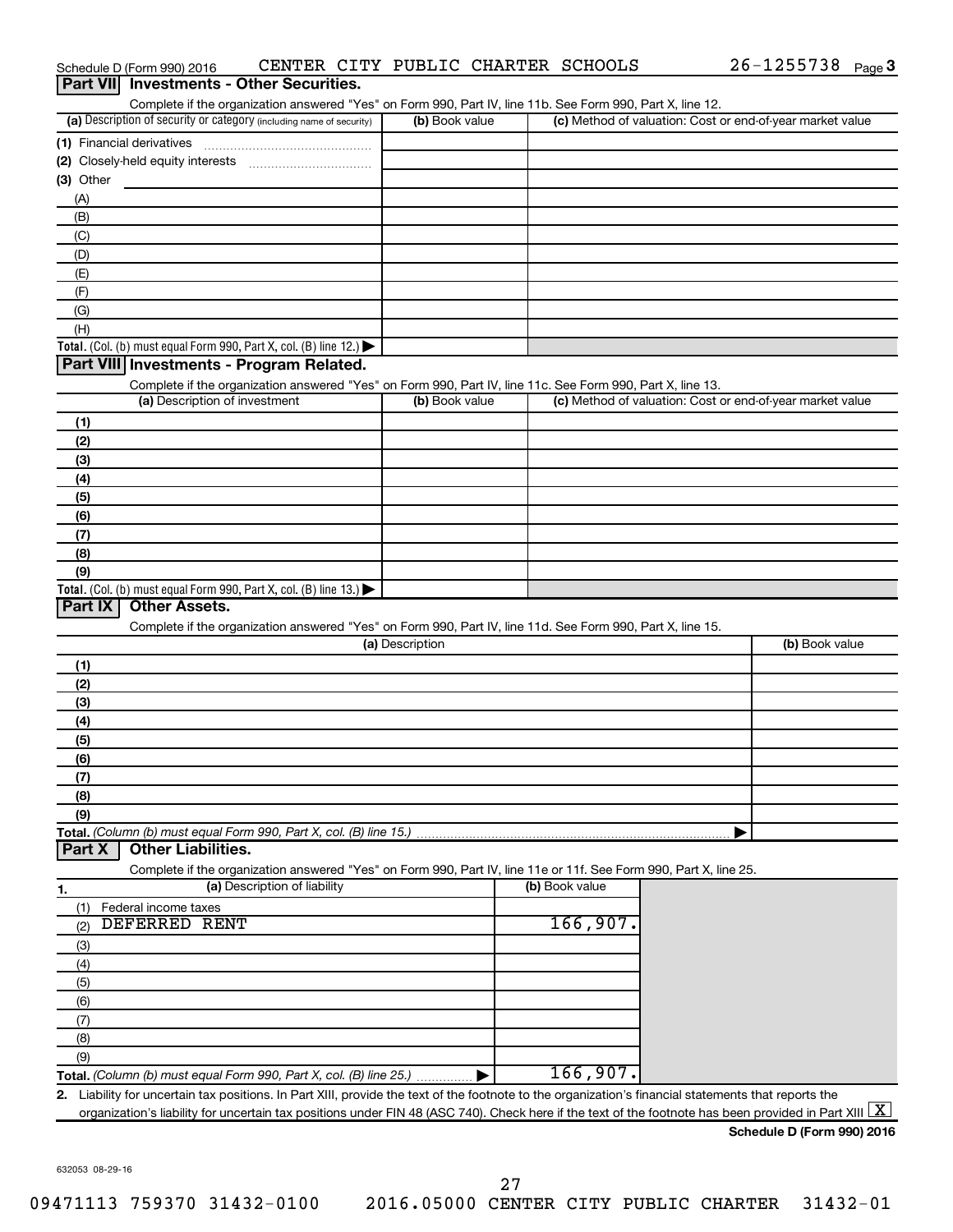|   | CENTER CITY PUBLIC CHARTER SCHOOLS<br>Schedule D (Form 990) 2016                                                        |                |                | $26 - 1255738$ Page 4 |
|---|-------------------------------------------------------------------------------------------------------------------------|----------------|----------------|-----------------------|
|   | Part XI<br>Reconciliation of Revenue per Audited Financial Statements With Revenue per Return.                          |                |                |                       |
|   | Complete if the organization answered "Yes" on Form 990, Part IV, line 12a.                                             |                |                |                       |
| 1 | Total revenue, gains, and other support per audited financial statements                                                |                | $\overline{1}$ | 27,933,413.           |
| 2 | Amounts included on line 1 but not on Form 990, Part VIII, line 12:                                                     |                |                |                       |
| a |                                                                                                                         | 2a             |                |                       |
|   |                                                                                                                         | 2 <sub>b</sub> |                |                       |
|   |                                                                                                                         | 2c             |                |                       |
| d |                                                                                                                         | 2d             |                |                       |
| e | Add lines 2a through 2d                                                                                                 |                | <b>2e</b>      |                       |
| 3 |                                                                                                                         |                | 3              | 27,933,413.           |
| 4 | Amounts included on Form 990, Part VIII, line 12, but not on line 1:                                                    |                |                |                       |
| a |                                                                                                                         |                |                |                       |
|   |                                                                                                                         | 4 <sub>b</sub> |                |                       |
| c | Add lines 4a and 4b                                                                                                     |                | 4c             |                       |
|   |                                                                                                                         |                | 5              | 27,933,413.           |
|   |                                                                                                                         |                |                |                       |
|   | Part XII   Reconciliation of Expenses per Audited Financial Statements With Expenses per Return.                        |                |                |                       |
|   | Complete if the organization answered "Yes" on Form 990, Part IV, line 12a.                                             |                |                |                       |
| 1 |                                                                                                                         |                | $\blacksquare$ | 26, 709, 319.         |
| 2 | Amounts included on line 1 but not on Form 990, Part IX, line 25:                                                       |                |                |                       |
| a |                                                                                                                         | 2a             |                |                       |
| b |                                                                                                                         | 2 <sub>b</sub> |                |                       |
|   | Other losses                                                                                                            | 2 <sub>c</sub> |                |                       |
| d |                                                                                                                         | 2d             |                |                       |
| е | Add lines 2a through 2d <b>continuum contract and all contract and all contract and all contract and all contract a</b> |                | 2e             |                       |
| з |                                                                                                                         |                | $\mathbf{a}$   | 26, 709, 319.         |
| 4 | Amounts included on Form 990, Part IX, line 25, but not on line 1:                                                      |                |                |                       |
| a |                                                                                                                         | 4a             |                |                       |
| b |                                                                                                                         | 4 <sub>h</sub> |                |                       |
| c | Add lines 4a and 4b                                                                                                     |                | 4c             | υ.                    |
| 5 | Part XIII Supplemental Information.                                                                                     |                | 5              | 26,709,319.           |

Provide the descriptions required for Part II, lines 3, 5, and 9; Part III, lines 1a and 4; Part IV, lines 1b and 2b; Part V, line 4; Part X, line 2; Part XI, lines 2d and 4b; and Part XII, lines 2d and 4b. Also complete this part to provide any additional information.

PART X, LINE 2:

|  |  |  |  |                                                                        | CENTER CITY PCS REQUIRES THAT A TAX POSITION BE RECOGNIZED OR DERECOGNIZED |
|--|--|--|--|------------------------------------------------------------------------|----------------------------------------------------------------------------|
|  |  |  |  |                                                                        |                                                                            |
|  |  |  |  | BASED ON A "MORE-LIKELY-THAN-NOT" THRESHOLD. THIS APPLIES TO POSITIONS |                                                                            |
|  |  |  |  |                                                                        |                                                                            |

TAKEN OR EXPECTED TO BE TAKEN IN A TAX RETURN. CENTER CITY PCS DOES NOT

BELIEVE ITS FINANCIAL STATEMENTS INCLUDE, OR REFLECT, ANY UNCERTAIN TAX

POSITIONS.

632054 08-29-16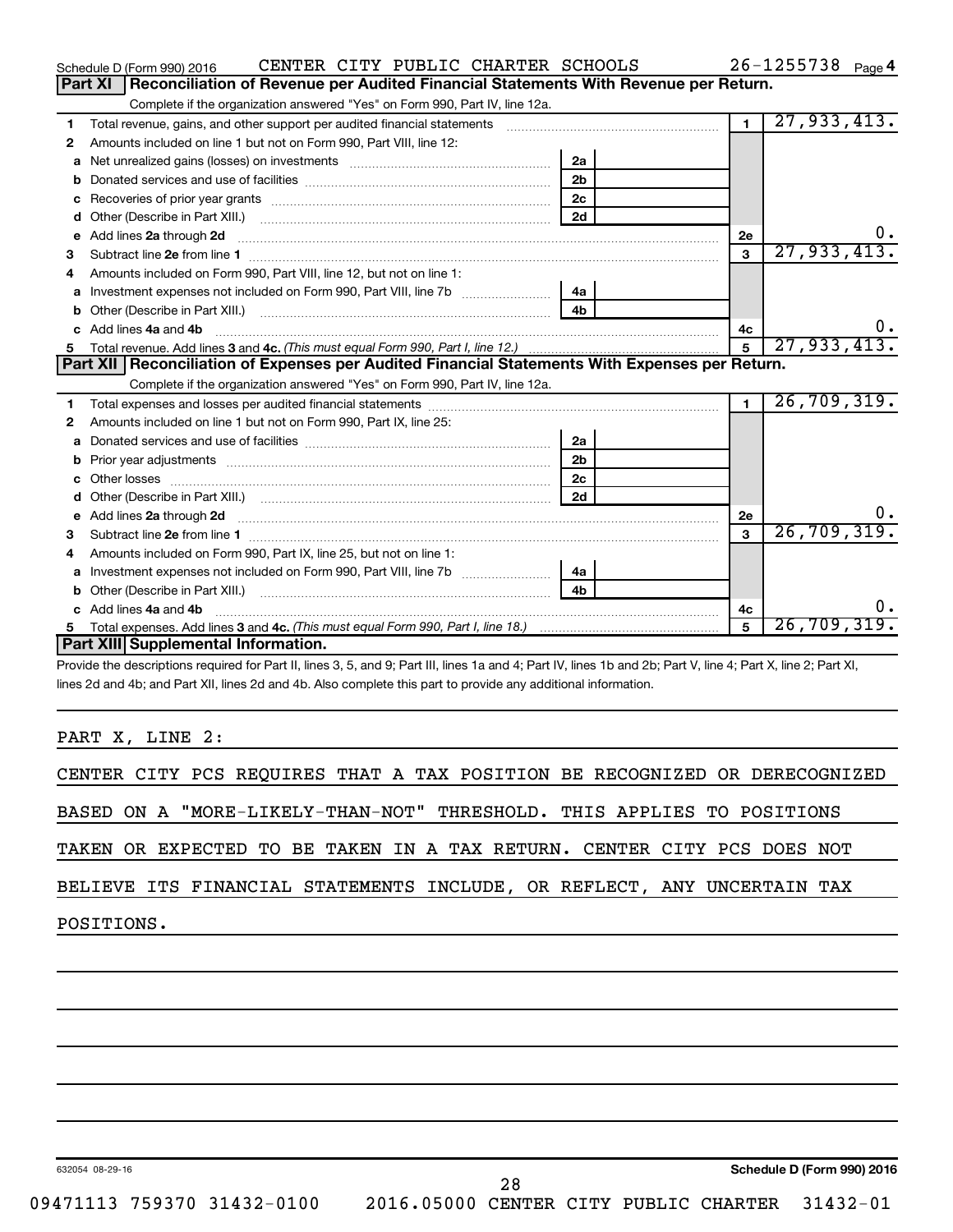|   | <b>SCHEDULE E</b><br><b>Schools</b><br>Complete if the organization answered "Yes" on Form 990,<br>(Form 990 or 990-EZ)<br>Part IV, line 13, or Form 990-EZ, Part VI, line 48.<br>Attach to Form 990 or Form 990-EZ.<br>Department of the Treasury<br>Internal Revenue Service<br>Information about Schedule E (Form 990 or 990-EZ) and its instructions is at WWW.irs.gov/form990. |                                       |                |                         |                         |
|---|-------------------------------------------------------------------------------------------------------------------------------------------------------------------------------------------------------------------------------------------------------------------------------------------------------------------------------------------------------------------------------------|---------------------------------------|----------------|-------------------------|-------------------------|
|   | Name of the organization                                                                                                                                                                                                                                                                                                                                                            | <b>Employer identification number</b> | Inspection     |                         |                         |
|   | CENTER CITY PUBLIC CHARTER SCHOOLS                                                                                                                                                                                                                                                                                                                                                  |                                       | 26-1255738     |                         |                         |
|   | Part I                                                                                                                                                                                                                                                                                                                                                                              |                                       |                |                         |                         |
|   |                                                                                                                                                                                                                                                                                                                                                                                     |                                       |                | <b>YES</b>              | <b>NO</b>               |
| 1 | Does the organization have a racially nondiscriminatory policy toward students by statement in its charter, bylaws,                                                                                                                                                                                                                                                                 |                                       |                |                         |                         |
|   |                                                                                                                                                                                                                                                                                                                                                                                     |                                       | 1              | х                       |                         |
| 2 | Does the organization include a statement of its racially nondiscriminatory policy toward students in all its brochures,                                                                                                                                                                                                                                                            |                                       |                |                         |                         |
|   | catalogues, and other written communications with the public dealing with student admissions, programs, and scholarships?                                                                                                                                                                                                                                                           |                                       | $\overline{2}$ | х                       |                         |
| 3 | Has the organization publicized its racially nondiscriminatory policy through newspaper or broadcast media during the                                                                                                                                                                                                                                                               |                                       |                |                         |                         |
|   | period of solicitation for students, or during the registration period if it has no solicitation program, in a way that makes                                                                                                                                                                                                                                                       |                                       |                |                         |                         |
|   | the policy known to all parts of the general community it serves? If "Yes," please describe. If "No," please explain.                                                                                                                                                                                                                                                               |                                       |                |                         |                         |
|   |                                                                                                                                                                                                                                                                                                                                                                                     |                                       | 3              | х                       |                         |
|   |                                                                                                                                                                                                                                                                                                                                                                                     |                                       |                |                         |                         |
|   | OR ETHINIC ORIGIN. IT WILL NOT DISCRIMINATE ON THE BASIS OF                                                                                                                                                                                                                                                                                                                         |                                       |                |                         |                         |
|   | RACE, COLOR, NATIONAL, OR ETHNIC ORIGIN IN THE ADMINISTRATION                                                                                                                                                                                                                                                                                                                       |                                       |                |                         |                         |
|   | OF ITS EDUCATIONAL POLICIES, ADMISSIONS, OR ATHLETIC AND                                                                                                                                                                                                                                                                                                                            |                                       |                |                         |                         |
|   | OTHER SCHOOL-ADMINISTERED PROGRAMS.                                                                                                                                                                                                                                                                                                                                                 |                                       |                |                         |                         |
| 4 | Does the organization maintain the following?                                                                                                                                                                                                                                                                                                                                       |                                       |                |                         |                         |
|   |                                                                                                                                                                                                                                                                                                                                                                                     |                                       | 4a             | х                       |                         |
|   | b Records documenting that scholarships and other financial assistance are awarded on a racially nondiscriminatory basis?                                                                                                                                                                                                                                                           |                                       | 4b             | $\overline{\text{x}}$   |                         |
|   | c Copies of all catalogues, brochures, announcements, and other written communications to the public dealing with student                                                                                                                                                                                                                                                           |                                       |                |                         |                         |
|   |                                                                                                                                                                                                                                                                                                                                                                                     |                                       | 4с             | х                       |                         |
|   |                                                                                                                                                                                                                                                                                                                                                                                     |                                       | 4d             | $\overline{\mathtt{x}}$ |                         |
|   | If you answered "No" to any of the above, please explain. If you need more space, use Part II.                                                                                                                                                                                                                                                                                      |                                       |                |                         |                         |
|   |                                                                                                                                                                                                                                                                                                                                                                                     |                                       |                |                         |                         |
|   |                                                                                                                                                                                                                                                                                                                                                                                     |                                       |                |                         |                         |
|   |                                                                                                                                                                                                                                                                                                                                                                                     |                                       |                |                         |                         |
|   |                                                                                                                                                                                                                                                                                                                                                                                     |                                       |                |                         |                         |
| 5 | Does the organization discriminate by race in any way with respect to:                                                                                                                                                                                                                                                                                                              |                                       |                |                         |                         |
|   |                                                                                                                                                                                                                                                                                                                                                                                     |                                       | 5a             |                         | х                       |
|   |                                                                                                                                                                                                                                                                                                                                                                                     |                                       | 5b             |                         | $\overline{\mathtt{x}}$ |
|   |                                                                                                                                                                                                                                                                                                                                                                                     |                                       | 5с             |                         | x                       |
|   |                                                                                                                                                                                                                                                                                                                                                                                     |                                       | <b>5d</b>      |                         | $\overline{\textbf{x}}$ |
|   |                                                                                                                                                                                                                                                                                                                                                                                     |                                       | 5е             |                         | X                       |
|   | f Use of facilities? <b>www.communities.</b> We can be a series of the contract of the contract of the contract of the contract of the contract of the contract of the contract of the contract of the contract of the contract of                                                                                                                                                  |                                       | 5f             |                         | $\overline{\textbf{X}}$ |
|   |                                                                                                                                                                                                                                                                                                                                                                                     |                                       | 5g             |                         | X                       |
|   |                                                                                                                                                                                                                                                                                                                                                                                     |                                       | 5h             |                         | $\overline{\text{X}}$   |
|   | If you answered "Yes" to any of the above, please explain. If you need more space, use Part II.                                                                                                                                                                                                                                                                                     |                                       |                |                         |                         |
|   |                                                                                                                                                                                                                                                                                                                                                                                     |                                       |                |                         |                         |
|   |                                                                                                                                                                                                                                                                                                                                                                                     |                                       |                |                         |                         |
|   |                                                                                                                                                                                                                                                                                                                                                                                     |                                       |                |                         |                         |
|   |                                                                                                                                                                                                                                                                                                                                                                                     |                                       |                |                         |                         |
|   |                                                                                                                                                                                                                                                                                                                                                                                     |                                       | 6a             | х                       |                         |
|   |                                                                                                                                                                                                                                                                                                                                                                                     |                                       | 6b             |                         | X                       |
|   | If you answered "Yes" on either line 6a or line 6b, explain on Part II.                                                                                                                                                                                                                                                                                                             |                                       |                |                         |                         |
| 7 | Does the organization certify that it has complied with the applicable requirements of sections 4.01 through 4.05 of                                                                                                                                                                                                                                                                |                                       |                |                         |                         |
|   |                                                                                                                                                                                                                                                                                                                                                                                     | Schedule E (Form 990 or 990-EZ) 2016  | $\overline{7}$ | х                       |                         |

632061 10-10-16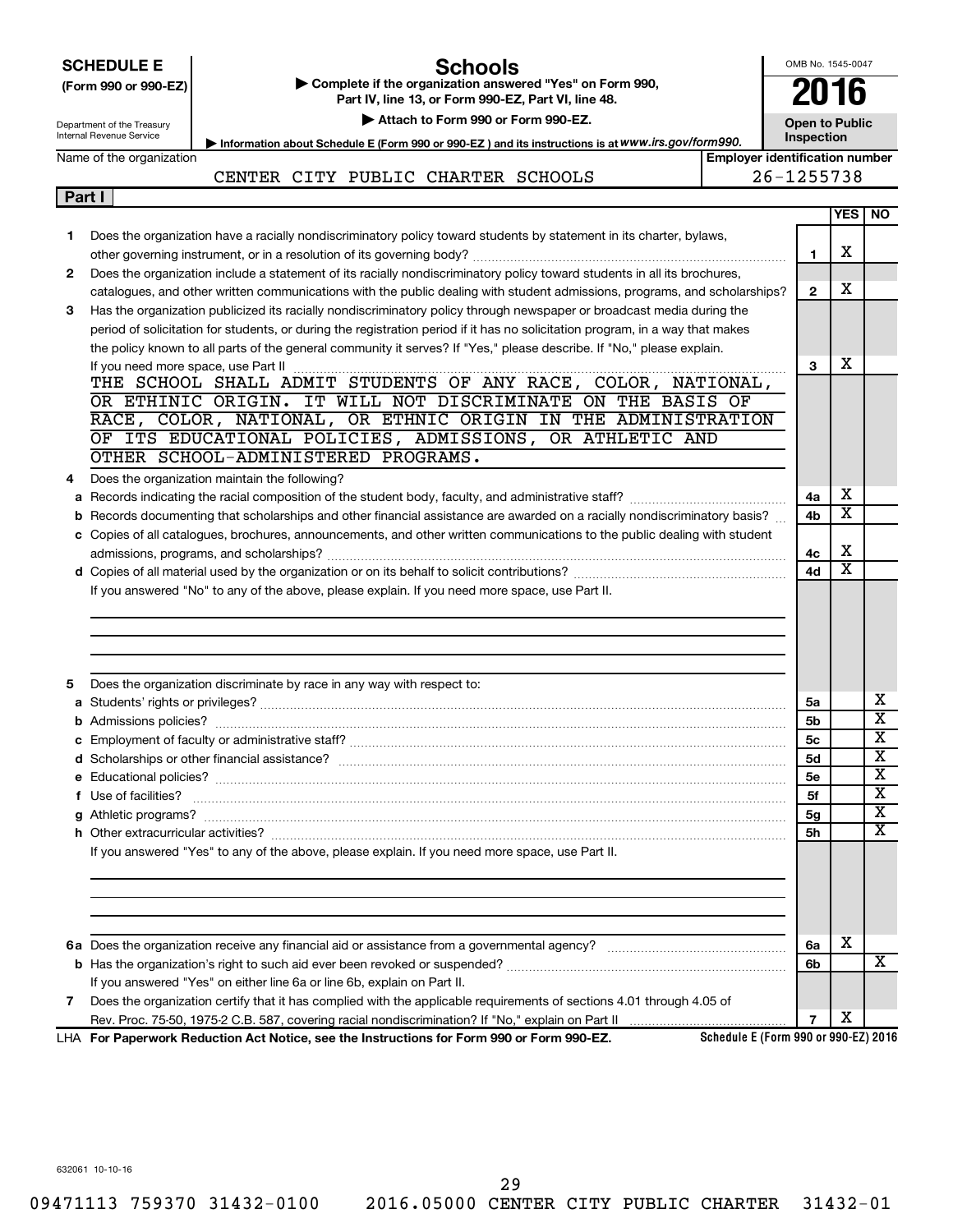Part II | Supplemental Information. Provide the explanations required by Part I, lines 3, 4d, 5h, 6b, and 7, as applicable. Also provide any other additional information.

LINE 6 - EXPLANATION OF GOVERNMENT FINANCIAL AID:

CENTER CITY PUBLIC CHARTER SCHOOLS WAS ORGANIZED FOR THE PURPOSE OF

OPERATING A PUBLIC CHARTER SCHOOL FOR EDUCATIONALLY UNDERSERVED CHILDREN

RESIDING IN WASHINGTON, D.C. CENTER CITY PUBLIC CHARTER SCHOOLS RECEIVES A

STUDENT ALLOCATION FROM THE DISTRICT OF COLUMBIA TO COVER THE COST OF

ACADEMIC AND FACILITIES EXPENSES.

**Schedule E (Form 990 or 990-EZ) 2016**

632062 10-10-16

30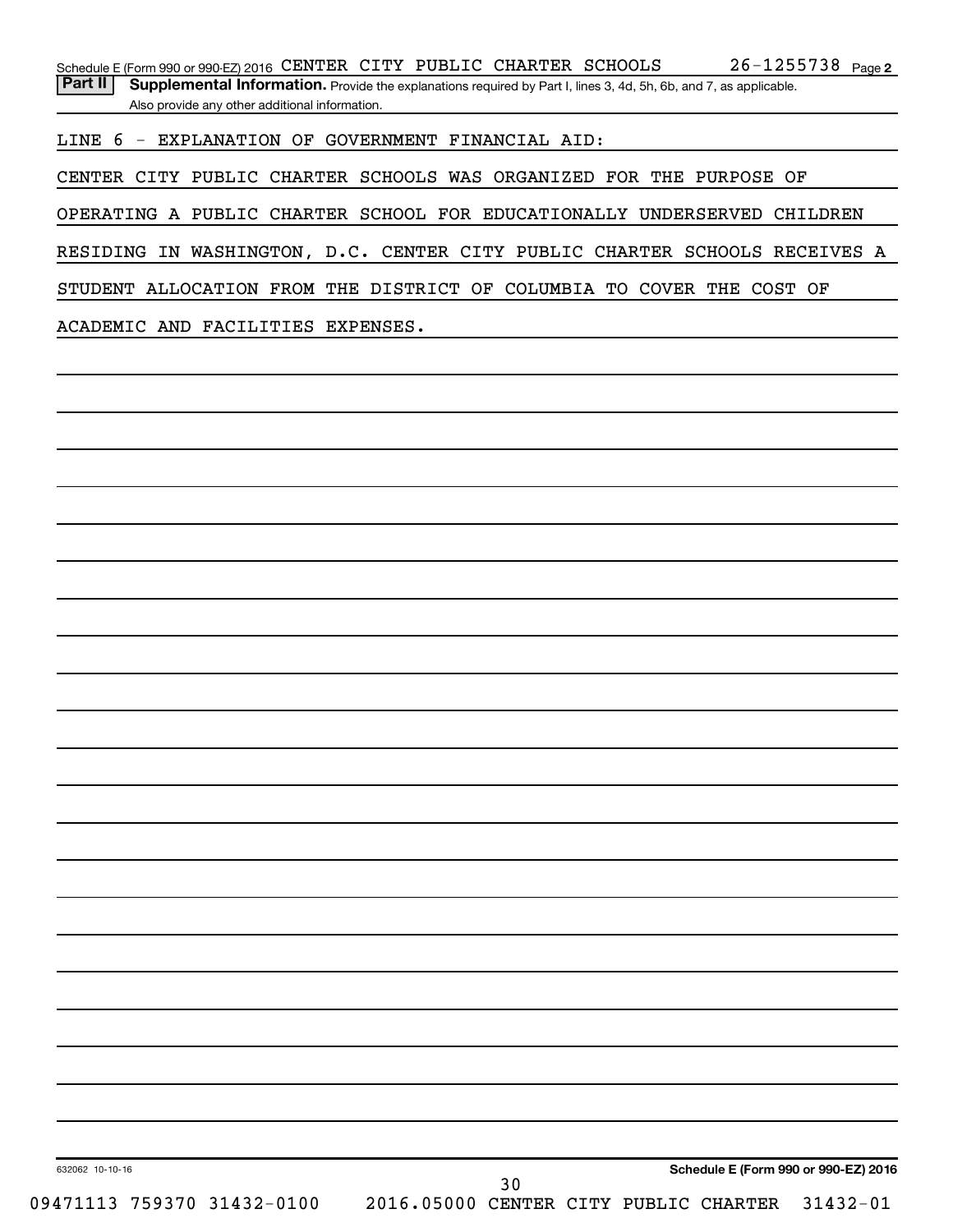|    | <b>SCHEDULE J</b>                                      | <b>Compensation Information</b>                                                                                           | OMB No. 1545-0047                     |     |                              |
|----|--------------------------------------------------------|---------------------------------------------------------------------------------------------------------------------------|---------------------------------------|-----|------------------------------|
|    | (Form 990)                                             | For certain Officers, Directors, Trustees, Key Employees, and Highest                                                     | 2016                                  |     |                              |
|    |                                                        | <b>Compensated Employees</b><br>Complete if the organization answered "Yes" on Form 990, Part IV, line 23.                |                                       |     |                              |
|    | Department of the Treasury                             | Attach to Form 990.                                                                                                       | <b>Open to Public</b>                 |     |                              |
|    | Internal Revenue Service                               | Information about Schedule J (Form 990) and its instructions is at www.irs.gov/form990.                                   | Inspection                            |     |                              |
|    | Name of the organization                               |                                                                                                                           | <b>Employer identification number</b> |     |                              |
|    |                                                        | CENTER CITY PUBLIC CHARTER SCHOOLS                                                                                        | 26-1255738                            |     |                              |
|    | Part I                                                 | <b>Questions Regarding Compensation</b>                                                                                   |                                       |     |                              |
|    |                                                        |                                                                                                                           |                                       | Yes | No                           |
| 1a |                                                        | Check the appropriate box(es) if the organization provided any of the following to or for a person listed on Form 990,    |                                       |     |                              |
|    |                                                        | Part VII, Section A, line 1a. Complete Part III to provide any relevant information regarding these items.                |                                       |     |                              |
|    | First-class or charter travel                          | Housing allowance or residence for personal use                                                                           |                                       |     |                              |
|    | Travel for companions                                  | Payments for business use of personal residence                                                                           |                                       |     |                              |
|    |                                                        | Health or social club dues or initiation fees<br>Tax indemnification and gross-up payments                                |                                       |     |                              |
|    |                                                        | Discretionary spending account<br>Personal services (such as, maid, chauffeur, chef)                                      |                                       |     |                              |
|    |                                                        |                                                                                                                           |                                       |     |                              |
|    |                                                        | <b>b</b> If any of the boxes on line 1a are checked, did the organization follow a written policy regarding payment or    |                                       |     |                              |
|    |                                                        |                                                                                                                           | 1b                                    |     |                              |
| 2  |                                                        | Did the organization require substantiation prior to reimbursing or allowing expenses incurred by all directors,          | $\mathbf{2}$                          |     |                              |
|    |                                                        |                                                                                                                           |                                       |     |                              |
| З  |                                                        | Indicate which, if any, of the following the filing organization used to establish the compensation of the organization's |                                       |     |                              |
|    |                                                        | CEO/Executive Director. Check all that apply. Do not check any boxes for methods used by a related organization to        |                                       |     |                              |
|    |                                                        | establish compensation of the CEO/Executive Director, but explain in Part III.                                            |                                       |     |                              |
|    | $\lfloor \underline{x} \rfloor$ Compensation committee | Written employment contract                                                                                               |                                       |     |                              |
|    |                                                        | Independent compensation consultant<br>Compensation survey or study                                                       |                                       |     |                              |
|    | $\lfloor x \rfloor$ Form 990 of other organizations    | $\vert X \vert$ Approval by the board or compensation committee                                                           |                                       |     |                              |
|    |                                                        |                                                                                                                           |                                       |     |                              |
| 4  |                                                        | During the year, did any person listed on Form 990, Part VII, Section A, line 1a, with respect to the filing              |                                       |     |                              |
|    | organization or a related organization:                |                                                                                                                           |                                       |     |                              |
| а  |                                                        | Receive a severance payment or change-of-control payment?                                                                 | 4a                                    |     | х                            |
| b  |                                                        |                                                                                                                           | 4b                                    |     | $\overline{\text{x}}$        |
| c  |                                                        |                                                                                                                           | 4c                                    |     | $\overline{\textbf{x}}$      |
|    |                                                        | If "Yes" to any of lines 4a-c, list the persons and provide the applicable amounts for each item in Part III.             |                                       |     |                              |
|    |                                                        |                                                                                                                           |                                       |     |                              |
|    |                                                        | Only section 501(c)(3), 501(c)(4), and 501(c)(29) organizations must complete lines 5-9.                                  |                                       |     |                              |
|    |                                                        | For persons listed on Form 990, Part VII, Section A, line 1a, did the organization pay or accrue any compensation         |                                       |     |                              |
|    | contingent on the revenues of:                         |                                                                                                                           |                                       |     |                              |
|    |                                                        |                                                                                                                           | 5a                                    |     | х<br>$\overline{\mathbf{X}}$ |
|    |                                                        |                                                                                                                           | 5b                                    |     |                              |
|    |                                                        | If "Yes" on line 5a or 5b, describe in Part III.                                                                          |                                       |     |                              |
|    |                                                        | 6 For persons listed on Form 990, Part VII, Section A, line 1a, did the organization pay or accrue any compensation       |                                       |     |                              |
|    | contingent on the net earnings of:                     |                                                                                                                           |                                       |     | х                            |
|    |                                                        |                                                                                                                           | 6a                                    |     | $\overline{\mathbf{X}}$      |
|    |                                                        | If "Yes" on line 6a or 6b, describe in Part III.                                                                          | 6b                                    |     |                              |
|    |                                                        | 7 For persons listed on Form 990, Part VII, Section A, line 1a, did the organization provide any nonfixed payments        |                                       |     |                              |
|    |                                                        |                                                                                                                           | $\overline{7}$                        | х   |                              |
| 8  |                                                        | Were any amounts reported on Form 990, Part VII, paid or accrued pursuant to a contract that was subject to the           |                                       |     |                              |
|    |                                                        |                                                                                                                           | 8                                     |     | х                            |
| 9  |                                                        | If "Yes" on line 8, did the organization also follow the rebuttable presumption procedure described in                    |                                       |     |                              |
|    |                                                        |                                                                                                                           | 9                                     |     |                              |
|    |                                                        | LHA For Paperwork Reduction Act Notice, see the Instructions for Form 990.                                                | Schedule J (Form 990) 2016            |     |                              |
|    |                                                        |                                                                                                                           |                                       |     |                              |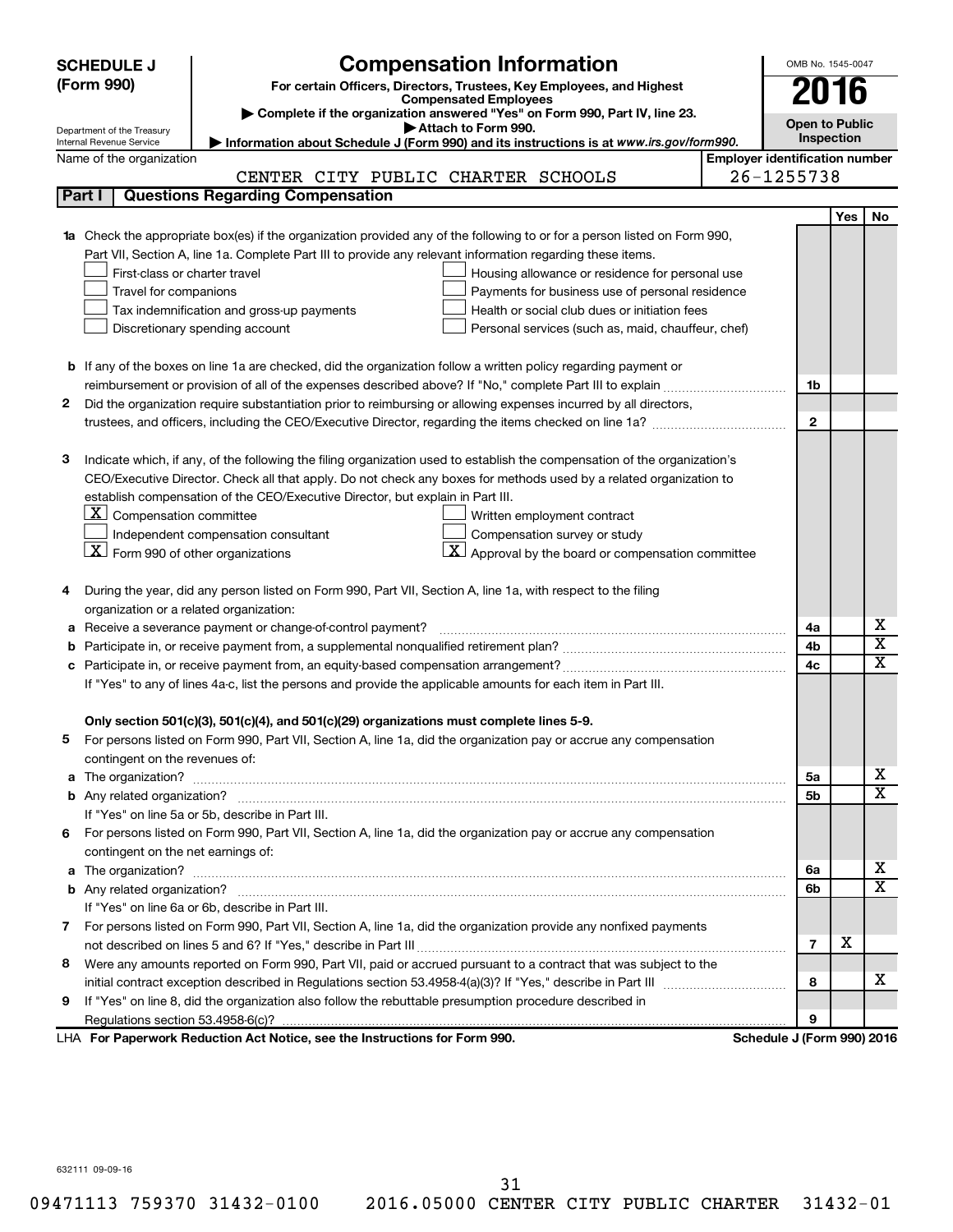#### Part II | Officers, Directors, Trustees, Key Employees, and Highest Compensated Employees. Use duplicate copies if additional space is needed.

For each individual whose compensation must be reported on Schedule J, report compensation from the organization on row (i) and from related organizations, described in the instructions, on row (ii). Do not list any individuals that aren't listed on Form 990, Part VII.

Note: The sum of columns (B)(i)-(iii) for each listed individual must equal the total amount of Form 990, Part VII, Section A, line 1a, applicable column (D) and (E) amounts for that individual.

| (A) Name and Title     |                              |                          | (B) Breakdown of W-2 and/or 1099-MISC compensation |                                           | (C) Retirement and             | (D) Nontaxable              | (E) Total of columns | (F) Compensation                                           |
|------------------------|------------------------------|--------------------------|----------------------------------------------------|-------------------------------------------|--------------------------------|-----------------------------|----------------------|------------------------------------------------------------|
|                        |                              | (i) Base<br>compensation | (ii) Bonus &<br>incentive<br>compensation          | (iii) Other<br>reportable<br>compensation | other deferred<br>compensation | benefits                    | $(B)(i)-(D)$         | in column (B)<br>reported as deferred<br>on prior Form 990 |
| RUSS WILLIAMS<br>(1)   | (i)                          | 209, 242.                | 20,000.                                            | $\overline{0}$ .                          | 10,032.                        | 5,303.                      | 244,577.             | $\overline{0}$ .                                           |
| CEO                    | (ii)                         | $\overline{0}$ .         | $\overline{0}$ .                                   | $\overline{0}$ .                          | $\overline{0}$ .               | $\overline{\mathfrak{o}}$ . | $\overline{0}$ .     | $\overline{0}$ .                                           |
| SHAVONNE GIBSON<br>(2) | (i)                          | 128,916.                 | 8,500.                                             | $\overline{0}$ .                          | 7,291.                         | 15,011.                     | 159, 718.            | $\overline{0}$ .                                           |
| MANAGING DIRECTOR      | (ii)                         | $\overline{0}$ .         | $\overline{0}$ .                                   | $\overline{0}$ .                          | $\overline{0}$ .               | $\overline{\mathfrak{o}}$ . | $\overline{0}$ .     | $\overline{0}$ .                                           |
|                        | $\qquad \qquad \textbf{(i)}$ |                          |                                                    |                                           |                                |                             |                      |                                                            |
|                        | (ii)                         |                          |                                                    |                                           |                                |                             |                      |                                                            |
|                        | $(\sf{i})$                   |                          |                                                    |                                           |                                |                             |                      |                                                            |
|                        | (ii)                         |                          |                                                    |                                           |                                |                             |                      |                                                            |
|                        | (i)                          |                          |                                                    |                                           |                                |                             |                      |                                                            |
|                        | (ii)                         |                          |                                                    |                                           |                                |                             |                      |                                                            |
|                        | (i)                          |                          |                                                    |                                           |                                |                             |                      |                                                            |
|                        | (ii)                         |                          |                                                    |                                           |                                |                             |                      |                                                            |
|                        | $(\sf{i})$                   |                          |                                                    |                                           |                                |                             |                      |                                                            |
|                        | (ii)                         |                          |                                                    |                                           |                                |                             |                      |                                                            |
|                        | $(\sf{i})$                   |                          |                                                    |                                           |                                |                             |                      |                                                            |
|                        | (ii)                         |                          |                                                    |                                           |                                |                             |                      |                                                            |
|                        | $(\sf{i})$                   |                          |                                                    |                                           |                                |                             |                      |                                                            |
|                        | (ii)                         |                          |                                                    |                                           |                                |                             |                      |                                                            |
|                        | $(\sf{i})$<br>(i)            |                          |                                                    |                                           |                                |                             |                      |                                                            |
|                        | $(\sf{i})$                   |                          |                                                    |                                           |                                |                             |                      |                                                            |
|                        | (ii)                         |                          |                                                    |                                           |                                |                             |                      |                                                            |
|                        | $(\sf{i})$                   |                          |                                                    |                                           |                                |                             |                      |                                                            |
|                        | (ii)                         |                          |                                                    |                                           |                                |                             |                      |                                                            |
|                        | $(\sf{i})$                   |                          |                                                    |                                           |                                |                             |                      |                                                            |
|                        | (ii)                         |                          |                                                    |                                           |                                |                             |                      |                                                            |
|                        | $(\sf{i})$                   |                          |                                                    |                                           |                                |                             |                      |                                                            |
|                        | (ii)                         |                          |                                                    |                                           |                                |                             |                      |                                                            |
|                        | $(\sf{i})$                   |                          |                                                    |                                           |                                |                             |                      |                                                            |
|                        | (ii)                         |                          |                                                    |                                           |                                |                             |                      |                                                            |
|                        | $(\sf{i})$                   |                          |                                                    |                                           |                                |                             |                      |                                                            |
|                        | (ii)                         |                          |                                                    |                                           |                                |                             |                      |                                                            |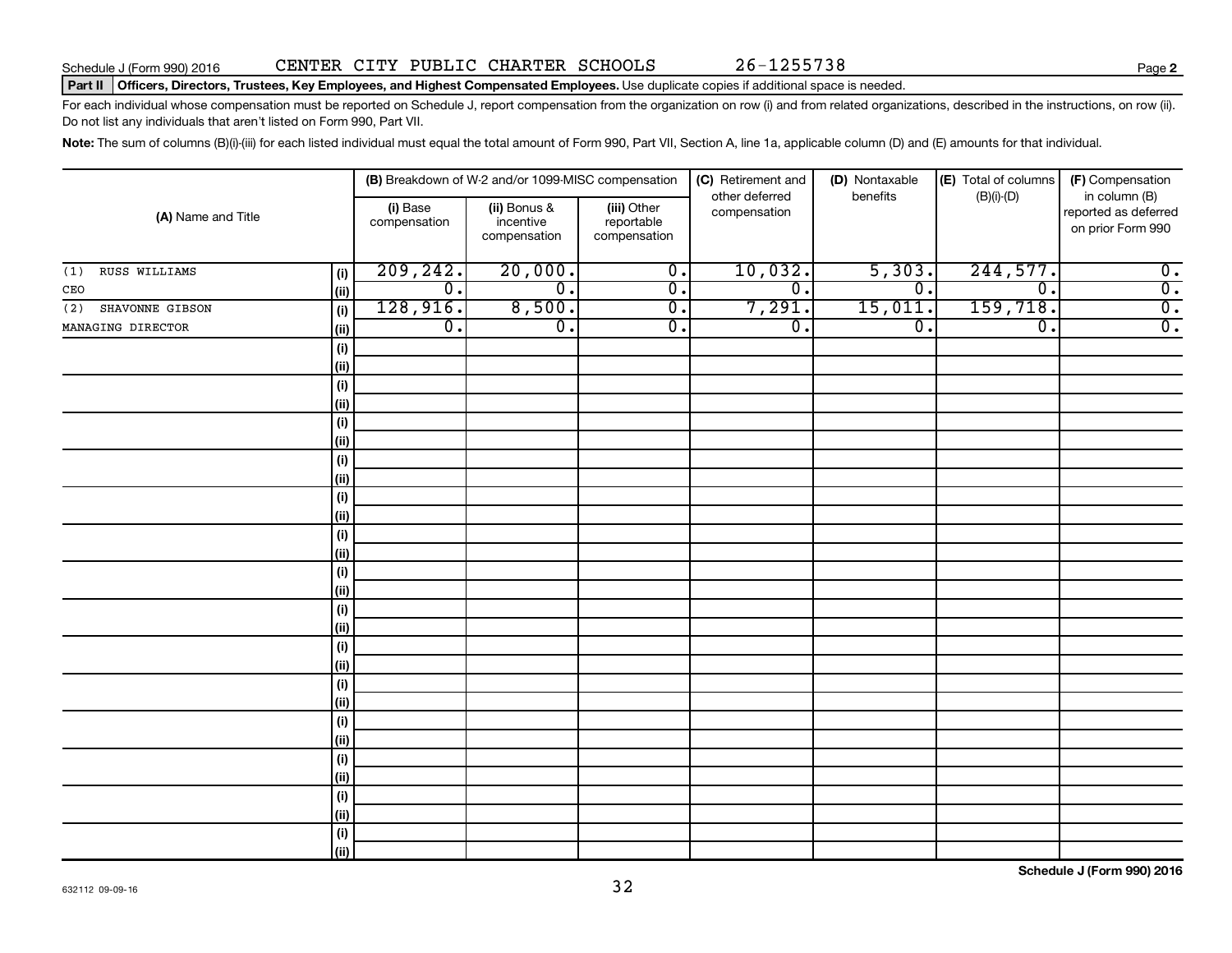#### **Part III Supplemental Information**

Provide the information, explanation, or descriptions required for Part I, lines 1a, 1b, 3, 4a, 4b, 4c, 5a, 5b, 6a, 6b, 7, and 8, and for Part II. Also complete this part for any additional information.

#### PART I, LINE 7:

#### BONUSES ARE PERFORMANCE BASED.

**Schedule J (Form 990) 2016**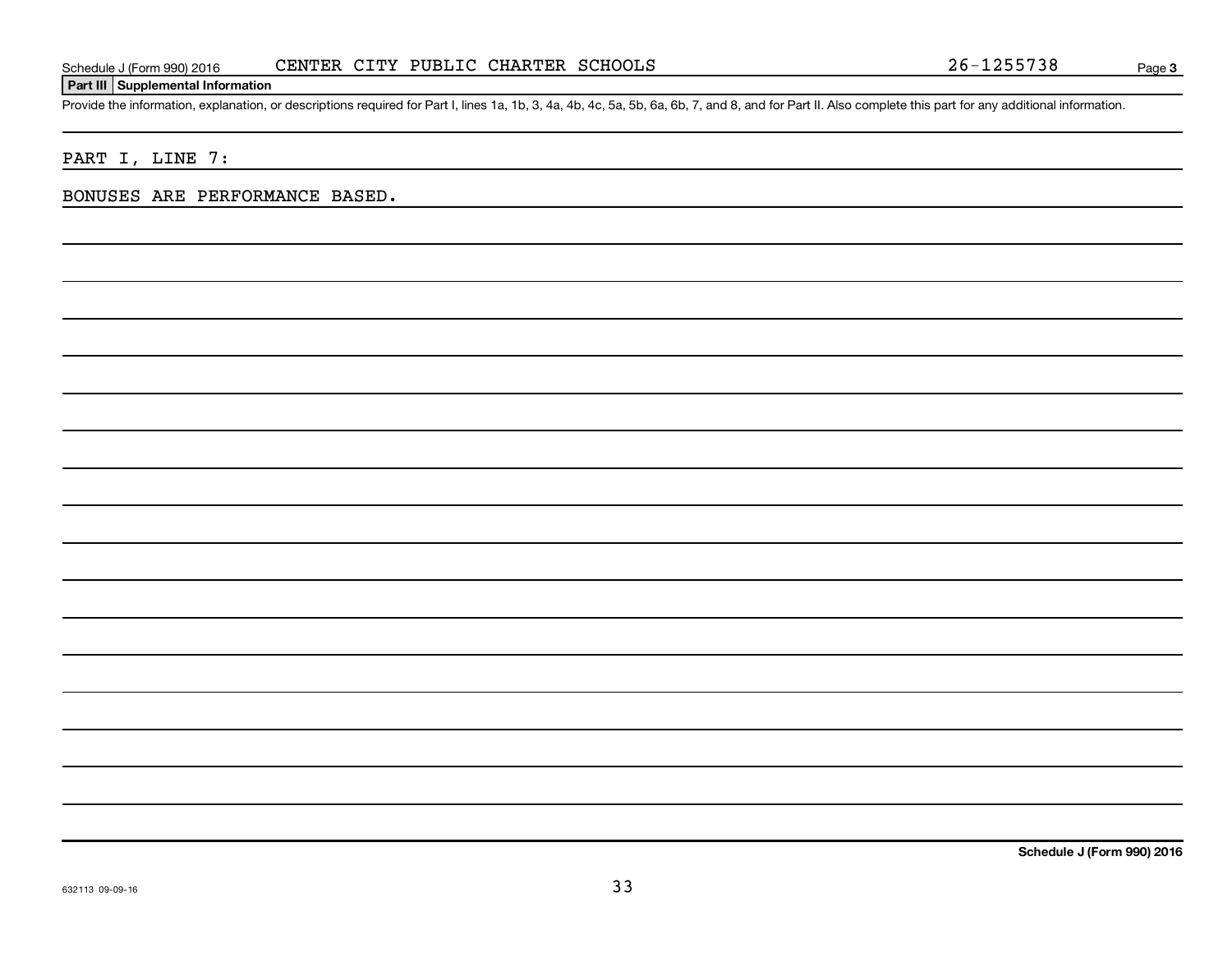**(Form 990 or 990-EZ)**

Department of the Treasury Internal Revenue Service

Name of the organization

## **SCHEDULE O Supplemental Information to Form 990 or 990-EZ 2016**

**Complete to provide information for responses to specific questions on Form 990 or 990-EZ or to provide any additional information. | Attach to Form 990 or 990-EZ.**

**Information about Schedule O (Form 990 or 990-EZ) and its instructions is at WWW.irs.gov/form990.** 

OMB No. 1545-0047 **Open to Public Inspection**

CENTER CITY PUBLIC CHARTER SCHOOLS | 26-1255738

**Employer identification number**

FORM 990, PART I, LINE 1, DESCRIPTION OF ORGANIZATION MISSION:

BY BUILDING STRONG CHARACTER, PROMOTING ACADEMIC EXCELLENCE, AND

GENERATING PUBLIC SERVICE THROUGHOUT WASHINGTON, D.C.

FORM 990, PART VI, SECTION B, LINE 11B:

THE CEO REVIEWS THE COPY OF THE FORM 990 WITH THE DIRECTOR OF

FINANCE/CONTROLLER. AFTER THE INITIAL REVIEW IS COMPLETED, THE CEO REVIEWS

THE 990 WITH THE BOARD TREASURER AND/OR BOARD CHAIRMAN. ANY SUGGESTED

CHANGES ARE MADE. A FINALIZED COPY IS GENERATED AND THE 990 IS FILED. THE

BOARD OF DIRECTORS IS KEPT ABREAST OF THE VARIOUS STAGES OF COMPLETION OF

THE 990 AS A RESULT OF THE FINANCE AND/OR AUDIT COMMITTEE REPORTS GIVEN

DURING THE QUARTERLY BOARD MEETINGS.

FORM 990, PART VI, SECTION B, LINE 12C:

CENTER CITY PCS HAS A CONFLICT OF INTEREST POLICY. EACH DIRECTOR, PRINCIPAL

OFFICER, AND A MEMBER OF EACH COMMITTEE WITH GOVERNING BOARD DELEGATED

POWERS SHALL ANNUALLY SIGN A STATEMENT WHICH AFFIRMS SUCH PERSON:

A. HAS RECEIVED A COPY OF THE CONFLICTS OF INTEREST POLICY,

B. HAS READ AND UNDERSTANDS THE POLICY,

C. HAS AGREED TO COMPLY WITH THE POLICY, AND

D. UNDERSTANDS THE ORGANIZATION IS CHARITABLE AND IN ORDER TO MAINTAIN ITS

FEDEARL TAX EXEMPTION IT MUST ENGAGED PRIMARILY IN ACTIVITIES WHICH

ACCOMPLISH ONE OR MORE OF ITS TAX-EXEMPT PURPOSES.

IF THE GOVERNING BOARD OR COMMITTEE HAS REASONABLE CAUSE TO BELIEVE A

632211 08-25-16 LHA For Paperwork Reduction Act Notice, see the Instructions for Form 990 or 990-EZ. Schedule O (Form 990 or 990-EZ) (2016) MEMBER HAS FAILED TO DISCLOSE ACTUAL OR POSSIBLE CONFLICTS OF INTEREST, IT

34

09471113 759370 31432-0100 2016.05000 CENTER CITY PUBLIC CHARTER 31432-01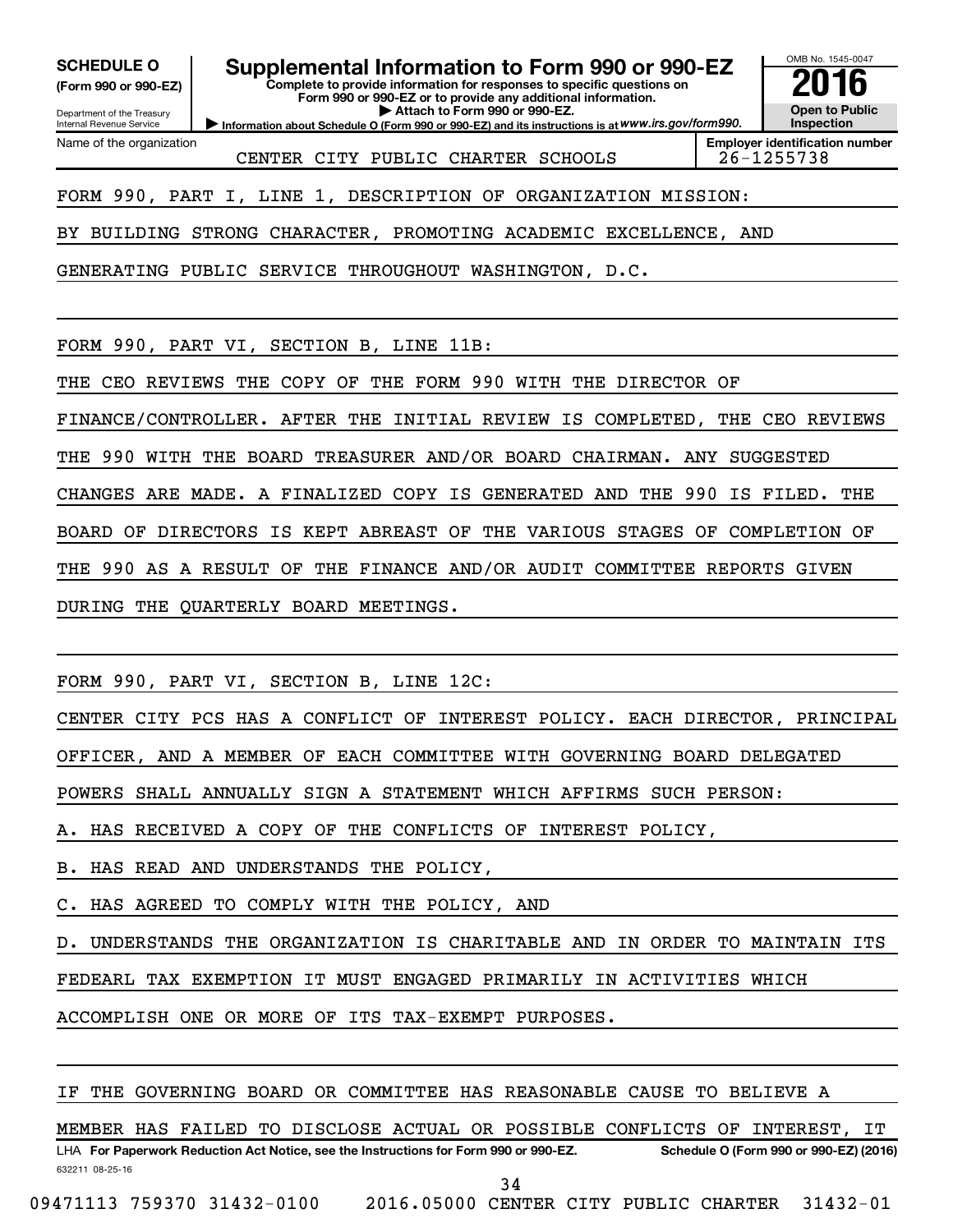| Schedule O (Form 990 or 990-EZ) (2016)                                      | Page 2                                              |
|-----------------------------------------------------------------------------|-----------------------------------------------------|
| Name of the organization<br>CENTER CITY PUBLIC CHARTER SCHOOLS              | <b>Employer identification number</b><br>26-1255738 |
| SHALL INFORM THE MEMBER OF THE BASIS FOR SUCH BELIEF AND AFFORD THE MEMBER  |                                                     |
| AN OPPORTUNITY TO EXPLAIN THE ALLEGED FAILURE TO DISCLOSE. IF, AFTER        |                                                     |
| HEARING THE MEMBER'S RESPONSE AND AFTER MAKING FURTHER INVESTIGATION AS     |                                                     |
| WARRANTED BY THE CIRCUMSTANCES, THE GOVERNING BOARD OR COMMITTEE DETERMINES |                                                     |
| THE MEMBER HAS FAILED TO DISCLOSE AN ACTUAL OR POSSIBLE CONFLICT OF         |                                                     |
| INTEREST, IT SHALL TAKE APPROPRIATE DISCIPLINARY AND CORRECTIVE ACTION.     |                                                     |
| TO ENSURE THE ORGANIZATION OPERATES IN A MANNER CONSISTENT WITH CHARITABLE  |                                                     |
| PURPOSES AND DOES NOT ENGAGE IN ACTIVITIES THAT COULD JEOPARDIZE ITS        |                                                     |
| TAX-EXEMPT STATUS, PERIODIC REVIEWS SHALL BE CONDUCTED. THE PERIODIC        |                                                     |
| REVIEWS SHALL, AT MINIMUM, INCLUDE THE FOLLOWING SUBJECTS:                  |                                                     |
| A. WHETHER COMPENSATION ARRANGEMENTS AND BENEFITS ARE REASONABLE, BASED ON  |                                                     |
| COMPETENT SURVEY INFORMATION, AND THE RESULT OF ARM'S LENGTH BARGAINING,    |                                                     |
| B. WHETHER PARTNERSHIPS, JOINT VENTURES, AND ARRANGEMENTS WITH MANAGEMENT   |                                                     |
| ORGANIZTAIONS CONFORM TO THE ORGANIZATIONS WRITTEN POLICIES, ARE            |                                                     |
| APPROPRIATELY RECORDED, REFLECT REASONABLE INVESTMENT OR PAYMENTS FOR GOODS |                                                     |
| AND SERVICES, FURTHER CHARITABLE PURPOSES, AND DO NOT RESULT IN INUREMENT,  |                                                     |
| IMPERMISSIBLE PRIVATE BENEFIT, OR IN AN EXCESS BENEFIT TRANSACTION.         |                                                     |
|                                                                             |                                                     |
| FORM 990, PART VI, SECTION B, LINE 15A:                                     |                                                     |
| THE COMPENSATION OF THE CEO OF THE ORGANIZATION WAS DETERMINED BY THE USE   |                                                     |
| OF A REVIEW OF SIMILAR ORGANIZATIONS FORM 990S, AS WELL AS A COMPENSATION   |                                                     |

STUDY. THE COMPENSATION OF THE CEO WAS APPROVED BY THE EXECUTIVE COMMITTEE

OF THE BOARD OF DIRECTORS. CONTEMPORANEOUS SUBSTANTIATION OF THE

DELIBERATION AND DECISION WAS DOCUMENTED.

|  |  |  |  | FORM 990, PART VI, SECTION C, LINE 19: |  |  |  |
|--|--|--|--|----------------------------------------|--|--|--|
|--|--|--|--|----------------------------------------|--|--|--|

632212 08-25-16 **Schedule O (Form 990 or 990-EZ) (2016)** THE ORGANIZATION MAKES APPROPRIATE GOVERNING DOCUMENTS AVAILABLE VIA 09471113 759370 31432-0100 2016.05000 CENTER CITY PUBLIC CHARTER 31432-01 35